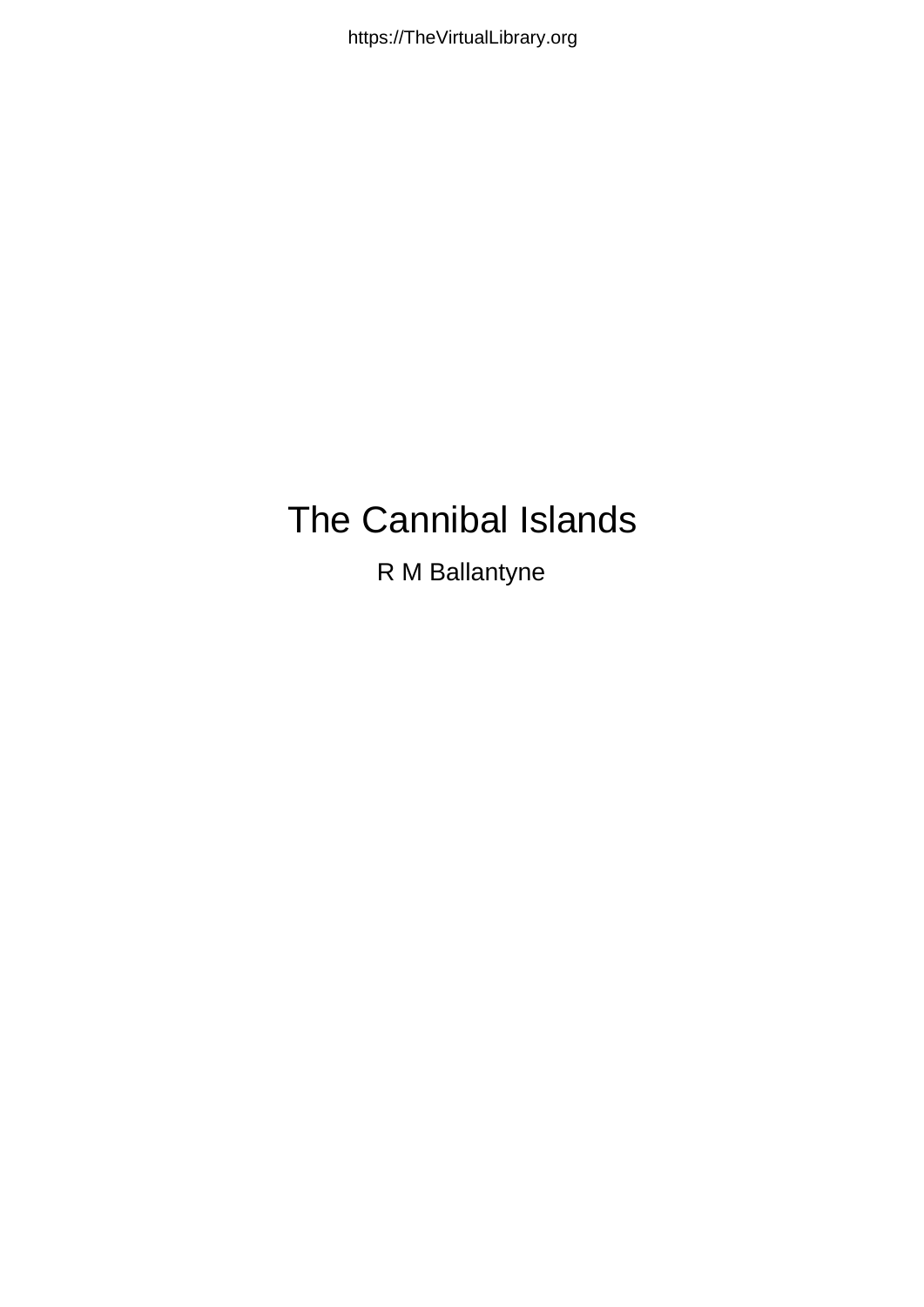#### Table of Contents

[Preface](#page-2-0) [Chapter](#page-3-0) One [Chapter](#page-5-0) Two [Chapter](#page-9-0) Three [Chapter](#page-13-0) Four [Chapter](#page-17-0) Five [Chapter](#page-21-0) Six [Chapter](#page-24-0) Seven [Chapter](#page-30-0) Eight [Chapter](#page-34-0) Nine [Chapter](#page-38-0) Ten [Chapter](#page-45-0) Eleven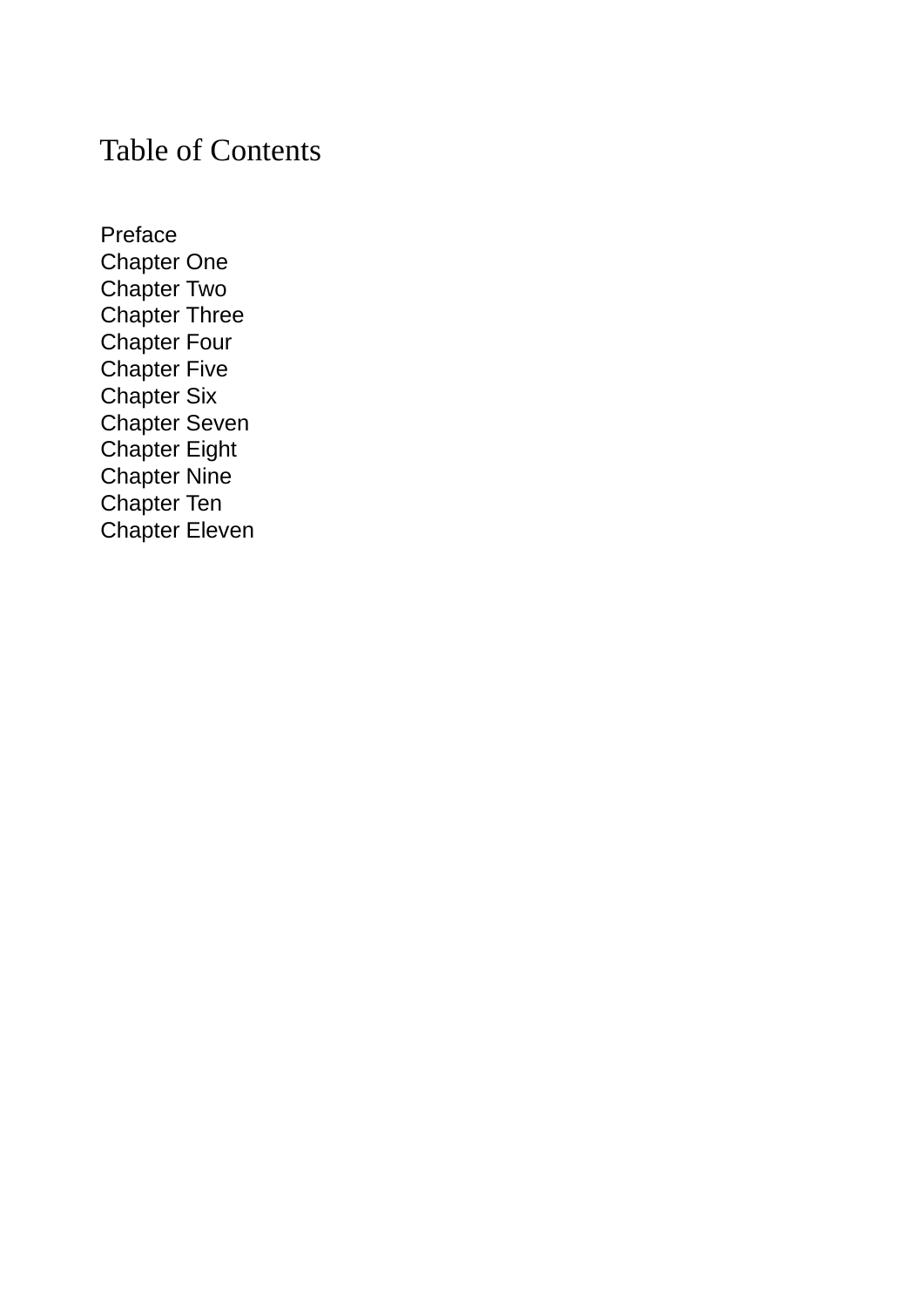#### **PREFACE**

<span id="page-2-0"></span>This book describes some of the voyages of Captain Cook to Tahiti and other islands in the Pacific. Tahiti had been previously discovered by a Captain Wallis, and Cook was sent out there in order to make some astronomical observations that could not be done in Europe. The island was very verdant, and it was scarcely necessary for its people to work at all, so that they were very indolent. They were also inclined to steal, although they realised that it was wrong to do so.

There is a description of some of the more revolting habits of certain Pacific islanders, for instance preparing the body of a slain rival so that it could be "worn" by slipping the head through a hole made right in the middle of the body. There was also cannibalism on some of the islands, which of course laid people open to CJD and similar diseases that are slow to take effect, but very devastating when they do.

The book tells in great detail the final episode of his life when he was murdered by the islanders, whom he had been so glad to know.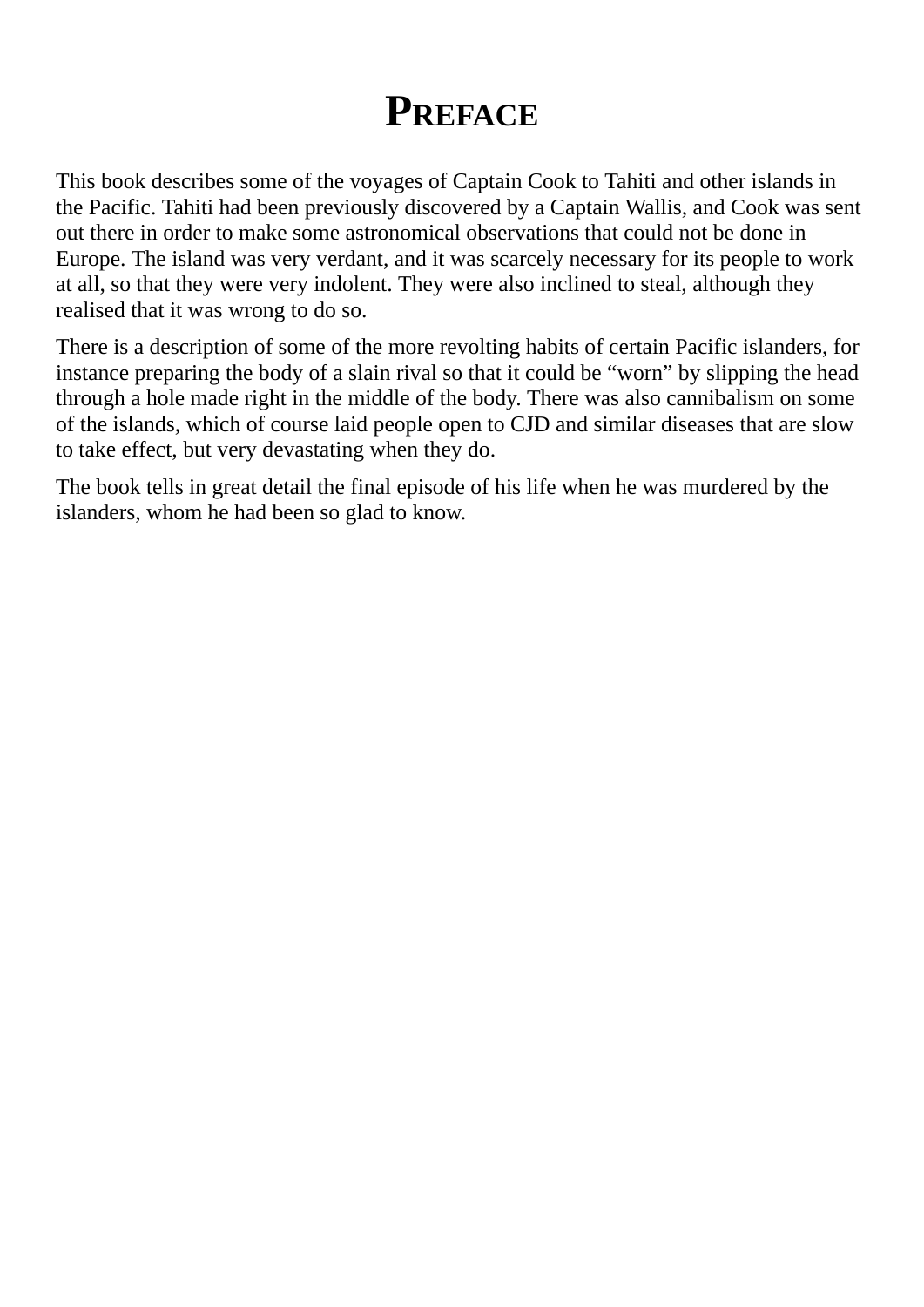### **CHAPTER ONE**

#### *A Hero Who Rose From the Ranks*

<span id="page-3-0"></span>More than a hundred years ago, there lived a man who dwelt in a mud cottage in the county of York; his name was Cook. He was a poor, honest labourer—a farm servant. This man was the father of that James Cook who lived to be a captain in the British Navy, and who, before he was killed, became one of the best and greatest navigators that ever spread his sails to the breeze and crossed the stormy sea.

Captain Cook was a true hero. His name is known throughout the whole world wherever books are read. He was born in the lowest condition of life, and raised himself to the highest point of fame. He was a self–taught man too. No large sums of money or long years of time were spent upon his schooling. No college education made him what he was. An old woman taught him his letters, but he was not sent to school till he was thirteen years of age. He remained only four years at the village school, where he learned a little writing and a little figuring. This was all he had to start with. The knowledge which he afterwards acquired, the great deeds that he performed, and the wonderful discoveries that he made, were all owing to the sound brain, the patient persevering spirit, the modest practical nature, and the good stout arm with which the Almighty had blessed him. It is the glory of England that many of her greatest men have risen from the ranks of those sons of toil who earn their daily bread in the sweat of their brow. Among all who have thus risen, few stand so high as Captain Cook.

Many bold things he did, many strange regions he visited, in his voyages round the world, the records of which fill bulky volumes. In this little book we shall confine our attention to some of the interesting discoveries that were made by him among the romantic islands of the South Pacific—islands which are so beautiful that they have been aptly styled "gems of ocean," but which, nevertheless, are inhabited by savage races so thoroughly addicted to the terrible practice of eating human flesh, that we have thought fit to adopt the other, and not less appropriate, name of the Cannibal Islands.

Before proceeding with the narrative, let us glance briefly at the early career of Captain James Cook. He was born in 1728. After receiving the very slight education already referred to, he was bound apprentice to a shopkeeper. But the roving spirit within him soon caused him to break away from an occupation so uncongenial. He passed little more than a year behind the counter, and then, in 1746, went to sea.

Young Cook's first voyages were in connection with the coasting trade. He began his career in a collier trading between London and Newcastle. In a very short time it became evident that he would soon be a rising man. Promotion came rapidly. Little more than three years after the expiry of his apprenticeship he became mate of the *Friendship*, but, a few years later, he turned a longing eye on the navy—"having," as he himself said, "a mind to try his fortune that way." In the year 1755 he entered the King's service on board the *Eagle*, a sixty–gun ship, commanded by Sir Hugh Palliser. This officer was one of Cook's warmest friends through life.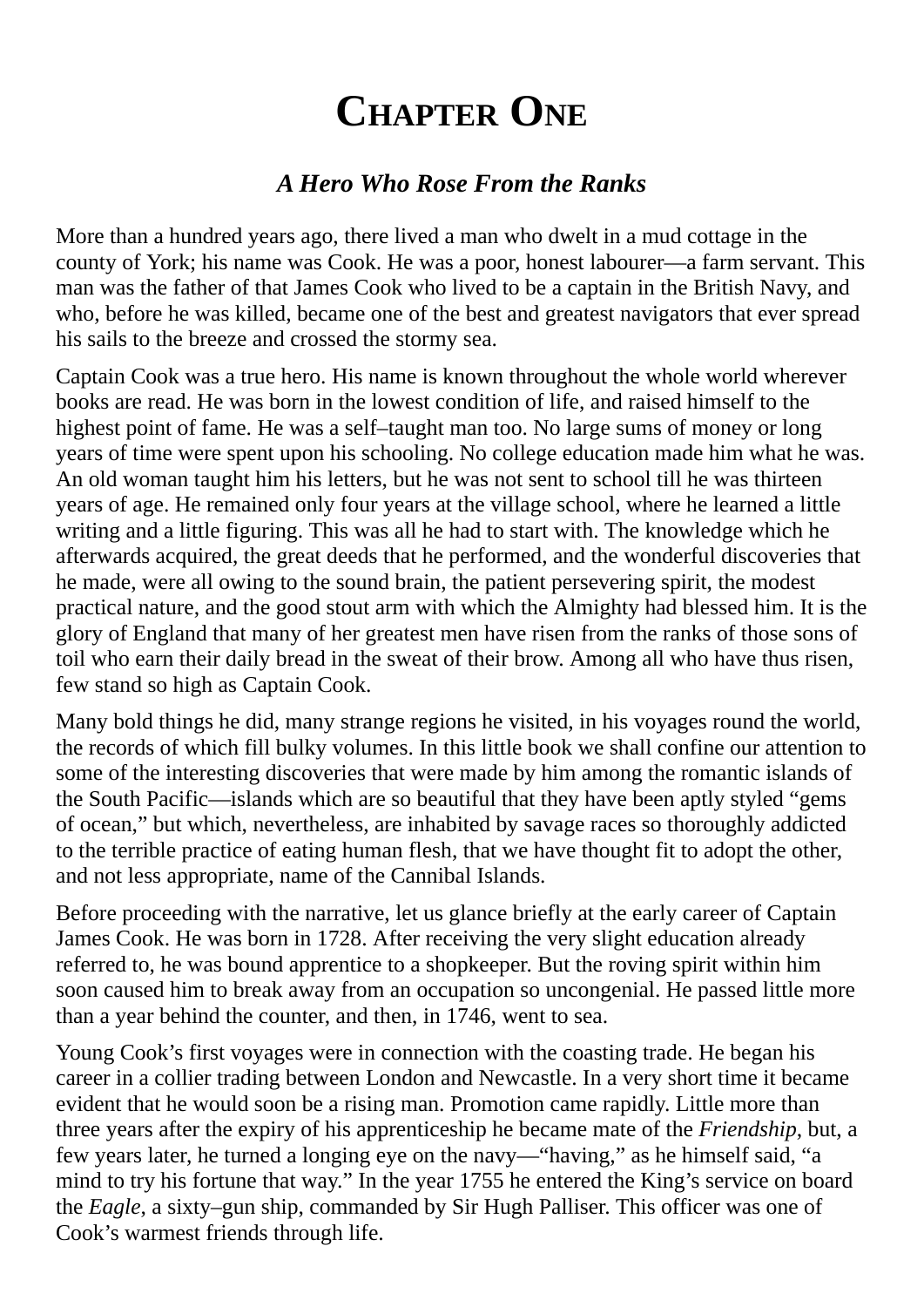In the navy the young sailor displayed the same steady, thorough–going character that had won him advancement in the coasting trade. The secret of his good fortune (if secret it may be called) was his untiring perseverance and energy in the pursuit of one object at one time. His attention was never divided. He seemed to have the power of giving his whole soul to the work in hand, whatever that might be, without troubling himself about the future. Whatever his hand found to do he did it with all his might. The consequence was that he became a first–rate man. His superiors soon found that out. He did not require to boast or push himself forward. His *work* spoke for him, and the result was that he was promoted from the forecastle to the quarter–deck, and became a master on board the *Mercury* when he was about thirty years of age.

About this time he went with the fleet to the Gulf of Saint Lawrence, and took part in the war then raging between the British and French in Canada. Winter in that region is long and bitterly cold. The gulfs and rivers there are at that season covered with thick ice; ships cannot move about, and war cannot be carried on. Thus the fleet was for a long period inactive. Cook took advantage of this leisure time to study mathematics and astronomy, and, although he little thought it, was thus fitting himself for the great work of discovery which he afterwards undertook with signal success.

In this expedition to Canada Cook distinguished himself greatly— especially in his surveys of the Gulf of Saint Lawrence, and in piloting the fleet safely through the dangerous shoals and rocks of that inland sea. So careful and correct was he in all that he did, that men in power and in high places began to take special notice of him; and, finally, when, in the year 1767, an expedition of importance was about to be sent to the southern seas for scientific purposes, Cook was chosen to command it.

This was indeed a high honour, for the success of that expedition depended on the man who should be placed at its head. In order to mark the importance of the command, and at the same time invest the commander with proper authority, Cook was promoted to the rank of lieutenant in the Royal Navy. He had long been a gentleman in heart and conduct; he was now raised to the social position of one by the King's commission.

From this point in his career Cook's history as a great navigator and discoverer began. We shall now follow him more closely in his brilliant course over the world of waters. He was about forty years of age at this time; modest and unassuming in manners and appearance; upwards of six feet high, and good–looking, with quick piercing eyes and brown hair, which latter he wore, according to the fashion of the time, tied behind in a pig–tail. It was not until the end of his first voyage that he was promoted to the rank of captain.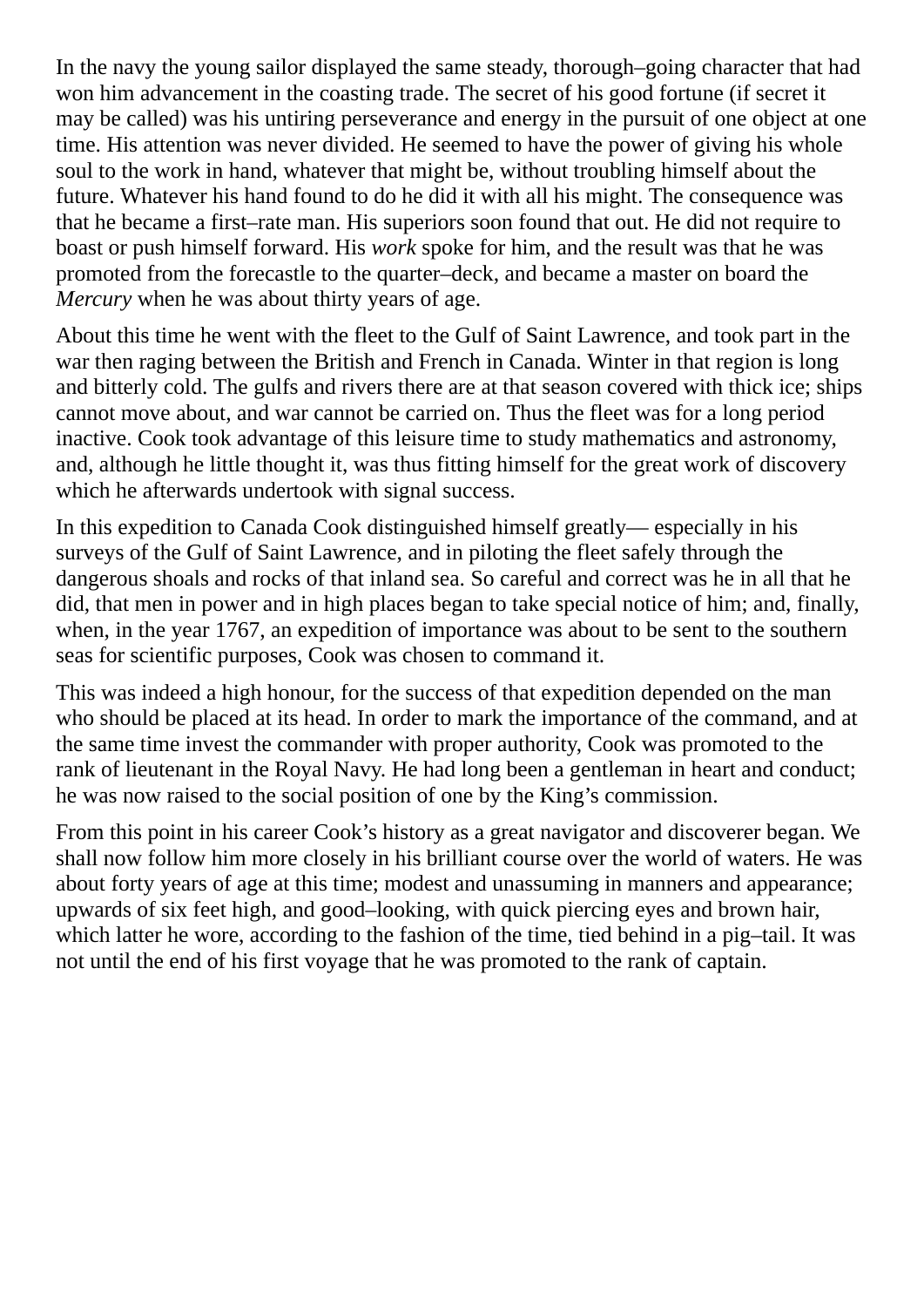# **CHAPTER TWO**

#### <span id="page-5-0"></span>*Shows What Men Will Do and Dare in the Cause of Science*

Men who study the stars tell us strange and wonderful things—things that the unlearned find it hard to understand, and harder still to believe, yet things that we are now as sure of as we are of the fact that two and two make four!

There was a time when men said that the sun moved round the earth; and very natural it was in men to say so, for, to the eye of sense, it looks as if this were really the case. But those who study the stars have found out that the earth moves round the sun—a discovery which has been of the greatest importance to mankind—though the importance thereof cannot be fully understood except by scientific men.

Among other difficult things, these astronomers have attempted to measure the distance of the sun, moon, and stars from our earth. Moreover, they have tried to ascertain the exact size of these celestial lights, and they have, to a considerable extent, been successful in their efforts. By their complicated calculations, the men who study the stars can tell the exact day, hour, and minute when certain events will happen, such as an eclipse of the sun or of the moon.

Now, about the year 1768 the attention of the scientific world was eagerly turned to an event which was to take place in the following year. This was the passage of the planet Venus across the face of the sun. Astronomers term this the *Transit of Venus*. It happens very seldom: it occurred in 1769, but not again till 1874, and 1882. By observing this passage—this transit—of Venus across the sun from different parts of our earth, it was hoped that such information could be obtained as would enable us to measure not only the distance of the sun from the earth with greater accuracy than heretofore, but also the extent of the whole host of stars that move with our earth around the sun and form what is called our Solar System.

An opportunity occurring so seldom was not to be lost. Learned men were sent to all parts of the world to observe the event. Among others, Captain Cook was sent to the south seas —there, among the far–off coral isles, to note the passage of a little star across the sun's face—an apparently trifling, though in reality important, event in the history of science.

So much for the object of Cook's first voyage. Let us now turn to the details thereof.

The vessel chosen by him for his long and dangerous voyage to unknown seas was a small one of only 370 tons burden. It was named the *Endeavour*. The crew consisted of forty– one seamen, twelve marines, and nine servants—these, with the officers and the scientific men of the expedition, made up a body of eighty–five persons.

The scientific men above mentioned were, Mr Green, an astronomer; Mr Banks, a naturalist, who afterwards became Sir Joseph Banks and a celebrated man; Doctor Solander, who was also a naturalist; and two draughtsmen, one of whom was skilled in drawing objects of natural history, the other in taking views of scenery.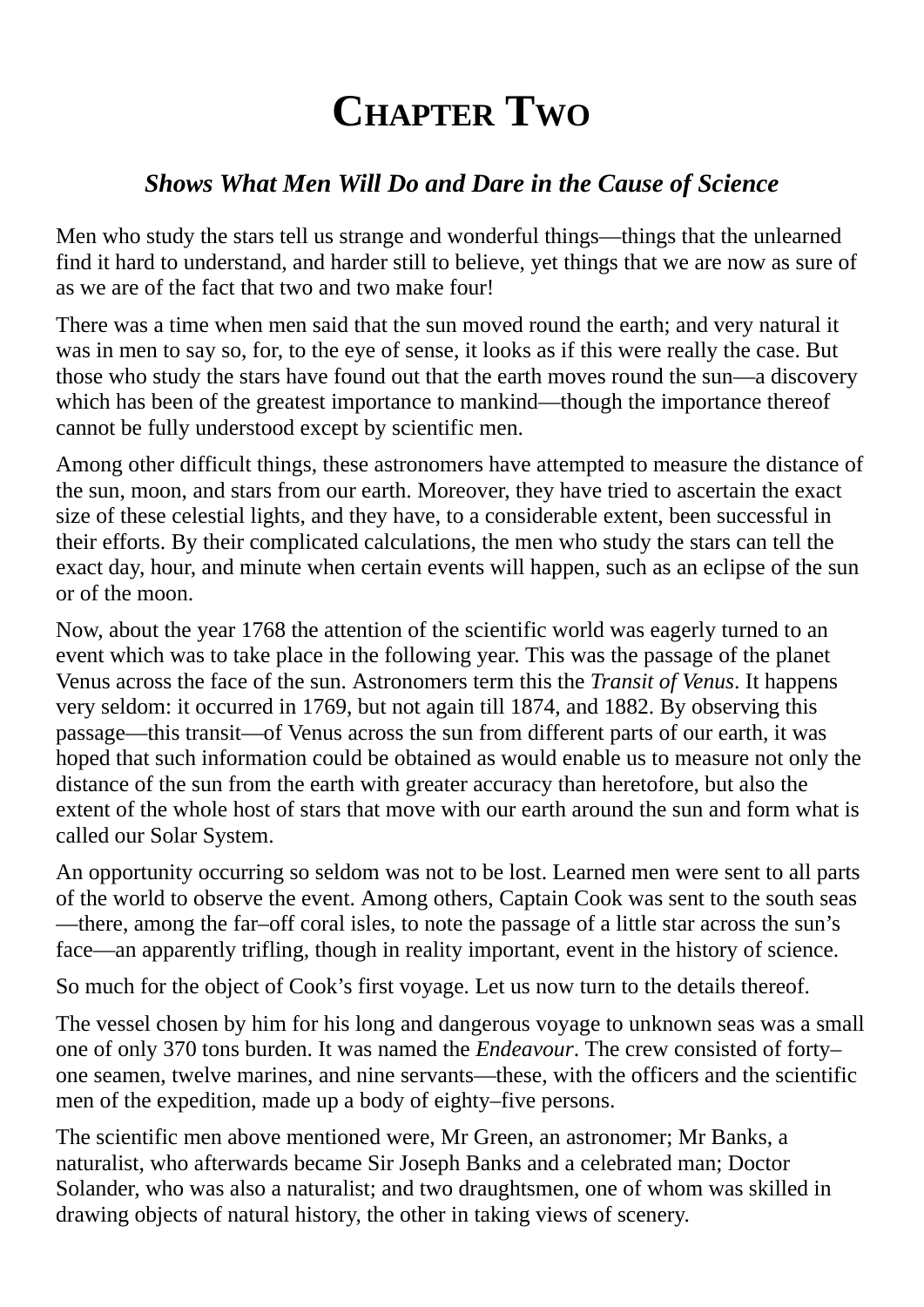The *Endeavour* was victualled for a cruise of eighteen months. She was a three–masted vessel of the barque rig, and carried twenty–two large guns, besides a store of small arms, —for the region of the world to which they were bound was inhabited by savages, against whom they might find it necessary to defend themselves.

When all was ready, Captain Cook hoisted his flag, and spread his sails, and, on the 26th of August 1768, the voyage began—England soon dropped out of sight astern, and ere long the blue sky above and the blue sea below were all that remained for the eyes of the navigators to rest upon.

It is a wonderful thought, when we come to consider it, the idea of *going to sea*! To sailors who are used to it, the thought, indeed, may be very commonplace, and to lazy minds that are not much given to think deeply upon any subject, the thought may not appear very wonderful; but it is so, nevertheless, to us, men of the land, when we calmly sit down and ponder the idea of making to ourselves a house of planks and beams of wood, launching it upon the sea, loading it with food and merchandise, setting up tall poles above its roof, spreading great sheets thereon, and then rushing out upon the troubled waters of the great deep, there, for days and nights, for weeks and months, and even years, to brave the fury of the winds and waves, with nothing between us and death except a wooden plank, some two or three inches thick!

It seems a bold thing for man to act in this fashion, even when he is accustomed to it, and when he knows all about the sea which he sails over; but when, like Cook, he knows very little about the far–off ocean to which he is bound, his boldness seems and really is, much greater. It is this very uncertainty, however, that charms the minds of enterprising men, and gives interest to such voyages.

The Bible says, "They that go down to the sea in ships, that do business in great waters; these see the works of the Lord, and His wonders in the deep." Navigators in all ages have borne testimony to the truth of this. The very first pages in Cook's journal mention some of these wonders. He says that, while they were off the coast of Spain, Mr Banks and Dr Solander, the naturalists, had an opportunity of observing some very curious marine animals, some of which were like jelly, and so colourless that it was difficult to see them in the water except at night, when they became luminous, and glowed like pale liquid fire. One, that was carefully examined, was about three inches long, and an inch thick, with a hollow passing quite through it, and a brown spot at one end, which was supposed to be its stomach. Four of these, when first taken up out of the sea in a bucket, were found to be adhering together, and were supposed to be one animal; but on being put into a glass of water they separated and swam briskly about. Many of them resembled precious stones, and shone in the water with bright and beautiful colours. One little animal of this kind lived several hours in a glass of salt water, swimming about with great agility, and at every motion displaying a change of colours.

These *Medusae*, as they are called, have been spoken of by many travellers, who tell us that in some parts of the sea they are so numerous that the whole ocean is covered with them, and seems to be composed of liquid fire, usually of a pale blue or green colour. The appearance is described as being of great splendour. Even in the seas on our own coasts this beautiful light is often seen. It is called phosphoric light. Something of the same kind may be seen in the carcass of a decaying fish if taken into a dark room.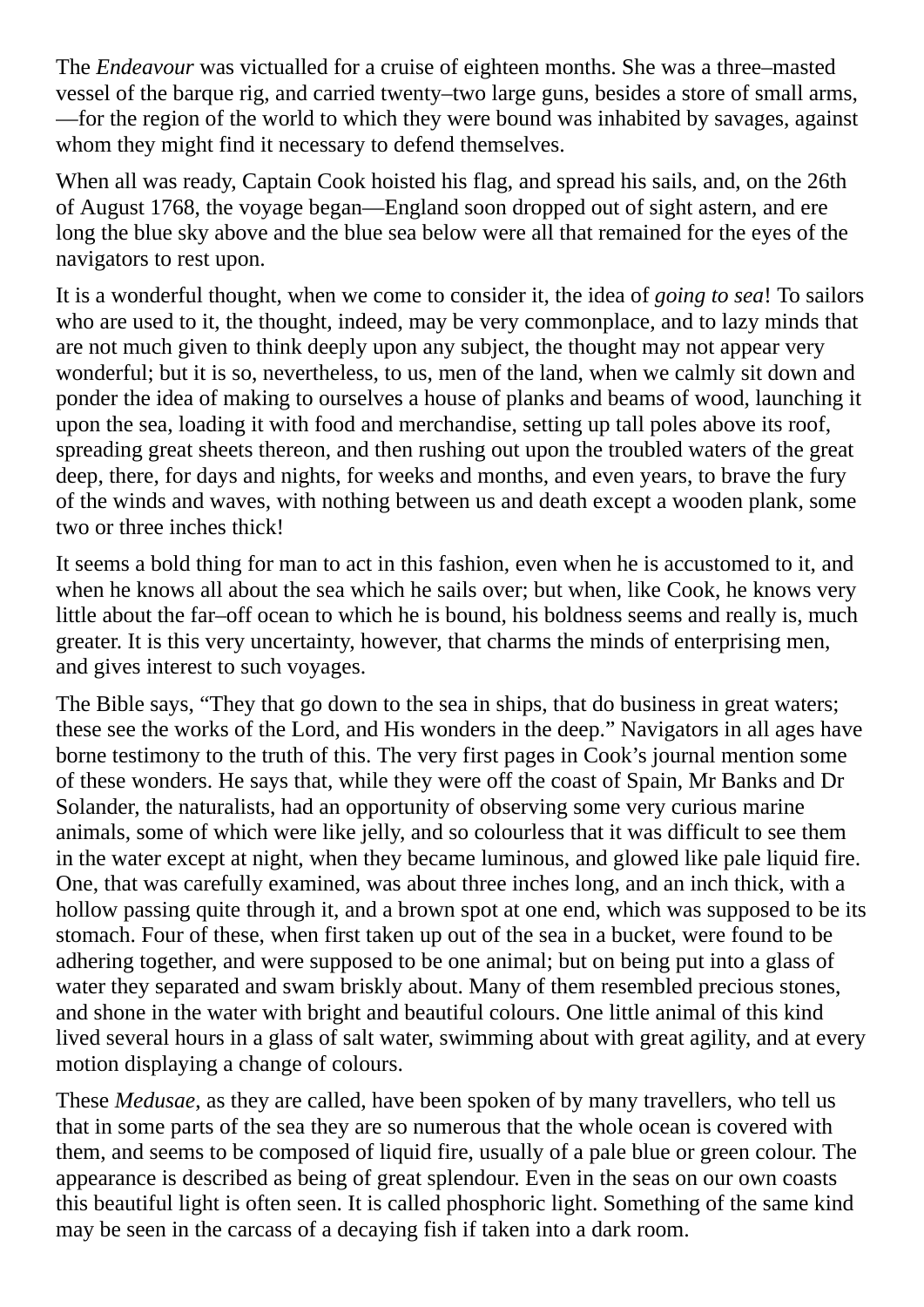Not long after this, they saw flying–fish. Cook says that when seen from the cabin windows they were beautiful beyond imagination, their sides having the colour and brightness of burnished silver. When seen from the deck they did not look so beautiful, because their backs were of a dark colour. It must not be supposed that these fish could fly about in the air like birds. They can only fly a few yards at a time. They usually rise suddenly from the waves, fly as if in a great hurry, not more than a yard or two above the surface, and then drop as suddenly back into the sea as they rose out of it. The two fins near the shoulders of the fish are very long, so that they can be used as wings for these short flights. When chased by their enemy, the dolphin, flying–fish usually take a flight in order to escape. They do not, however, appear to be able to use their eyes when out of the water, for they have been seen to fly against ships at sea, get entangled in the rigging, and fall helpless on the deck. They are not quite so large as a herring, and are considered very good eating.

On drawing near to Cape Horn, on the extreme south of South America, the voyagers began to prepare for bad weather, for this Cape is notorious for its storms. Few mariners approach the Horn without some preparation, for many a good ship has gone to the bottom in the gales that blow there.

It was here that they first fell in with savages. The ship having approached close to that part of the land named Tierra del Fuego, natives were observed on shore. As Mr Banks and Dr Solander were anxious to visit them, a boat was lowered and sent ashore. They landed near a bay in the lee of some rocks where the water was smooth. Thirty or forty of the Indians soon made their appearance at the end of a sandy beach on the other side of the bay, but seeing that there were twelve Europeans in the boat they were afraid, and retreated. Mr Banks and Dr Solander then advanced about one hundred yards, on which two of the Indians returned, and, having advanced some paces, sat down. As soon as the gentlemen came up the savages rose and each threw away a small stick which he had carried in his hand. This was intended for a sign of peace. They then walked briskly towards their companions, who had halted about fifty yards behind them, and beckoned the gentlemen to follow, which they did. They were received with many uncouth signs of friendship, and, in return, gave the savages some beads and ribbons, which greatly delighted them.

A feeling of good–will having been thus established, the two parties joined and tried to hold converse by means of signs. Three of the Indians agreed to accompany them back to the ship, and when they got on board one of the wild visitors began to go through some extraordinary antics. When he was taken to any new part of the ship, or when he was shown any new thing, he shouted with all his force for some minutes, without directing his voice either to the people of the ship or to his companions.

Some beef and bread being given to them, they ate it, but did not seem to relish it much. Nevertheless, such of it as they did not eat they took away with them. But they would not swallow a drop either of wine or spirits. They put the glass to their lips, but, having tasted the liquor, they returned it with looks of disgust.

Cook says he was much surprised at the want of curiosity in these savages of the Cape, and seems to have formed a very low opinion of them. They were conducted all over the ship, yet, although they saw a vast number of beautiful and curious things that must have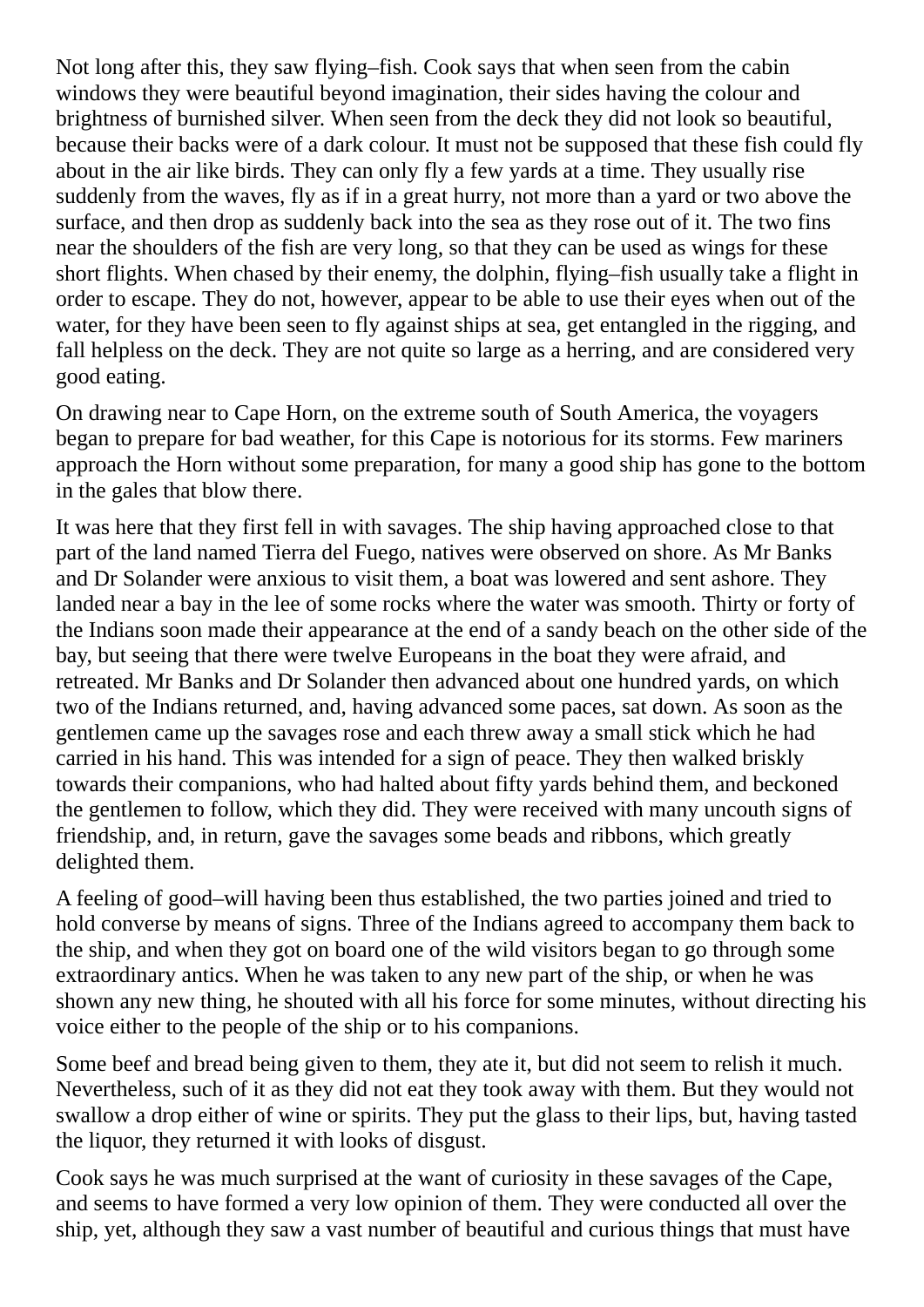been quite new to them, they did not give vent to any expression of wonder or pleasure for the howling above spoken of did not seem to be either,— and when they returned to land they did not seem anxious to tell what they had seen, neither did their comrades appear desirous of hearing anything about their visit to the ship. Altogether, they seemed a much lower race of people than the inhabitants of the South–Sea Islands whom Cook afterwards visited.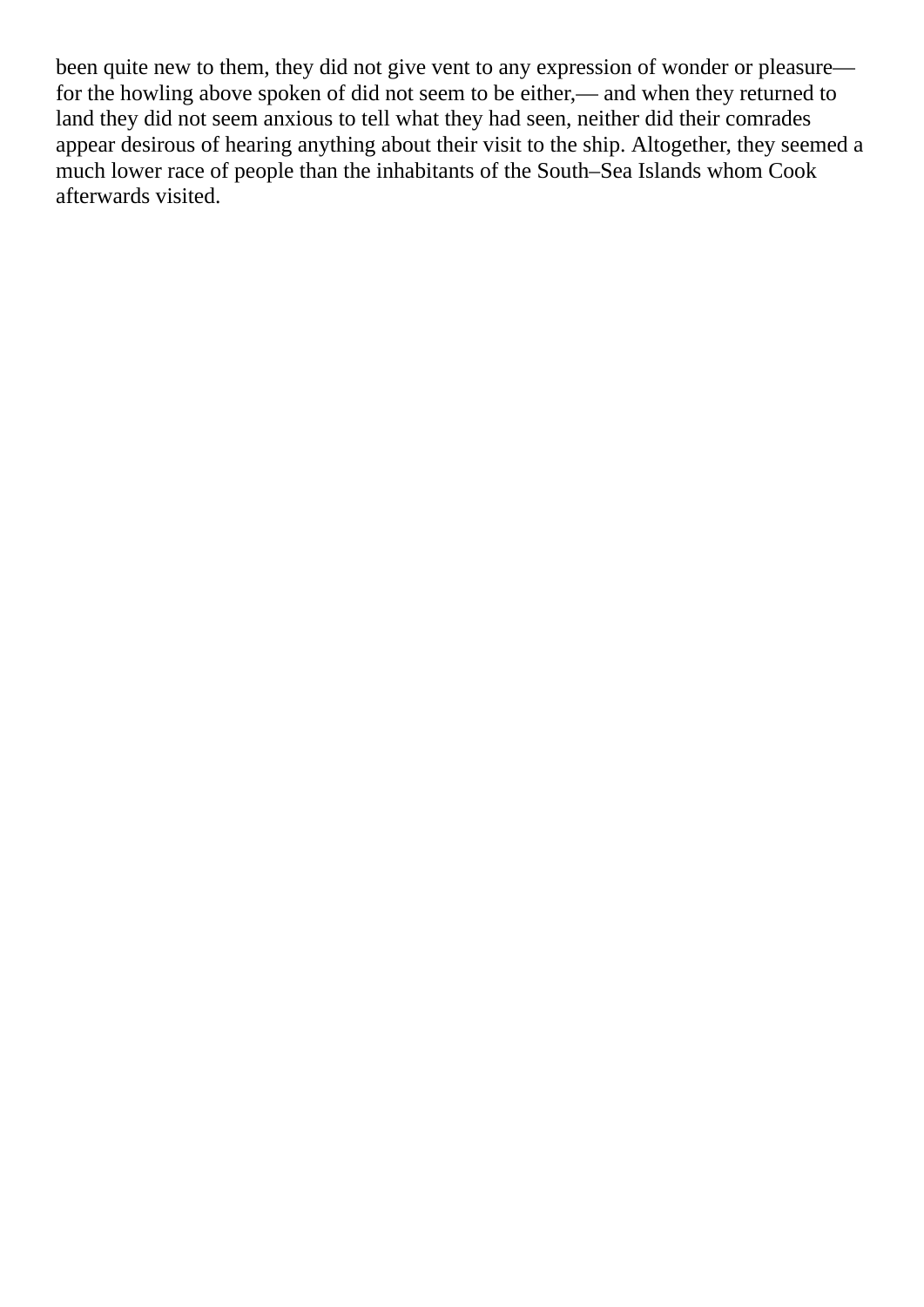# **CHAPTER THREE**

#### <span id="page-9-0"></span>*Describes an Adventure in the Mountains, and Tells of Tierra Del Fuego*

One of the main objects that Mr Banks and Dr Solander had in view in going with Captain Cook on this voyage was to collect specimens of plants and insects in the new countries they were about to visit. The country near Cape Horn was at that time almost unknown: indeed, it is not much known even at the present day. The two naturalists of the expedition were therefore anxious to land and explore the shore.

Accordingly, early one fine morning a party went ashore to ascend one of the mountains. It consisted of Mr Banks and Dr Solander with their servants, two of whom were negroes; Mr Buchan, the draughtsman; Mr Monkhouse, the surgeon of the ship; and Mr Green, the astronomer. These set off to push as far as they could into the country, intending to return before night. They were accompanied by two seamen, who carried their baggage.

The hills, when viewed from a distance, seemed to be partly wooded; above the wood there was a plain, and beyond that bare rocks. Mr Banks hoped to get through the woods, and made no doubt that beyond it he would find new sorts of plants which no botanists had ever yet heard of. They entered the wood full of hope, and with much of the excitement that men cannot but feel when exploring a country that has never been trodden by the foot of a civilised man since the world began.

It took them, however, much longer to get through the pathless wood than they had expected. It was afternoon before they reached what they had taken for a plain, but which, to their great disappointment, they found to be a swamp covered with low bushes, which were so stubborn that they could not break through them, and were therefore compelled to step over them, while at every step they sank up to the ankles in mud—a mode of progress so fatiguing that they were all very soon exhausted. To make matters worse, the weather became gloomy and cold, with sudden blasts of piercing wind accompanied by snow.

They pushed on vigorously notwithstanding, and had well–nigh crossed the swamp when Mr Buchan was suddenly seized with a fit. This compelled a halt. As he could not go further, a fire was kindled, and those who were most fatigued were left behind to take care of him, while the rest continued to advance. At last they reached the summit of the mountain, and were rewarded for their toil by the botanical specimens discovered there. It was late in the day by that time, and as it was impossible to get back to the ship that night, they were obliged to make up their minds to bivouac on the mountain, a necessity which caused them no little uneasiness, for it had now become bitterly cold. Sharp blasts of wind became so frequent, however, that they could not remain on the exposed mountain–side, and were obliged to make for the shelter of the woods in the nearest valley.

Mr Buchan having recovered, and the whole party having reassembled, they set out to recross the swamp, intending, when they should get into the woods, to build a hut of leaves and branches, kindle a fire, and pass the night there as well as they could. But an overpowering torpor had now begun to seize hold upon some of the party, and it was with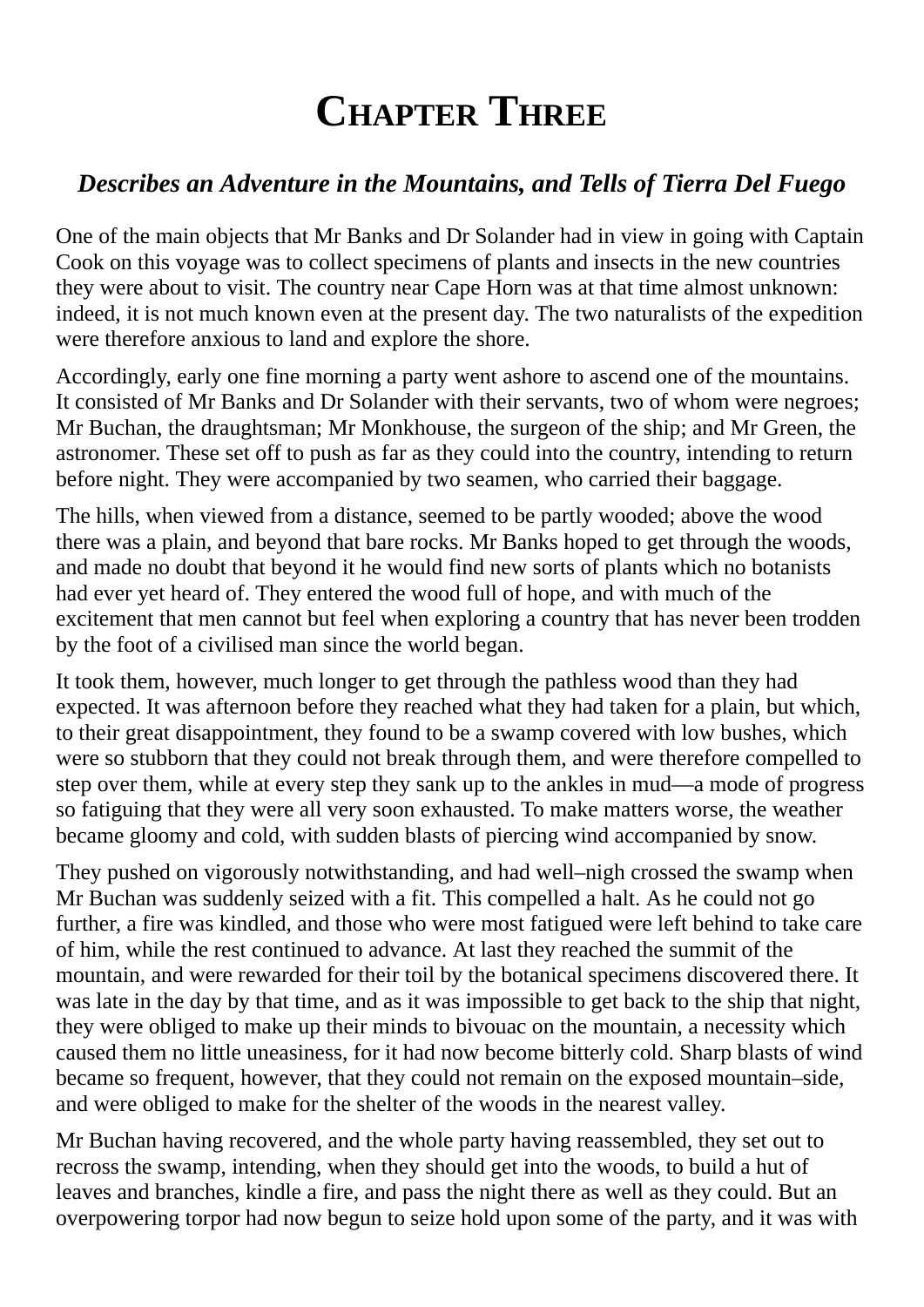the greatest difficulty the others could prevent the drowsy ones from lying down to sleep in the snow. This almost irresistible tendency to sleep is common in cold countries. It is one of the effects of extreme cold upon exhausted men, and is a very dangerous condition, because those who fall into it cannot resist giving way to it, even though they know that if they do so they will certainly die.

Dr Solander, who had formerly travelled on the snow–topped mountains of Norway, was aware of the danger of giving way to this feeling, and strove to prevent his companions from falling into the fatal rest. "Whoever sits down," said he, "will sleep, and whoever sleeps will awake no more."

Strange to say, Dr Solander was the first to disregard his own warning. While they were still pushing across the naked side of the mountain, the cold became suddenly so intense that it increased the effect they dreaded so much. The doctor found the desire to rest so irresistible that he insisted on being suffered to lie down. Mr Banks tried to prevent him, but in vain. Down he lay upon the ground, covered though it was with snow, and all that his friends could do was to keep shaking him, and so prevent him from falling into the fatal sleep. At the same time one of the negro servants became affected in a similar manner. Mr Banks, therefore, sent forward five of the company with orders to get a fire ready at the first convenient place they could find, while himself with four others remained with the doctor and the negro, whom partly by entreaty and partly by force, they roused up and brought on for some little distance. But when they had got through the greatest part of the swamp they both declared they could go no further. Again Mr Banks tried to reason with the two unfortunate men, pointing out their extreme danger, and beseeching them to make an effort to advance. But all he could say had no effect.

When the negro was told that if he would not go on he must, in a short time, be frozen to death, he answered that he desired nothing but to be allowed to lie down and die. Dr Solander, on being told the same thing, replied that he was willing to go on but that he must "*first take some sleep*," forgetting apparently that he had before told his comrades that to sleep was to perish.

As Mr Banks and his companions could not carry them, there was no help for it—they were suffered to sit down, being partly supported by the bushes. In a few minutes they were both sound asleep. Providentially, just at that time, some of the people who had been sent forward returned with the welcome news that a fire had been lighted not more than a quarter of a mile off. Renewed attempts were therefore made to rouse the sleepers. But the negro was past help. Every effort failed to awaken him. With Dr Solander they were more successful, yet, though he had not slept five minutes he had almost lost the use of his limbs, and the muscles were so shrunken that the shoes fell off his feet. Staggering and stumbling among the slush and snow, more dead than alive, he was half carried, half dragged by his comrades to the fire.

Meanwhile the other negro and a seaman were left in charge of the unfortunate black servant, with directions to stay by him and do what they could for him until help should be sent. The moment Dr Solander was got to the fire, two of the strongest of the party who had been refreshed were sent back to bring in the negro. In half an hour, however, they had the mortification to see these two men return alone. They had been unable to find their comrades. This at first seemed unaccountable, but when it was discovered that the only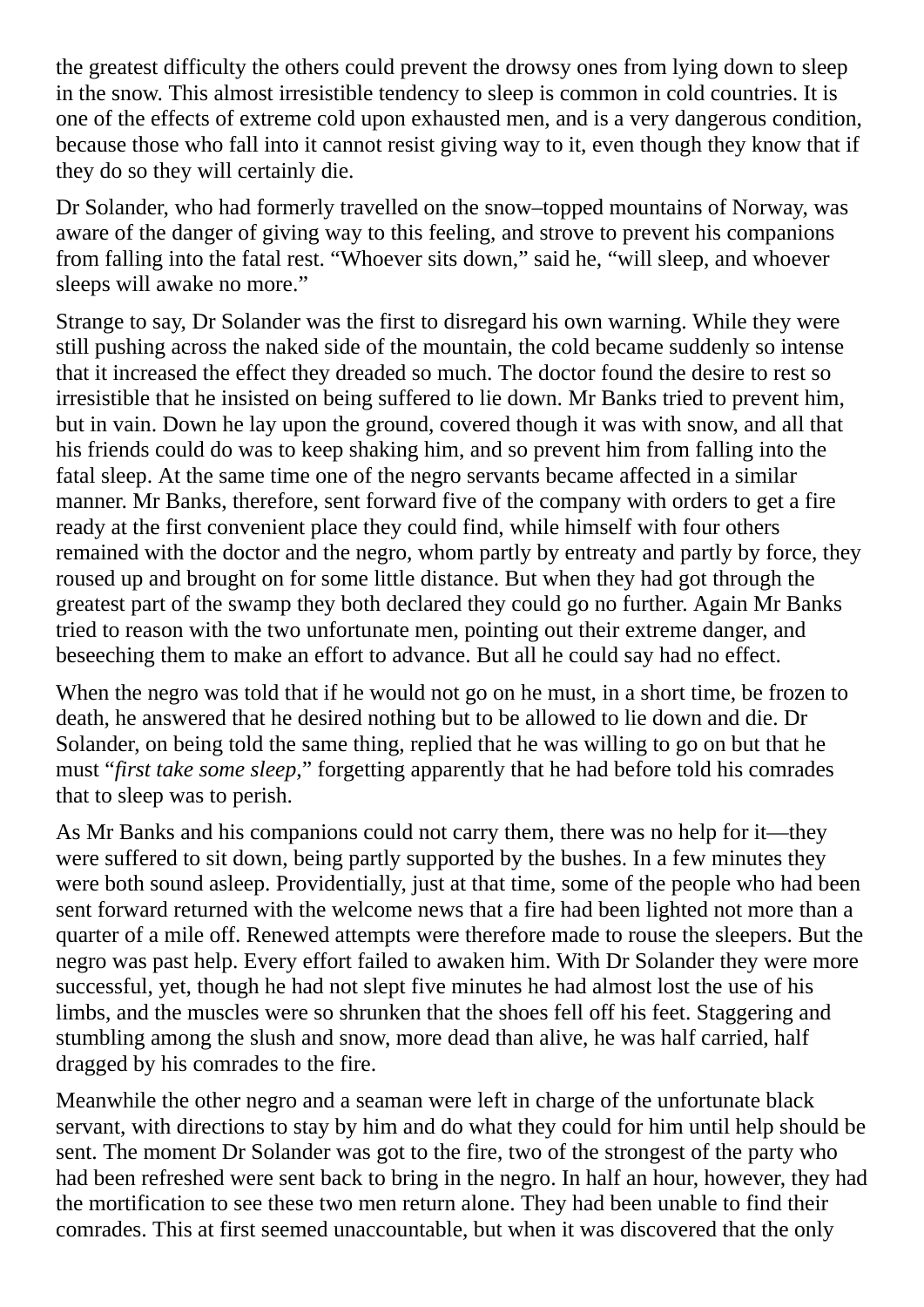bottle of rum belonging to the party was amissing, Mr Banks thought it probable that it had been in the knapsack of one of the absent men, that by means of it the sleeping negro had been revived, that they had then tried to reach the fire without waiting for assistance, and so had lost themselves.

It was by this time quite dark, another heavy fall of snow had come on, and continued for two hours, so that all hope of seeing them again alive was given up, for it must be remembered that the men remaining by the fire were so thoroughly knocked up that had they gone out to try to save their comrades they would in all probability have lost their own lives. Towards midnight, however, a shout was heard at some distance. Mr Banks, with four others, went out immediately, and found the seaman who had been left with the two negroes, staggering along with just strength enough to keep on his legs. He was quickly brought to the fire, and, having described where the other two were, Mr Banks proceeded in search of them. They were soon found. The first negro, who had sunk down at the same time with Dr Solander, was found standing on his legs, but unable to move. The other negro was lying on the snow as insensible as a stone.

All hands were now called from the fire, and an attempt was made to carry them to it, but every man was so weak from cold, hunger, and fatigue that the united strength of the whole party was not sufficient for this. The night was extremely dark, the snow was very deep, and although they were but a short distance from the fire, it was as much as each man could do to make his way back to it, stumbling and falling as he went through bogs and bushes.

Thus the poor negroes were left to their sad fate, and some of the others were so near sharing that fate with them that they began to lose their sense of feeling. One of Mr Banks's servants became so ill, that it was feared he would die before he could be got to the fire.

At the fire, however, they did eventually arrive, and beside it passed a dreadful night of anxiety, grief, and suffering. Of the twelve who had set out on this unfortunate expedition in health and good spirits two were dead; a third was so ill that it was doubtful whether he would be able to go forward in the morning; and a fourth, Mr Buchan, was in danger of a return of his fits. They were distant from the ship a long day's journey, while snow lay deep on the ground and still continued to fall. Moreover, as they had not expected to be out so long, they had no provisions left, except a vulture which chanced to be shot, and which was not large enough to afford each of them quarter of a meal.

When morning dawned nothing was to be seen, as far as the eye could reach, but snow, which seemed to lie as thick upon the trees as on the ground, and the wind came down in such sudden violent blasts, that they did not dare to resume their journey. How long this might last they knew not. Despair crept slowly over them, and they began gloomily to believe that they were doomed to perish of hunger and cold in that dreary waste. But the Almighty, who often affords help to man when his case seems most hopeless and desperate, sent deliverance in a way most agreeable and unexpected. He caused a soft, mild breeze to blow, under the influence of which the clouds began to clear away, the intense cold moderated, and the gladdening sun broke forth, so that with revived spirits and frames the wanderers were enabled to start on the return journey to the coast.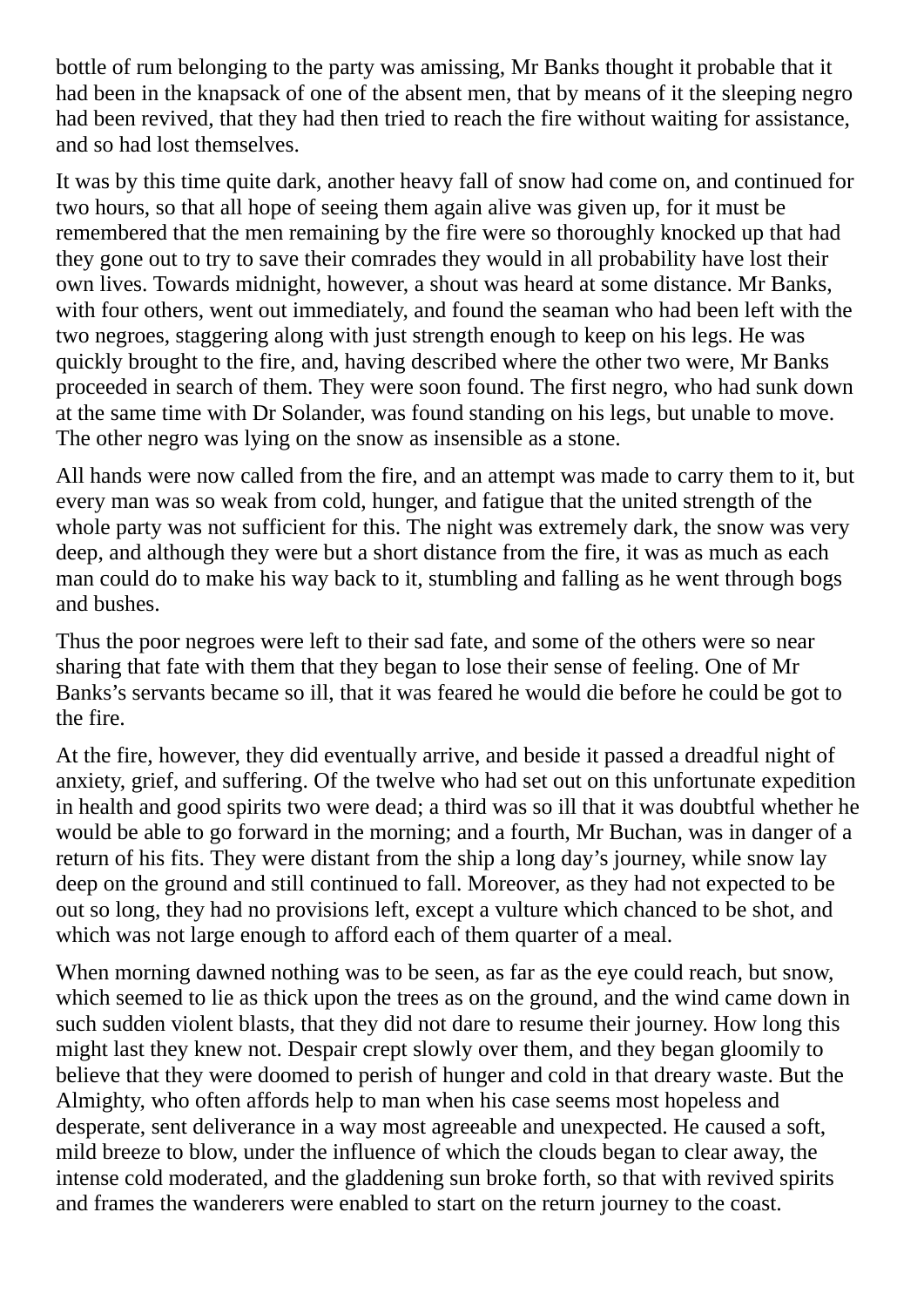Before doing so, they cooked and ate the vulture, and it is probable that they devoured that meal with fully as much eagerness and satisfaction as the ravenous bird itself ever devoured its prey. It was but a light breakfast, however. After being skinned, the bird was divided into ten portions, and every man cooked his own as he thought fit, but each did not receive above three mouthfuls. Nevertheless it strengthened them enough to enable them to return to the ship, where they were received by their anxious friends with much joy and thankfulness.

The month of December is the middle of summer in the land at the extreme south of South America.

That land occupies much about the same position on the southern half of this world that we occupy on the northern half; so that, when it is winter with us, it is summer there. The climate is rigorous and stormy in the extreme, and the description given of the natives shows that they are a wretched and forlorn race of human beings. Captain Cook visited one of their villages before leaving the coast. It contained about a dozen dwellings of the poorest description. They were mere hovels; nothing more than a few poles set up in a circle and meeting together at the top, each forming a kind of cone. On the weather side each cone was covered with a few boughs and a little grass. The other side was left open to let the light in and the smoke out. Furniture they had none. A little grass on the floor served for chairs, tables, and beds. The only articles of manufacture to be seen among the people were a few rude baskets, and a sort of sack in which they carried the shell–fish which formed part of their food. They had also bows and arrows, which were rather neatly made—the arrows with flint heads cleverly fitted on.

The colour of those savages resembled iron–rust mixed with oil; their hair was long and black. The men were large but clumsy fellows, varying from five feet eight to five feet ten. The women were much smaller, few being above five feet. Their costume consisted of skins of wild animals. The women tied their fur cloaks about the waists with a thong of leather. One would imagine that among people so poor and miserably off there was not temptation to vain show, nevertheless they were fond of making themselves "look fine"! They painted their faces with various colours; white round the eyes, with stripes of red and black across the cheeks, but scarcely any two of them were painted alike. Both men and women wore bracelets of beads made of shells and bones, and, of course, they were greatly delighted with the beads which their visitors presented to them. Their language was harsh in sound; they seemed to have no form of government, and no sort of religion. Altogether they appeared to be the most destitute, as well as the most stupid, of all human beings.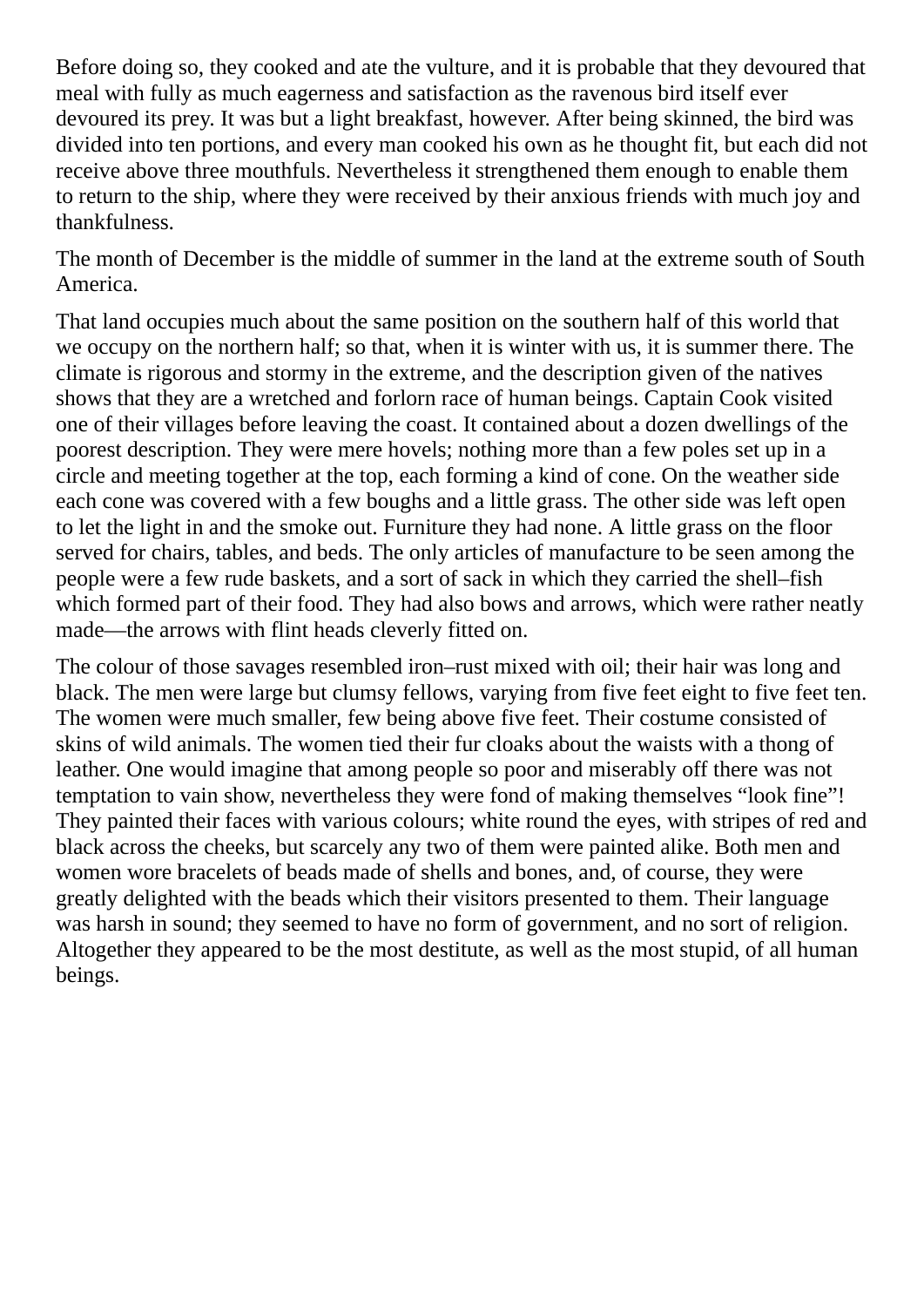# **CHAPTER FOUR**

#### *Explains How Coral Islands Are Made*

<span id="page-13-0"></span>Soon after this adventurous visit to the land of Tierra del Fuego, the *Endeavour* doubled Cape Horn—and entered the waters of the great Pacific Ocean; and now Cook began to traverse those unknown seas in which his fame as a discoverer was destined to be made. He sailed over this ocean for several weeks, however, before discovering any land. It was on Tuesday morning, the 10th of April, that he fell in with the first of the coral islands. Mr Banks's servant, Peter Briscoe, was the first to see it, bearing south, at the distance of about ten or twelve miles, and the ship was immediately run in that direction. It was found to be an island of an oval form, with a lake, or lagoon, in the middle of it. In fact, it was like an irregularly–formed ring of land, with the ocean outside and a lake inside. Coral islands vary a good deal in form and size, but the above description is true of many of them.

To this island the crew of the *Endeavour* now drew near with looks of eager interest, as may well be believed, for an unknown land necessarily excites feelings of lively curiosity in the breasts of those who discover it.

It was found to be very narrow in some places, and very low, almost on a level with the sea. Some parts were bare and rocky; others were covered with vegetation, while in several places there were clumps of trees— chiefly cocoa–nut palms. When the ship came within a mile of the breakers, the lead was hove, but no bottom was found with 130 fathoms of line! This was an extraordinary depth so near shore, but they afterwards found that most of the coral islands have great depth of water round them, close outside the breakers.

They now observed that the island was inhabited, and with the glass counted four–and– twenty natives walking on the beach. These all seemed to be quite naked. They were of a brown colour, and had long black hair. They carried spears of great length in their hands, also a smaller weapon, which appeared to be either a club or a paddle. The huts of these people were under the shade of some palm–trees, and Captain Cook says that to him and his men, who had seen nothing but water and sky for many long months, except the dreary shores of Tierra del Fuego, these groves appeared like paradise.

They called this Lagoon Island. As night came on soon after they reached it, however, they were compelled to sail away without attempting to land.

Not long afterwards another island was discovered. This one was in the shape of a bow, with the calm lake, or lagoon, lying between the cord and the bow. It was also inhabited, but Cook did not think it worth his while to land. The natives here had canoes, and the voyagers waited to give them an opportunity of putting off to the ship, but they seemed afraid to do so.

Now, good reader, you must know that these coral islands of the Pacific are not composed of ordinary rocks, like most other islands of the world, but are literally manufactured or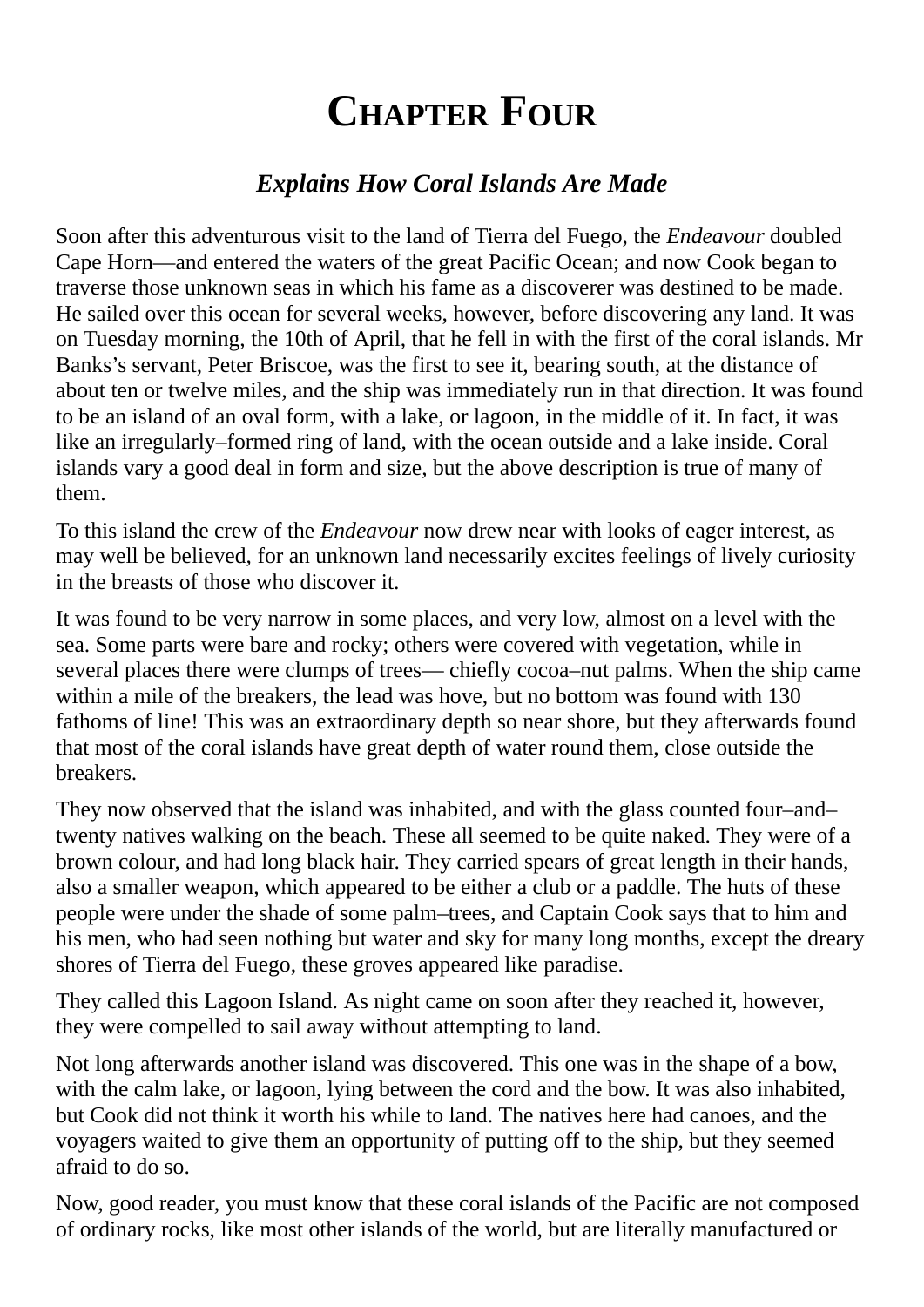built by millions of extremely small insects which merit particular notice. Let us examine this process of island–making which is carried on very extensively by the artisans of the great South–Sea Factory!

The coral insect is a small creature of the sea which has been gifted with the power of "secreting" or depositing a lime–like substance, with which it builds to itself a little cell or habitation. It fastens this house to a rock at the bottom of the sea. Like many other creatures the coral insect is sociable; it is fond of company, and is never found working except in connection with millions of its friends. Of all the creatures of earth it shows perhaps the best example of what mighty works can be accomplished by *union*. One man can do comparatively little, but hundreds of men, united in their work, can achieve wonders, as every one knows. They can erect palaces and cathedrals towering to the skies; they can cover hundred of miles of ground with cities, and connect continents with telegraphs, but, with all their union, all their wisdom, and all their power, men cannot build islands—yet this is done by the coral insect; a thing without hand or brain, a creature with little more than a body and a stomach. It is not much bigger than a pin–head, yet hundreds of the lovely, fertile islands of the Pacific Ocean are formed by this busy animalcule. Many of those islands would never have been there but for the coral insect!

When corallines (as they are called) set about building an island, they lay the foundation on the top of a submarine mountain. The ordinary islands of the sea are neither more nor less than the tops of those mountains which rise from the bottom of the sea and project above the surface. Some of these sea–mountains rise high above the surface and form large islands; some only peep, so to speak, out of the waves, thus forming small islands; others again do not rise to the surface at all— their highest peaks being several feet below the level of the ocean. It is on these water–covered mountain–tops that the coral insects lay the foundations of their islands. As few mountain–peaks are level, however, whether above or below water, the insect finds it more convenient to form a ring round the sides of the mountain–top than to build on the exact top itself. Then they set to work with the busy industry of bees. Their talents are few; apparently they have received only one, but they turn that one to good account. They fulfil the work for which they were created. No creature can do more!

They begin to build, and the work advances rapidly, for they are active little masons. The ring round the mountain–top soon begins to shoot upwards and extend outwards. As the labourers continue their work their families increase. It is a thriving and a united community. There are neither wars nor disputes—no quarrelling, no mis–spent time, no misapplied talents. There is unity of action and design, hence the work advances quickly, steadily, and well. In process of time the coral ring becomes a solid wall, which gradually rises above the highest peak of the submarine mountain, and at length approaches the surface of the sea. When it reaches this point the work is done. The coral insect can only work under water. When its delicate head rises above the waves it ceases to build, and, having done its duty, it dies. Those which reach the surface first, die first. The others that are still below water work on, widening and strengthening the wall until they too reach the fatal surface, peep for one moment as it were on the upper world and then perish. Thus the active builders go on adding to the width of the structure, and dying by successive relays; working with their little might during their brief existence, and knowing nothing of the great end which is to result from their modest busy lives.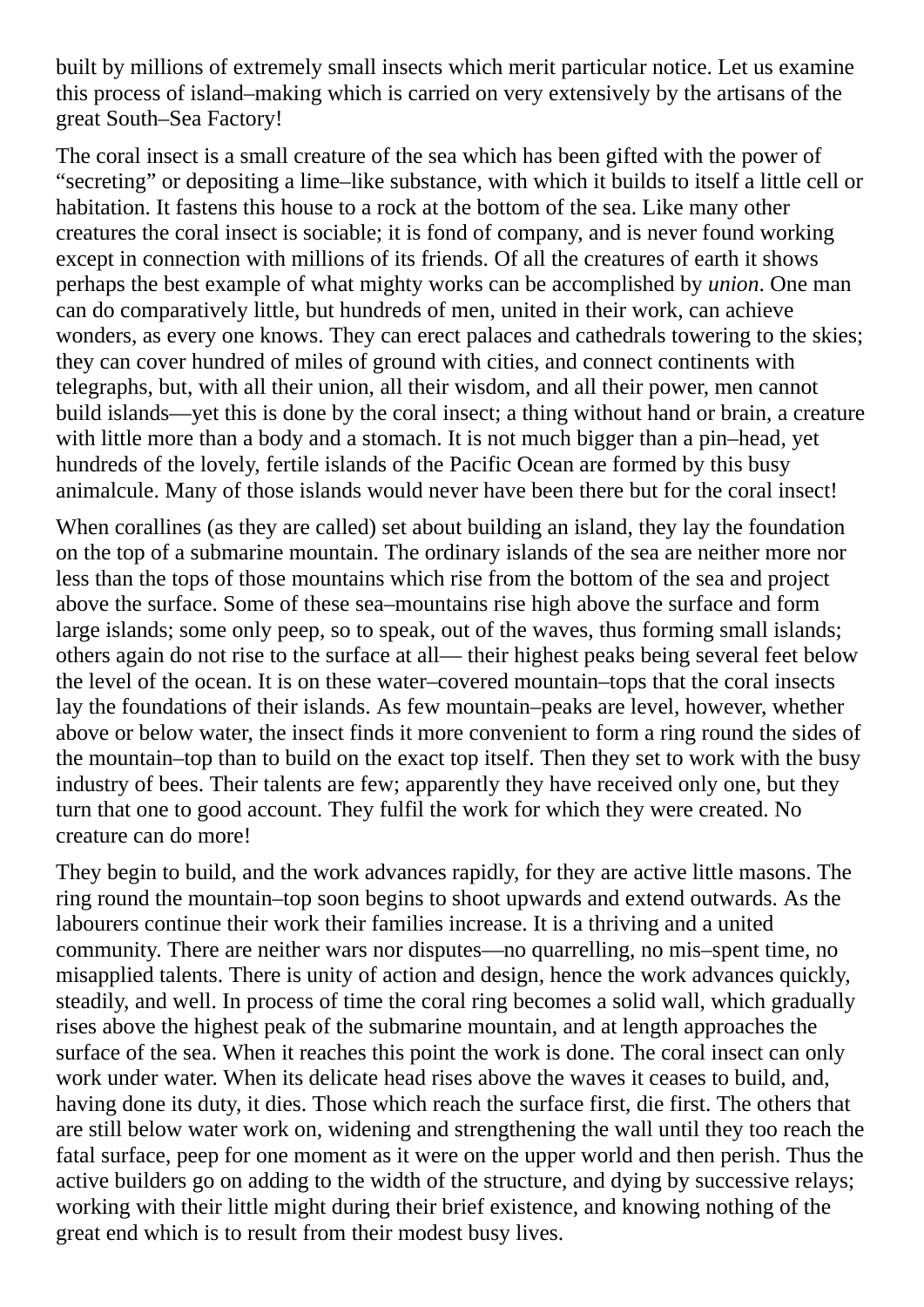With the death of the coral insects the foundation–stone of the island is laid, in the form of a ring just peeping out of the ocean. Thenceforth other creatures continue the work. The waves lash and beat upon the uppermost coral cells and break them up into fine white sand. Currents of ocean throw upon this beach pieces of sea–weed and drifting marine substances of various kinds. The winds convey the lighter seeds of land plants to it, and sea–birds that alight upon it to rest do the same thing. Thus, little by little, things accumulate on the top of the coral ring until the summit rises above the reach and fury of the waves. No sooner is this accomplished than the genial sun of those regions calls the seeds into life. A few blades of green shoot up. These are the little tokens of life that give promise of the luxuriance yet to come. Soon the island ring is clothed with rich and beautiful vegetation, cocoa–nut palms begin to sprout and sea–fowl to find shelter where, in former days, the waves of the salt sea alone were to be found. In process of time the roving South–Sea islanders discover this little gem of ocean, and take up their abode on it; and when such a man as Cook sails past it, he sees, perchance, the naked savage on the beach gazing in wonder at his "big canoe," and the little children swimming like ducks in the calm waters of the lagoon or gambolling like porpoises among the huge breakers outside that roll like driven snow upon the strand.

During their formation, these islands are fraught with danger to ships, for sometimes, in parts of the ocean where charts show deep water, the sailor finds an unexpected coral reef, and, before he is aware, the good ship runs on this living wall and becomes a wreck. Many a noble vessel goes to sea well appointed and with a good brave crew, but never more returns;—who knows how many such have, when all on board thought themselves secure, been dashed to pieces suddenly, and lost upon the coral reefs of the Pacific?

These circular islets of coral never rise more than a few feet above the surface of the sea, but there are many other islands in the South Seas— some of which have been thrown up by the action of volcanoes, and are wild, rugged, mountainous, and of every conceivable shape and size.

The busy corallines before mentioned are so numerous in the South Seas that they build their coral walls everywhere. As they have an objection apparently to commence building in shallow water, they are obliged to keep off the shore a distance of a mile or more, so that when they reach the surface they enclose a belt of water of that width, which is guarded by the reef from the violence of the waves, and forms a splendid natural harbour. Almost every South–Sea island has its coral reef round it, and its harbour of still water between the reef and the shore.

It would seem as if the beneficent Creator had purposely formed those harbours for man's convenience, because narrow openings are found in all the reefs, without which, of course, the sheltered waters within could not have been entered. These openings are usually found to occur opposite valleys where the streams from the mountains enter the sea. It is therefore supposed that fresh water kills the coral insects at these places, thus preventing the reef from forming an unbroken circle. Low islets are usually formed on each side of the openings on which a few cocoa–nut trees grow; so that the mariner is thus furnished with a natural beacon by which to guide his vessel clear of the reef safely into the harbour.

One of the most interesting of the larger islands of the Pacific is Otaheite (now spelt and pronounced Tahiti), at which Captain Cook arrived on the 4th of April 1769. It had been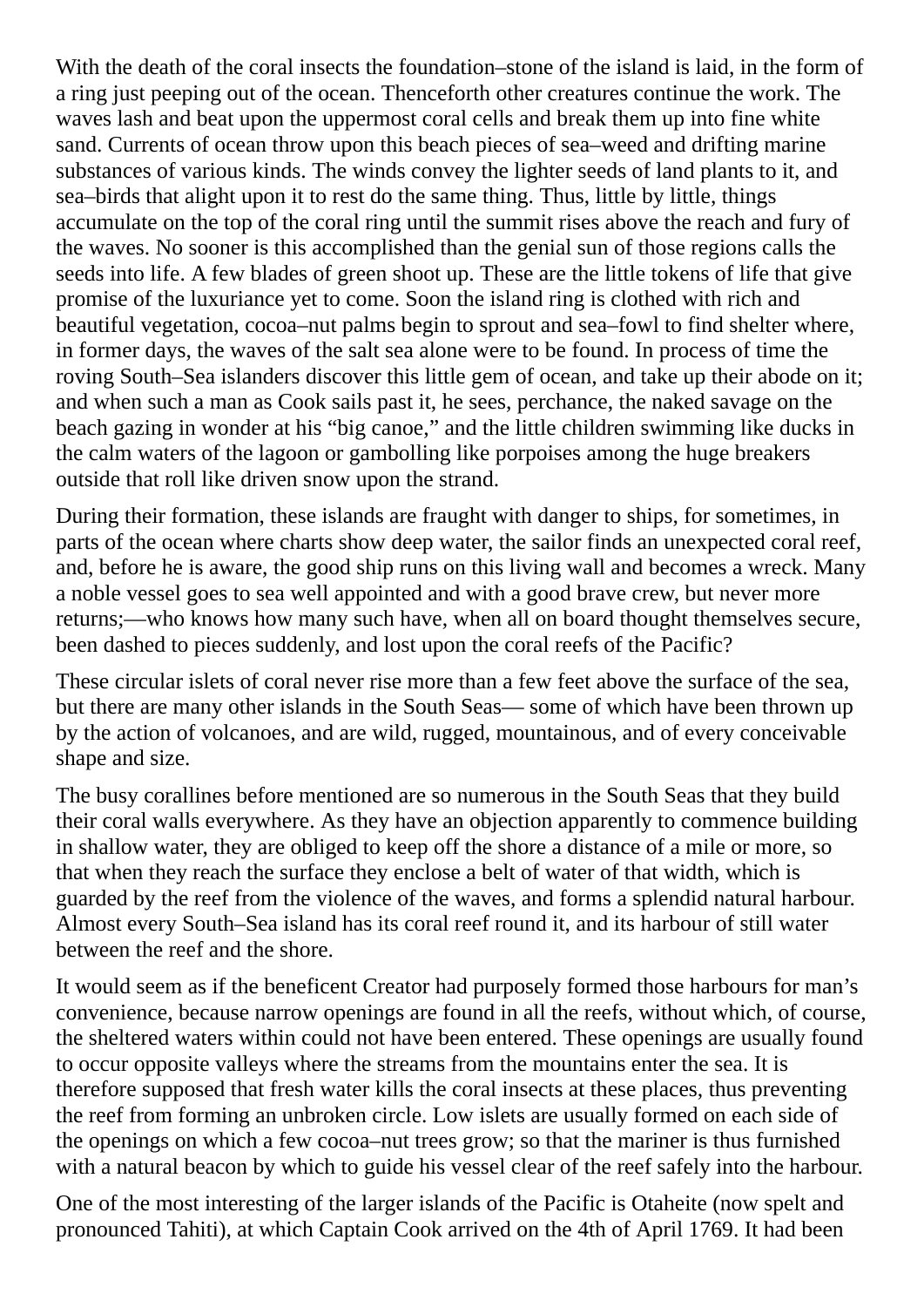discovered, however, nearly two years before the date of his visit—as the next chapter will show.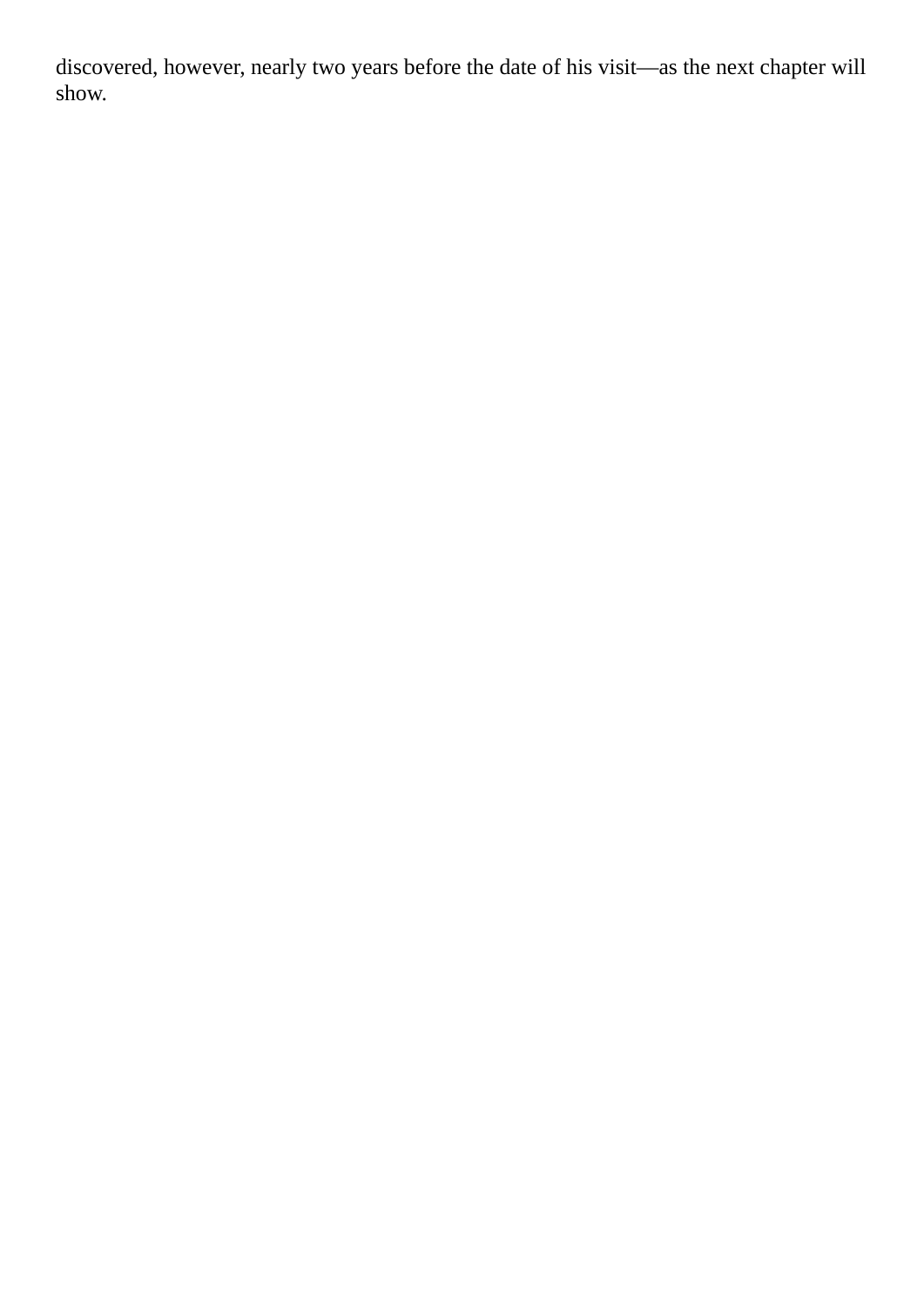# **CHAPTER FIVE**

#### *Discovery by Captain Wallis of Otaheite or Tahiti*

<span id="page-17-0"></span>The beautiful island of Tahiti was discovered by Captain Wallis in the year 1767.

It was on a bright day in June when he first saw it from the deck, but when his vessel (the *Dolphin*) came close to it, a thick mist descended like a veil and shut it out from view of the impatient mariners, who were compelled to lie to until the mist should clear away. At length it rolled off, and disclosed one of the most lovely and delightful scenes that could be imagined.

The *Dolphin* being the first ship that ever touched at Tahiti, the natives, as we may well imagine, were filled with amazement at its vast size and curious shape. No sooner did the ship draw near than she was surrounded by hundreds of canoes, containing altogether nearly a thousand naked savages. At first the poor creatures were afraid to draw near. They sat in their little barks gazing at the "big canoe" in silent wonder or talking to each other about her in low eager tones, but never for a moment taking their eyes off this great sight!

At last, after consulting together, they began to paddle slowly round the ship, and make signs of peace and friendship, which those on board were not slow to return, endeavouring to induce some of them to come on deck. This they were naturally afraid to do, but at length one fellow took heart and began by making a speech, which lasted for full fifteen minutes. As none of the sailors understood a word of it, they were not much enlightened; but the savage, who held a branch of the plantain–tree in his hand during his oration, concluded by casting this branch into the sea. This was meant as a sign of friendship, for soon after, a number of similar branches were thrown on the ship's deck, and then a few of the islanders ventured on board.

There was "much talk," however, on the part of the savages, before they began to feel at ease. Trinkets of various kinds were now offered to them, and they gazed around them with great interest, gradually losing their fears under the kindness of Captain Wallis and his companions. This happy state of things, however, was suddenly interrupted by a goat belonging to the ship, which, not liking the appearance of the strangers, attacked one of them unceremoniously, and butted at him with its head. Turning quickly round, the savage was filled with terror on beholding a creature, the like of which he had never seen before, reared on its hind legs, and preparing to repeat the blow. Without a moment's hesitation he rushed in consternation to the ship's side, and plunged into the sea, whither he was followed by all his countrymen in the twinkling of an eye. A storm of musket bullets could not have cleared the deck more quickly than did the attack of that pugnacious goat!

In a short time they recovered from their terrors, the ill–behaved goat was removed, and some of the natives were again induced to return on board, where they were treated with the utmost kindness, and presented with such trifling gifts as beads and nails, etcetera, much to their delight. Notwithstanding this, however, the visit terminated inharmoniously in consequence of one of the natives snatching a gold–laced hat from an officer's head,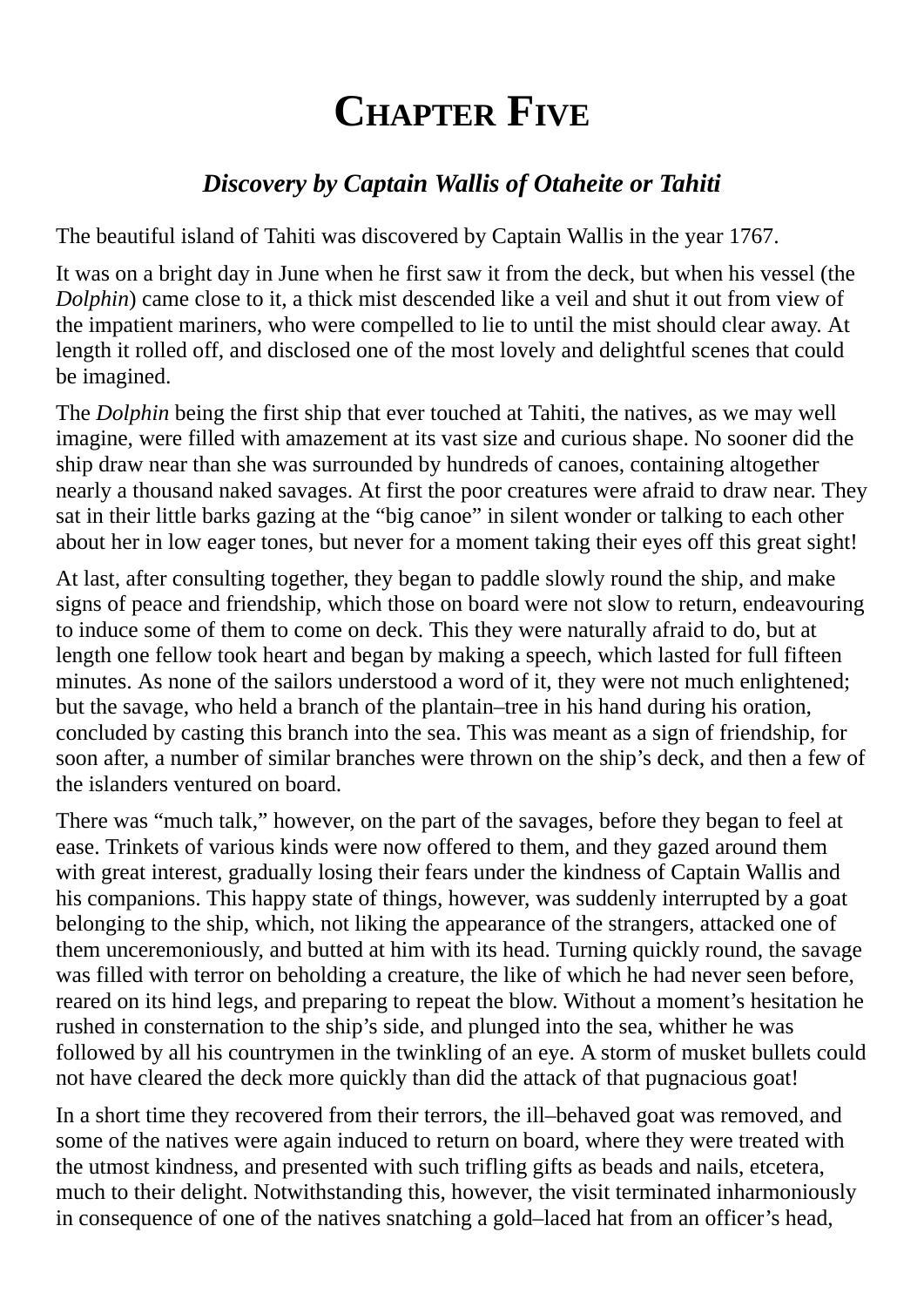and jumping with it into the sea!

After this Wallis stood in–shore, intending to anchor, and sent his boats still closer to the land to take soundings. Here they were immediately surrounded by a great number of canoes, and the captain, suspecting the natives of hostile intentions, fired a nine–pounder over their heads. They were much startled by the unknown and terrible sound, but, seeing that no result followed, they proceeded to attack the boats, sending showers of stones into them, and wounding some of the men. It now became necessary to act in earnest, so a musket–shot was discharged at the savage who began the attack. The ball pierced his shoulder, whereupon the whole host paddled to the shore in great terror and confusion.

Notwithstanding this, the islanders soon returned to the ship with their boughs of peace: a speech was made by one of them. A few trinkets were given by the Europeans, and friendship was again restored; but next morning, when the boats were in–shore searching for fresh water, a second attack was made upon them. Three large canoes ran against the ship's cutter, and stove in some of her upper planks. The natives were about to leap on board when a volley was fired into them, and two of their number fell into the sea. On seeing this they instantly retired, and the wounded men were dragged into the canoes.

Never having seen the effects of fire–arms before, the astonished savages apparently could not understand what was wrong with their comrades. They set them on their feet, but finding they could not stand, they tried to make them sit upright. One of them being only wounded, was able to remain in this position, but the other was dead, so they had to lay him in the bottom of their canoe. Once again they made peaceful signs, and Wallis, who was most anxious to avoid bloodshed, met them more than half–way. Traffic was speedily opened, and a considerable quantity of fruit, fowls, and hogs was obtained in exchange for scissors, knives, beads, and small trinkets of little value. But this did not last long. Warlike preparations were renewed by the natives, and many of their canoes were seen to be filled with large pebbles. At last an attack was made on the ship itself, and a regular battle was fought.

This happened early in the morning when the sailors were engaged trafficking with the people in the canoes that contained provisions. Captain Wallis observed, with some anxiety, that, besides those provision canoes, many others of large size and filled with stones were gradually crowding round the ship; he therefore kept part of the crew armed, and loaded his guns. More canoes were putting off from shore and crowding round until there were about three hundred of them, with upwards of two thousand men, some of whom sang a gruff sort of war–song, while others blew into a shell as if it were a trumpet, and some played on an instrument resembling a flute.

In the midst of these discordant noises one canoe, larger than the others, and with a canopy over it, pushed alongside, and a naked warrior handed up a bunch of red and yellow feathers. This was, of course, supposed to be a sign of peace, but such was not the case. Immediately afterwards the canoe pushed off and the leader threw into the air the branch of a cocoa–nut tree. This was the signal. A general shout burst from the savages; the canoes made for the ship, and showers of stones were thrown on board. Many of these stones were fully two pounds weight, and as they were thrown with great force, some of the sailors were severely wounded.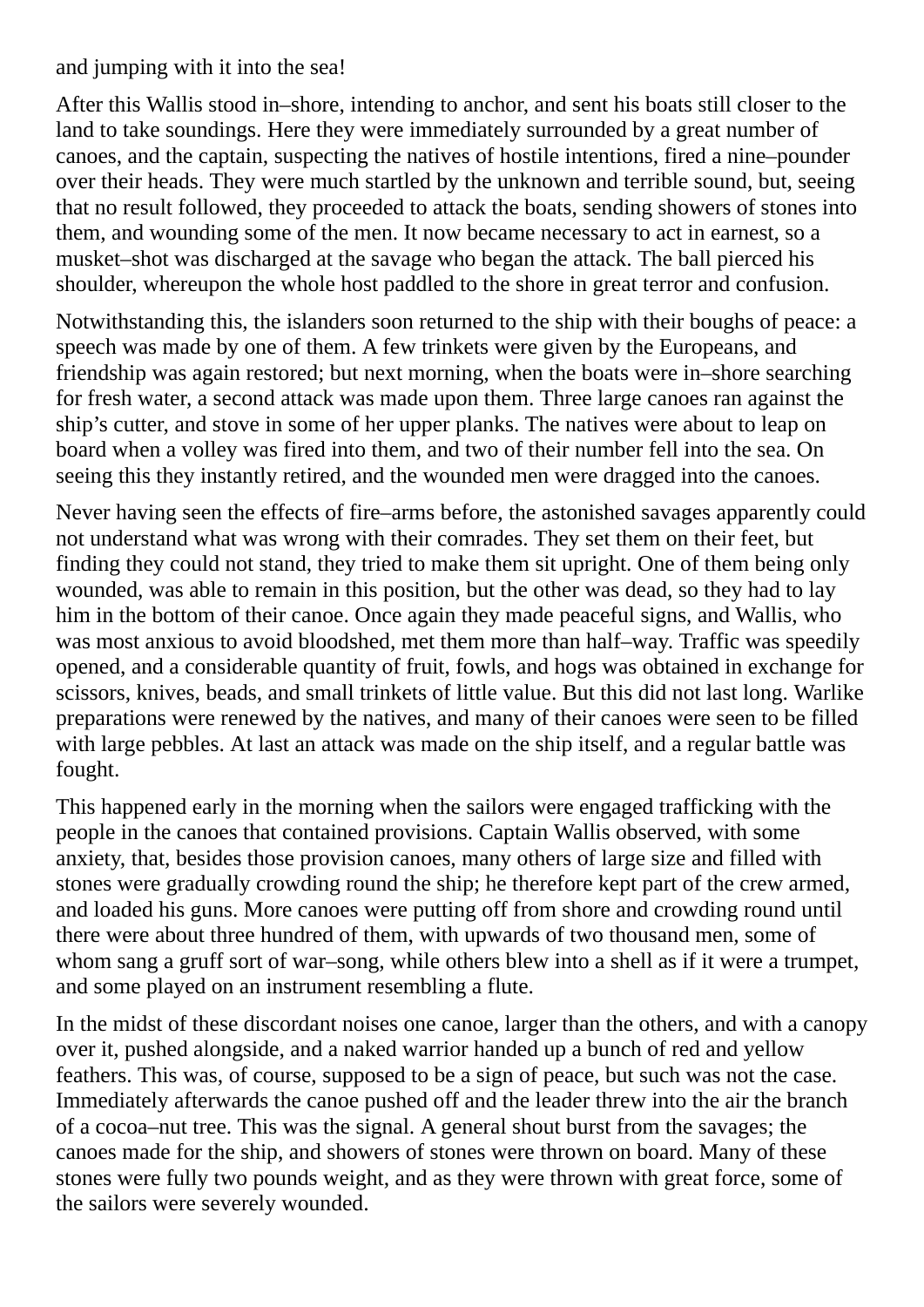The crew of the *Dolphin* rushed to quarters. The watch on deck instantly opened a fire of musketry on those nearest the ship, and two of the quarter–deck swivel guns, which happened to be loaded with small–shot, were also discharged. This warm and vigorous reception checked the attack for a few minutes; but the courage of the savages was aroused. They quickly renewed the assault, coming on in all directions, and receiving constant reinforcements from the shore. But now the great guns of the ship were brought into play; the thunder of artillery echoed, for the first time, from the mountain–sides of Tahiti; and, as the heavy balls tore up the sea and crashed upon the shore, the terrified natives in the canoes nearest the ship took to flight.

Seeing this, the Captain at once ordered the fire to cease, being anxious to do as little harm as possible. This, however, had the effect of restoring confidence to the natives, who lay for some time gazing at the ship from a considerable distance. They had evidently profited by their short experience in this new style of warfare, for, observing that the terrible iron shower came thundering only from the *sides* of the ship, they made their next attack on the bow and stern—advancing with much daring, and throwing their stones with great violence and good aim, insomuch that some more of the men were severely hurt.

There is no saying what might have been the end of this fight, had not a lucky cannon– shot, fired from one of the great guns that had been run out at the bow, hit the canoe of the savage chief, and cut it in two. A result so tremendous had the effect of filling the hearts of the savages with terror. Every canoe turned tail and made for the shore in dire confusion, while the people who had crowded the beach took to their heels and ran over the hills in the utmost haste, as if they felt their only safety lay in placing the mountains between them and the terrible strangers in the big canoe. In half an hour not a single canoe was to be seen!

Captain Wallis now hoped that the natives would feel his immense superiority, and cease a useless contest, but he was mistaken. He was not yet done with them. They were a very determined set of men. Soon after this fight they were observed making preparations for a renewed attack. They could be seen pouring over the hills in all directions, and lurking in the thickets, while, round the point, numbers of war–canoes came paddling to the beach, where fresh warriors and bags of stones were embarked. It was evident that a grand attack was to be made; so Wallis prepared to repel it. Soon after, the bay was crowded with canoes as they paddled straight and swift toward the ship. At once the great guns opened with terrible effect, and so tremendous a fire was kept up that the entire flotilla was almost instantly dispersed. Many of the canoes were run ashore and deserted; others fled round the point, and the savages took to the woods. Into these the fire was then directed, and the natives, who doubtless imagined that no danger could penetrate from such a distance into the heart of their thick bushes, were driven, astonished and horrified, up a hill on which thousands of women and children had taken up their position to witness the fight.

Here they deemed themselves quite safe, but Captain Wallis resolved to show them that they were not so. He thought that the best thing he could do would be to inspire them with a wholesome dread of his tremendous artillery, so he ordered the guns to be fired at the crowded hill. The shots tore up the earth near a tree under which a dense crowd was collected. It need scarcely be added that the whole host fled on the wings of terror, and in less than two minutes not a man, woman, or child was to be seen.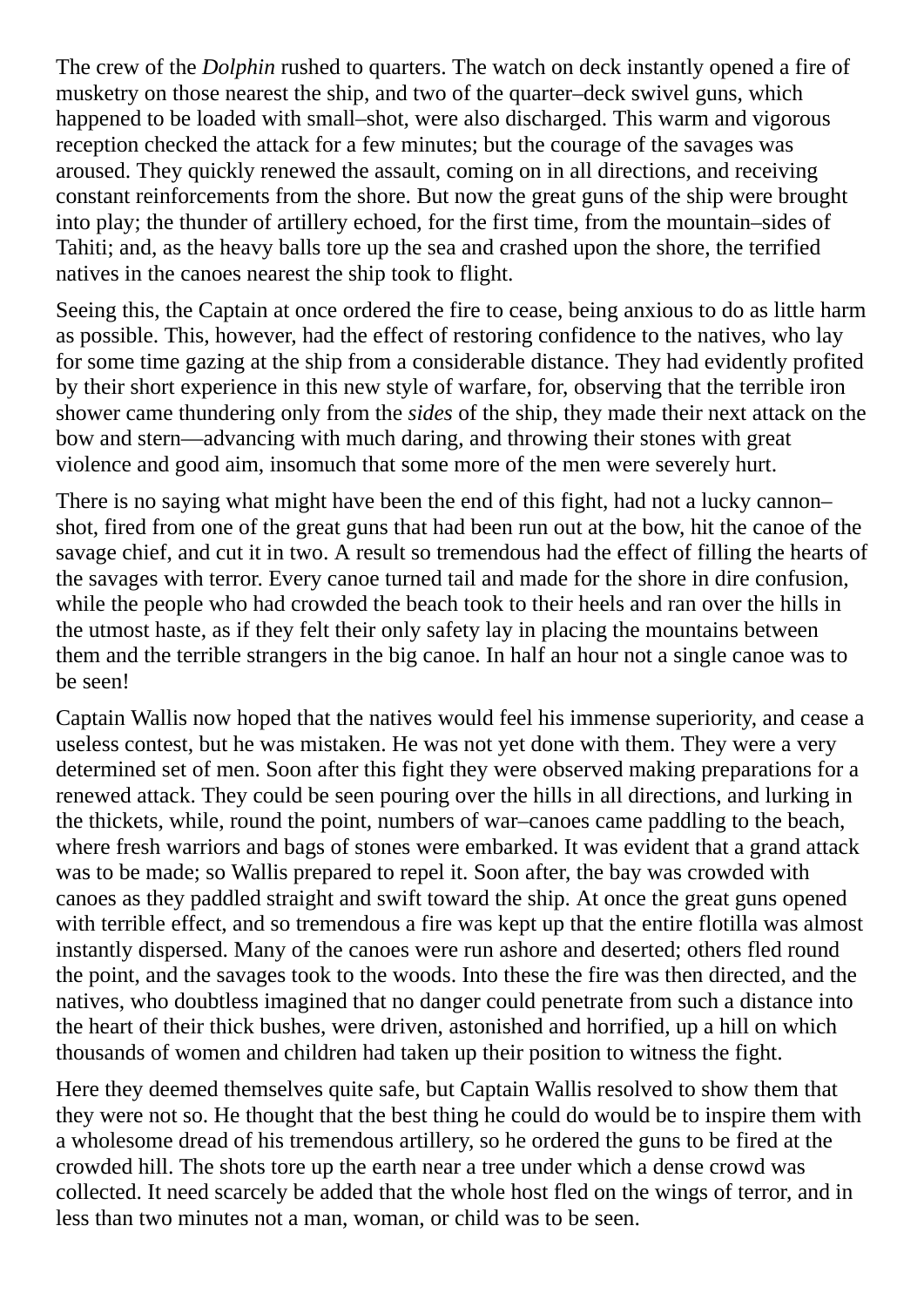The natives now at length submitted. Not many hours after the close of this fight, a few of them came down to the beach carrying green boughs which they stuck into the sand, and placed beside them a peace–offering of hogs and dogs and bundles of native cloth. Of course Wallis was right glad to accept it, and in return gave them presents of hatchets, nails, and other things. Peace was now thoroughly established, and the two parties engaged in amicable traffic with as much good–will as if they had neither quarrelled nor fought. The queen of the island visited the ship, and from that time till the *Dolphin* left everything went smoothly.

The ignorance of the natives as to the relative value of various metals was curiously shown one day. In order to find out what things they liked best, Captain Wallis spread before them a coin called a johannes, a guinea, a crown piece, a Spanish dollar, a few shillings, some new halfpence, and two large nails, and made a sign to them to help themselves. The nails were first seized with great eagerness, and then a few of the glittering new halfpence, but the silver and gold lay neglected!

The friendship thus established continued to increase as long as Wallis remained there, and when at length he took his departure the natives exhibited every sign of extreme regret the queen especially was inconsolable, and wept bitterly when she bade them farewell.

Such were a few of the scenes that occurred at the discovery of Tahiti, an island which has since become famous as the scene of the residence of the mutineers of the *Bounty*, and the field of much earnest and deeply interesting missionary labour.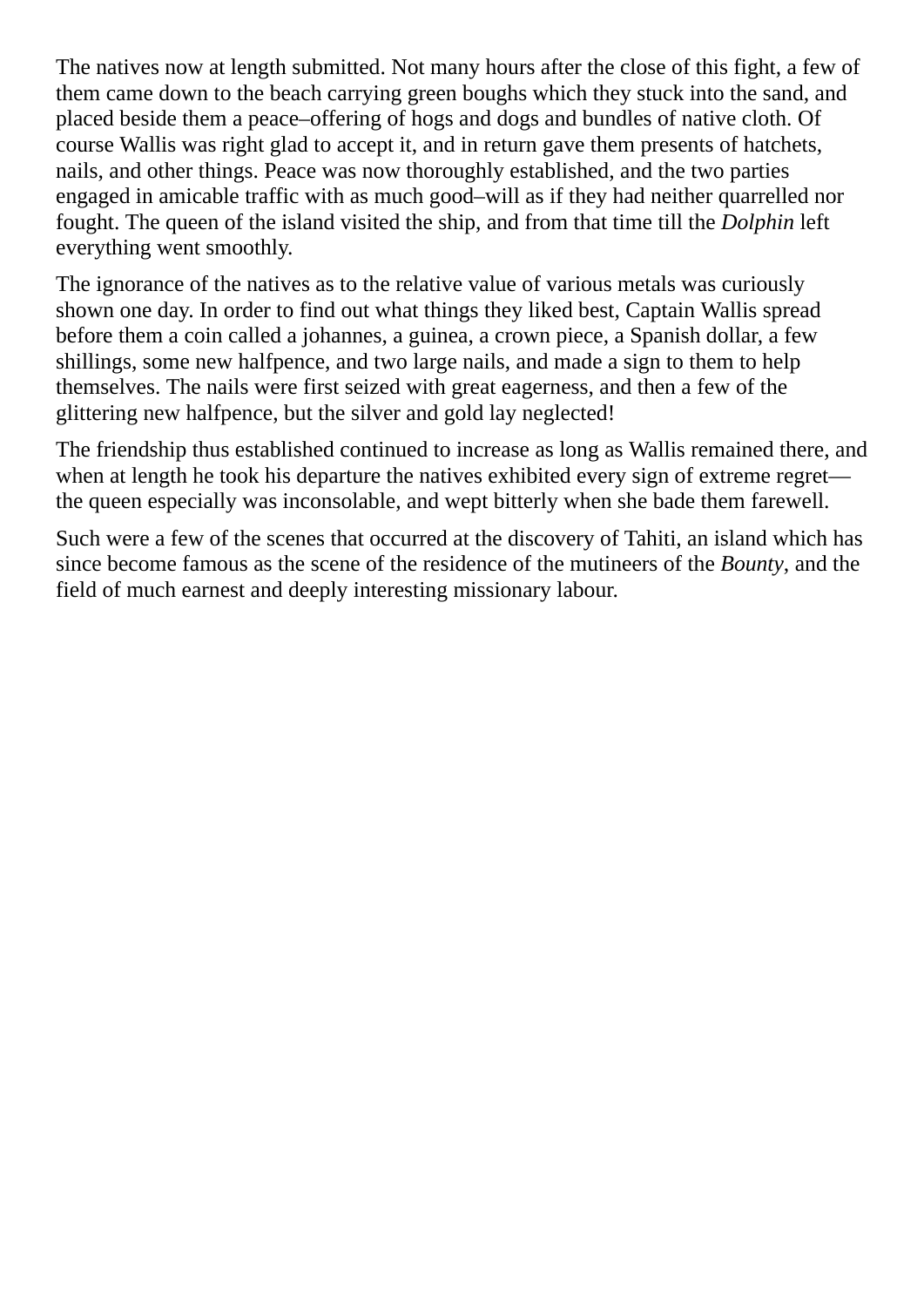### **CHAPTER SIX**

#### *Captain Cook's Visit to Tahiti*

<span id="page-21-0"></span>Less than two years after the discovery of Tahiti by Wallis, Captain Cook arrived in the *Endeavour* at the same island. He first saw its high mountains rise on the horizon on the 11th of June 1769, and soon afterwards a few canoes came off to the ship, but the natives were timid at first. They evidently had not forgotten the thundering guns and crashing shot of the *Dolphin*.

In every canoe there were young plantains and branches of trees, which latter were intended as tokens of peace and friendship. The people in one of the canoes ventured to the ship, and handed these branches up the side, making signals at the same time with great earnestness. At first the sailors were unable to make out their meaning, but at length, guessing that they wished those symbols to be placed in some conspicuous part of the ship, they immediately stuck them about the rigging, upon which the natives expressed the greatest satisfaction. Cook then purchased the cargoes of the canoes, consisting of cocoa– nuts and various kinds of fruits, which, after their long voyage, were most acceptable.

Next morning the *Endeavour* was safely anchored in a bay called by the natives Matavai. Here the visitors were received with much kindness. The natives regarded them with great respect and awe; the first man who approached them crouching so low that he almost crept on his hands and knees. Then two of the chiefs came forward, and each selected his friend. One chose Cook, and the other selected Mr Banks, and each, taking off the greater part of his clothes, put them solemnly on his chosen friend.

On visiting their houses afterwards, they passed through delightful groves of trees which were loaded with cocoa–nuts and bread–fruit. These were found to be most excellent food. Before becoming quite ripe the liquid inside the cocoa–nut is said to resemble lemonade, when riper it is more like milk; and the bread–fruit nut, when properly dressed, is like the crumb of wheaten bread; so that it may be said of those favoured regions, with some degree of truth, that the people find something like bread and milk growing on the trees! There is indeed little occasion there for men to work. The fruits of the earth grow luxuriantly in a wild state; hence the natives, although a strong and active race, are habitually indolent. It has been proved, however, that when the blessed influence of the Christian religion is brought to bear on them, the South–Sea islanders are, in mind and body, good specimens of mankind.

One of the houses visited by Cook, in company with Messrs. Banks and Monkhouse, Dr Solander and others, on his first landing, was that of Tootahah, a middle–aged man, who seemed to be a person of rank. He received them hospitably, spread mats for the party, desired them to sit down by his side, and gave them an excellent dinner of bread–fruit, cocoa–nuts, plantains, and fish—the latter raw as well as dressed. Cook naturally preferred his fish cooked, but the natives seemed to relish it raw! Thereafter Tootahah presented Mr Banks and Captain Cook with a cock and hen, which curious gifts they accepted with many thanks, and in return gave Tootahah a laced silk neckcloth and a pocket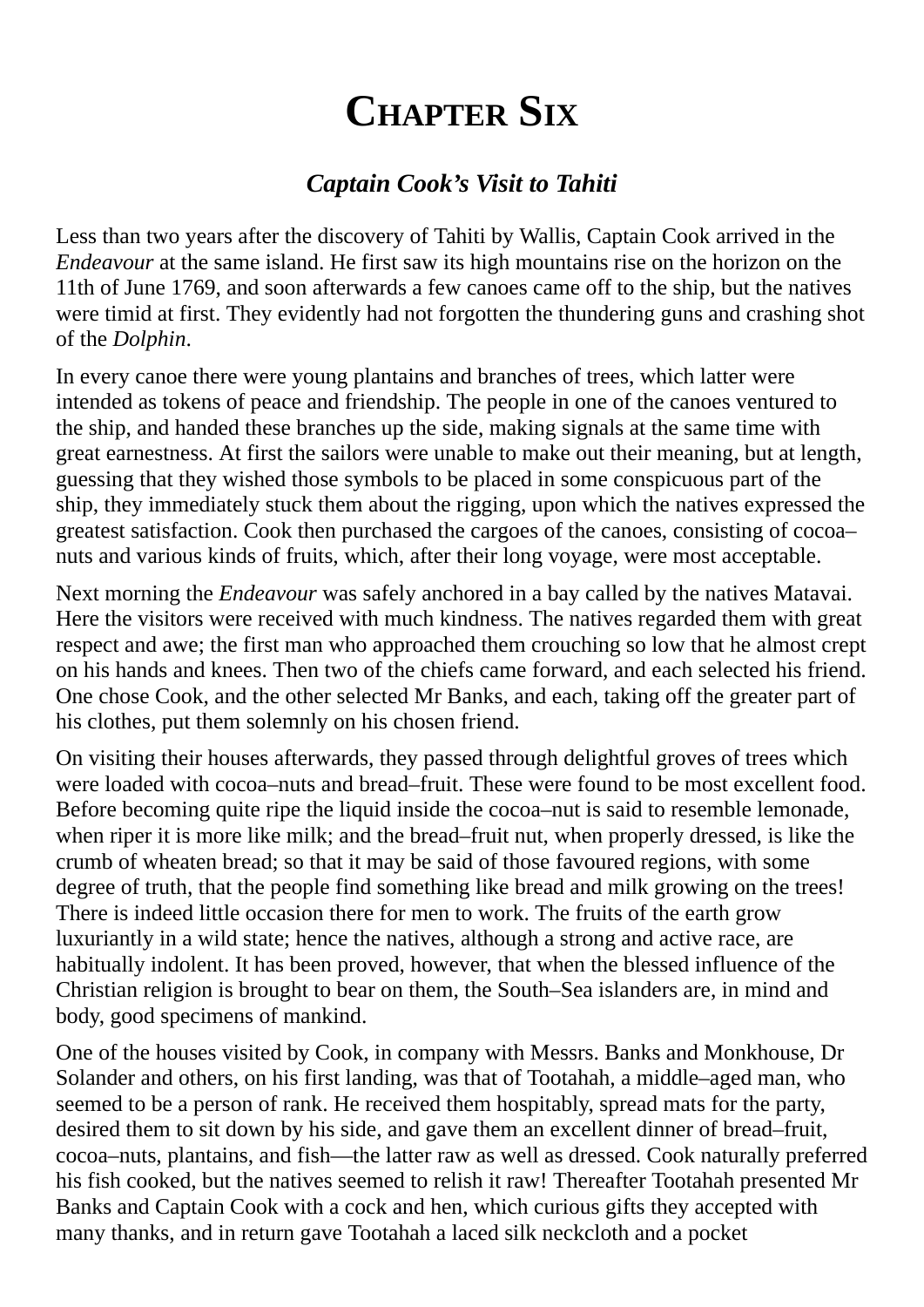handkerchief, in which he immediately dressed himself with immense satisfaction. Mr Banks seems to have been a favourite with the savage ladies, for they plied him earnestly with cocoa–nut milk. He, as well as Cook, received a further gift of native cloth, which, although rough in texture, was agreeably perfumed.

Beads and other ornaments were presented to the women, and altogether the new friends were becoming mutually delighted with each other when a sudden interruption to the harmonious meeting was caused by the discovery that some of the savages had acquired the art of picking pockets. A snuff–box belonging to Mr Monkhouse disappeared, and an opera–glass in a shagreen case, the property of Dr Solander, vanished. To pass over a first act of this kind lightly would have led to interminable pilferings and quarrellings. Mr Banks therefore started up angrily and struck the butt of his musket violently on the ground. Whereupon the most of the natives were panic–stricken, and darted out of the hut with the utmost precipitation. The chief endeavoured to appease the wrath of his guests by offering them gifts of cloth; but they were not thus to be silenced. They insisted on the restoration of the stolen articles, so the chief went out and shortly after returned with a beaming countenance—he had found them both; but his countenance fell when, on opening the case of the opera–glass, the glass itself was not there. With immense energy he resumed his detective duties, and was so fortunate as to recover the glass in a short time. Thus peace was restored, and the natives were taught to feel that their propensity to steal would prove a source of great annoyance and some danger to them, should they venture to give way to it in future.

Soon after this Cook selected a spot on the beach, not far from the ship, and, pitching his tent there, began to arrange for making the astronomical observations which had brought him to the South Seas. They had not remained long, however, before they found that the islanders were all addicted to stealing. Cook tells us that men and women of all ranks were the "arrantest thieves upon the face of the earth," yet they seemed to feel that the act of theft was wrong, for if charged with being guilty when they were in reality innocent, they were often moved to passionate indignation.

One day, when a large number of natives visited the ship, the chiefs employed themselves in stealing what they could in the cabin, while their dependants were no less industrious in other parts of the ship. They snatched up everything that it was possible for them to secrete till they got on shore. Two knives had been lost on shore, one of them belonging to Mr Banks, who taxed a man named Tubourai Tamaide, whom he suspected, with the theft. The man denied it stoutly, but upon Mr Banks saying firmly that, no matter who had taken it, he was determined to have it back, another native, feeling alarmed for his own safety, stepped forward and produced a rag in which three knives were tied up. One belonged to Dr Solander, another to Captain Cook; the owner of the third was not known. Mr Banks continued to charge Tubourai Tamaide with the theft of his knife, and the poor man continued to deny it indignantly. Not long after, it was discovered to have been mislaid by Mr Banks's own servant, who at length found it. Upon this demonstration of his innocence, Tubourai expressed strong emotions of mind. The fellow was, doubtless, as great a thief as the rest of his comrades, but on this occasion he felt himself to be an injured innocent, and refused to be comforted until Mr Banks expressed great sorrow for his unjust accusation, and made him a few trifling presents, whereupon he immediately forgot his wrongs and was perfectly reconciled!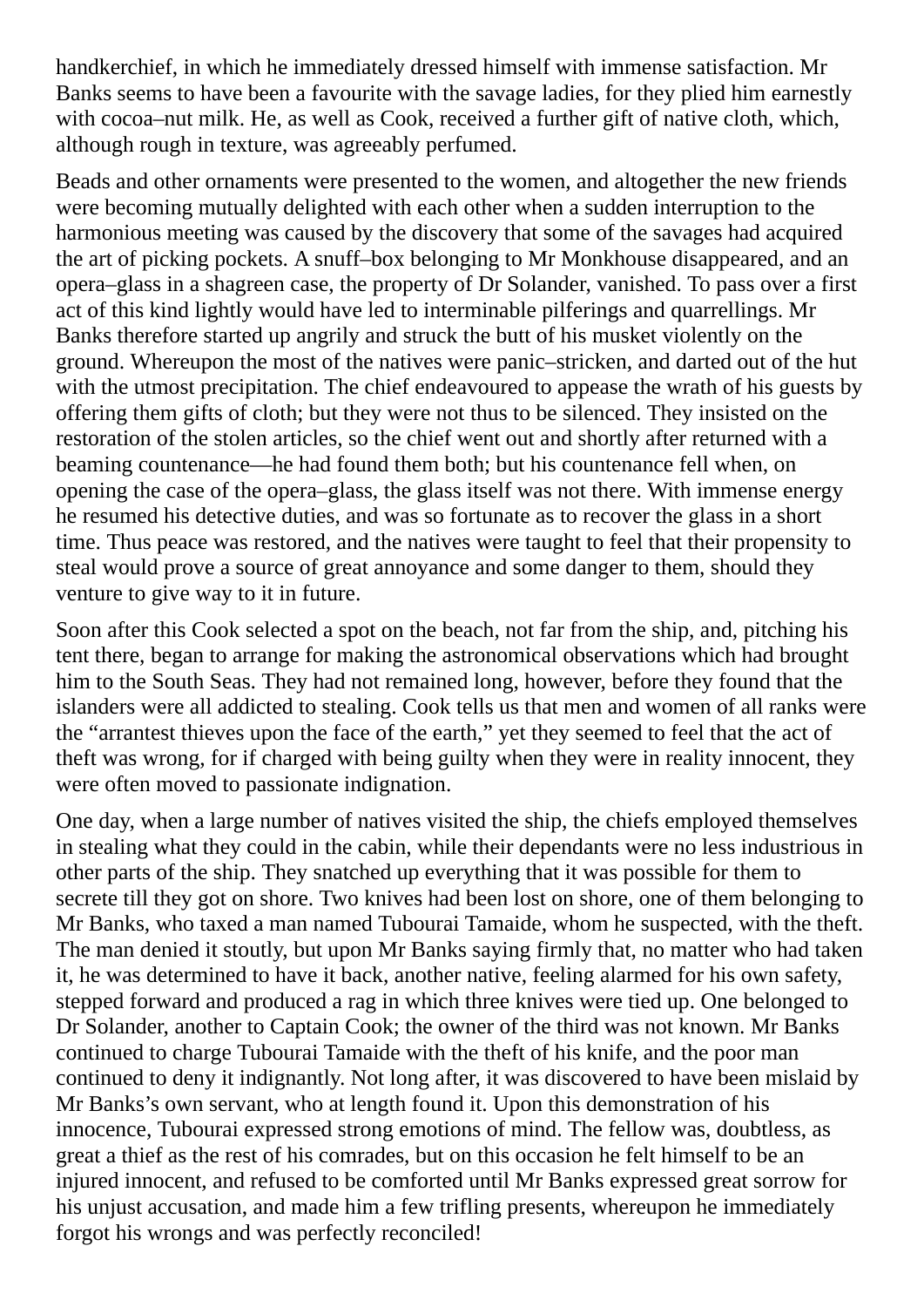In his dealings with these natives Captain Cook invariably acted with the gentleness, firmness, and wisdom of a truly great man, and at all times treated evil–doers with impartial justice.

One day a chief came to the tent on the beach in a state of intense excitement, and, hastily seizing Mr Banks by the arm, made signs that he should follow him. Mr Banks immediately complied, and soon came to a place where they found the ship's butcher with a reaping–hook in his hand. Here the chief stopped, and in a transport of rage explained, as well as he could by signs, that the butcher had threatened to cut his wife's throat with the hook. Mr Banks assured him that, if he could fully explain the offence, the man should be punished. Upon this he became calm, and explained that the offender, having taken a fancy to a stone hatchet which lay in his house, had offered to purchase it of his wife for a nail; that she having refused to part with it, he had seized it, and, throwing down the nail, threatened to cut her throat if she made any resistance. As the nail and hatchet were produced in proof of this charge, and the butcher had little to say in his defence, there was no reason to doubt its truth.

On the matter being reported to Cook, he took the opportunity of the chief and his wives with a number of natives being on board the ship, to call up the butcher, and, after repeating the charge and proof, he gave orders that the man should be punished. The natives looked on with fixed attention while the man was being stripped and tied up to the rigging, waiting in silent suspense for the event; but as soon as the first stroke was given they interfered with great agitation, earnestly entreating that he might be forgiven. Cook, however, did not think it advisable to agree to this. He would not consent, and, when they found that their entreaties were of no avail, they gave vent to their pity in tears.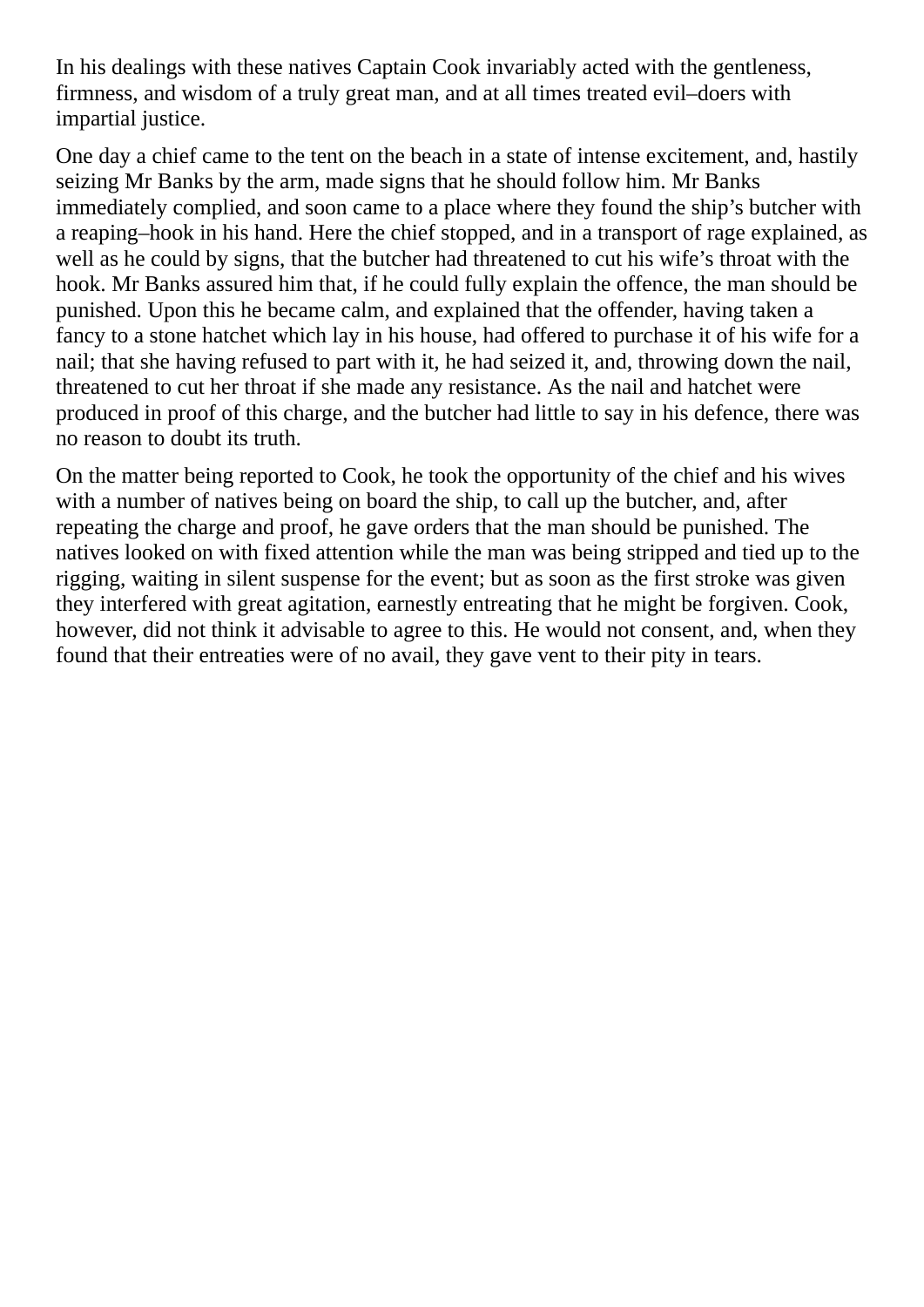### **CHAPTER SEVEN**

#### *Shows What Vanity Will Induce Men and Women to Do*

<span id="page-24-0"></span>It fills one with wonder to think of the strange and absurd things that men, in all ages and in all parts of the world, have done to themselves in order to improve their personal appearance. The flat–head Indian of North America squeezes his forehead out of shape; the Eastern beauty blackens her teeth and nails; the Chinaman shaves the hair off his head, leaving a tuft on the top; the Englishman shaves the hair off his face, leaving a tuft on each cheek,—and all of these deluded mortals run thus deliberately in the face of nature, under the impression that by so doing they are improving their personal appearance!

Not to be behindhand, the South–Sea islanders tattoo themselves. In other words, they prick a multitude of little holes in their skins, and rub into these some colouring matter, which, when thoroughly fixed, cannot again be washed out. The ornamental devices with which they thus, more or less, cover their persons are sometimes very cleverly and tastefully done, and they would be really admirable if depicted on a piece of wood or a sheet of paper; but when applied to the human body they are altogether ridiculous.

The operation of tattooing is a very painful one; so much so, that a great deal of it cannot be done at one time, and it is said that persons sometimes die during the process. The inhabitants of nearly all the islands practise it. Usually it is commenced at the age of eight or ten, and continued at intervals till the individual is between twenty and thirty years of age.

So important and difficult is the art of tattooing, that men devote themselves to it professionally, and these professors are well paid for their work. Here is an account of the operation.

The professor, having his victim on the ground before him, takes up his instrument of torture. This consists of a small piece of stick with sharp bones of birds or fishes attached to it. Having previously sketched with a piece of charcoal the pattern intended to be tattooed, he dips the points of the sharp bones into a colouring matter (which is a beautiful jet black, procured from the kernel of the candle–nut), applies it to the surface of the skin, and strikes it smartly with a piece of stick held in his right hand. The skin is punctured in this way, and the dye injected. With the calmness of an operator, and the gravity of an artist, the professor proceeds as long as his patient can endure the pain. Then he ceases, and when the part is sufficiently recovered, the operation is continued until the device or pattern is finished.

These patterns vary among different islanders. They consist of circular and curving lines, and representations of palm–trees, animals, etcetera, on the face and body; and to such an extent is tattooing carried, that the whole body is sometimes covered so as nearly to conceal the original colour of the skin.

Mr Ellis, who wrote long after the gallant Cook was in his grave, tells us in his most interesting work on the South–Sea Islands, (Ellis's *Polynesian Researches*), that the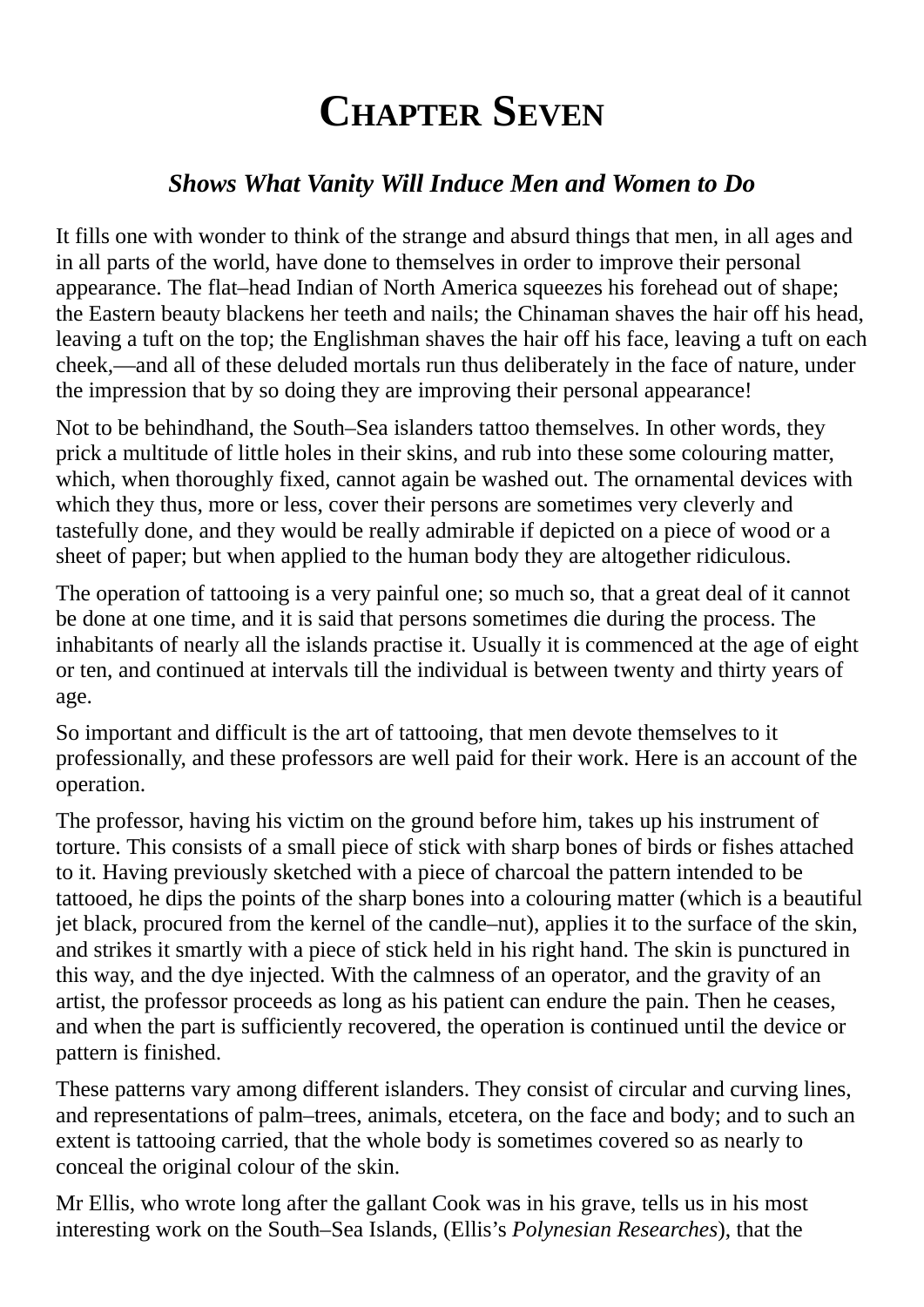inhabitants of Tahiti were more simple in their tattooing, and displayed greater taste and elegance than some of the other islanders. "Though some of the figures are arbitrary, such as stars, circles, lozenges, etcetera, the patterns are usually taken from nature, and are often some of the most graceful. A cocoa–nut tree is a favourite object; and I have often admired the taste displayed in the marking of a chief's leg, on which I have seen a cocoa– nut tree correctly and distinctly drawn; its roots spreading at the heel, its elastic stalk pencilled as it were along the tendon, and its waving plume gracefully spread out on the broad part of the calf. Sometimes a couple of stems would be twined up from the heel and divide on the calf, each bearing a plume of leaves.

"The ornaments round the ankle and upon the instep, make them often appear as if they wore the elegant Eastern sandal. The sides of the legs are sometimes tattooed from the ankle upward, which gives the appearance of wearing pantaloons with ornamental seams. From the lower part of the back, a number of straight, waved, or zigzag lines rise in the direction of the spine, and branch off regularly towards the shoulder. But, of the upper part of the body, the chest is the most tattooed. Every variety of figure is to be seen here, cocoa–nut and bread–fruit trees, with convolvulus wreaths hanging round them, boys gathering fruit, men engaged in battle, in the manual exercise, triumphing over a fallen foe; or, as I have frequently seen it, they are represented as carrying a human sacrifice to the temple. Every kind of animal—goats, dogs, fowls, and fish—may at times be seen on this part of the body; muskets, swords, pistols, clubs, spears, and other weapons of war are also stamped upon their arms and chest."

These figures are not all crowded upon the same person, but each man makes a selection according to his fancy. The women also tattoo their persons, but not to such an extent as the men, and their designs and figures are usually more tasteful.

Cook says that Mr Banks saw this operation performed on the back of a girl about thirteen years old. The instrument used upon this occasion had thirty teeth; about a hundred strokes were given in the minute, and each stroke drew a little blood. The girl bore it bravely for about a quarter of an hour; but at the end of that time the pain of so many hundred punctures became unbearable. She first complained in murmurs, then wept, and at last burst into loud lamentations, earnestly beseeching the operator to stop. He, however, firmly refused, and when she began to struggle, she was held down by two women, who sometimes soothed and sometimes scolded her, and, now and then, when she became very unruly, gave her a smart blow. Mr Banks stayed in a neighbouring house an hour, and the operation was not over when he went away, yet it was performed only on one side of the back; the other had been tattooed some time before, and the loins had still to be done.

Tahiti is now one of the civilised islands of the South Seas. At the time of Cook's visit the natives were absolutely savages. They lived in a state of partial nakedness, and their manners and customs were of the grossest description. Their religion and superstitions were degrading in the extreme, and, until Christianity obtained a hold upon them, they delighted in war, and practised horrible cruelties on their enemies.

Yet, even in their low condition, there were good points about those islanders. Cook says that they were as large as the largest–sized Europeans. The men were tall, strong, well– limbed, and finely shaped. The tallest he saw, on a neighbouring island, was a man who measured six feet three inches and a half. The women of the superior rank were above our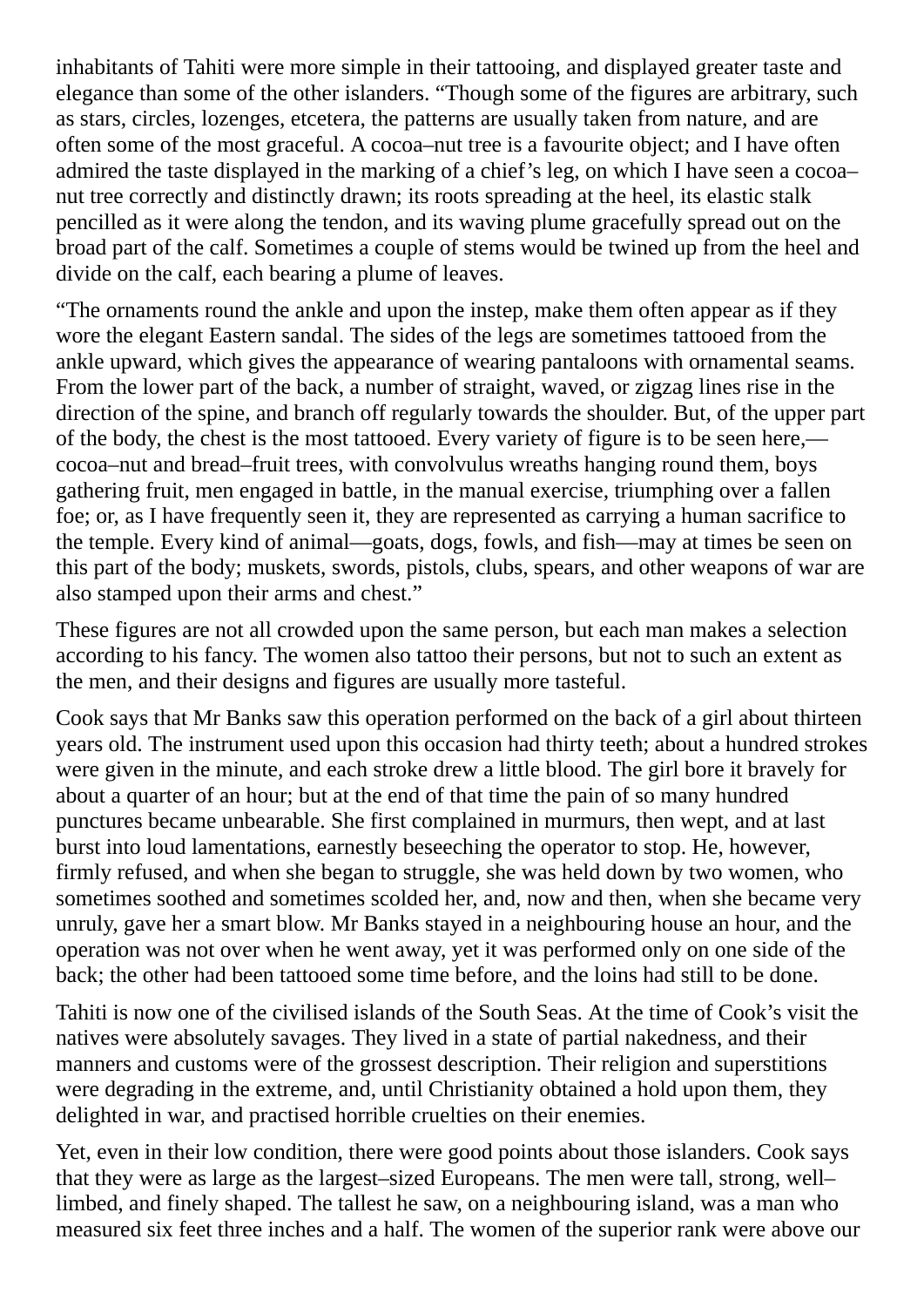middle stature, but those of the inferior class rather below it. Their complexion was a kind of clear olive or *brunette*, and the skin of the women was smooth and soft. They had no colour in their cheeks, but their faces were comely; the cheekbones were not high, neither were the eyes hollow. Their eyes were sparkling and full of expression, and their teeth good, but their noses being flat did not correspond with his ideas of beauty. Their hair was black and coarse. The men had beards, which they wore in many fashions, always, however, plucking out great part of them, and keeping the rest perfectly clean and neat.

In most countries it is the custom of the men to wear short and the women long hair. Here, however, Cook found this custom reversed. The women cut it short round the ears, and the men—except the fishermen, who were almost continually in the water—suffered it to flow in large waves over their shoulders, or tied it up in a bunch on the top of their heads. They were in the habit of anointing it with cocoa–nut oil, which had the effect of rendering their heads very filthy; but in other respects the natives of Tahiti were remarkable for cleanliness.

Their clothing consisted of native–made cloth or matting, and was very scanty, but in many cases was tastefully put on and intermingled with flowers. Some of the men wore a feather in their hair; others wore a wig made of the hair of men and dogs. Both sexes wore ear–rings made of pieces of stones, shells, or berries, which were speedily exchanged, however, for the beads given them by the sailors, for, like all other savages, they delighted in gay ornaments.

The houses of these people were very simple. They consisted of nothing more than a thatched roof mounted upon pillars. They had no walls whatever, and were open to every wind of heaven, but in so warm a climate this was not considered a disadvantage. There were no rooms or partitions of any kind in them, and they were usually large. Some belonged to families, others were the public property of a district, and these last were sometimes two hundred feet long by thirty broad.

All the houses were built in the woods that lay between the sea and the mountains. No more ground was cleared for each house than was just sufficient to prevent the droppings of the branches from falling on the roof; so that the inhabitant could step at once from his cottage into the shade of the forest, which was the most delightful and romantic that could be imagined. It consisted of groves of bread–fruit and cocoa–nut trees without underwood, and paths led in all directions through it from one house to another. Only those travellers who have experienced the intense overpowering heat of tropical countries can form a just conception of the enjoyableness of a ramble through the shady groves of Tahiti.

The food eaten by the natives was chiefly vegetable. They had tame hogs, dogs, and poultry, but these were not plentiful, and the visit of Cook's ship soon diminished the numbers of animals very considerably. When a chief killed a hog it was divided almost equally amongst his dependants, and as these were numerous, the share of each individual at a feast was not large. Dogs and fowls fell to the lot of the lower classes. Cook says that he could not commend the flavour of their fowls, but he and his crew unanimously agreed that a South–Sea dog was little inferior to English lamb! He conjectured that their excellence was owing to the fact that they were fed exclusively upon vegetables.

Like everything else in Tahiti, the art of cooking was somewhat peculiar. The preparation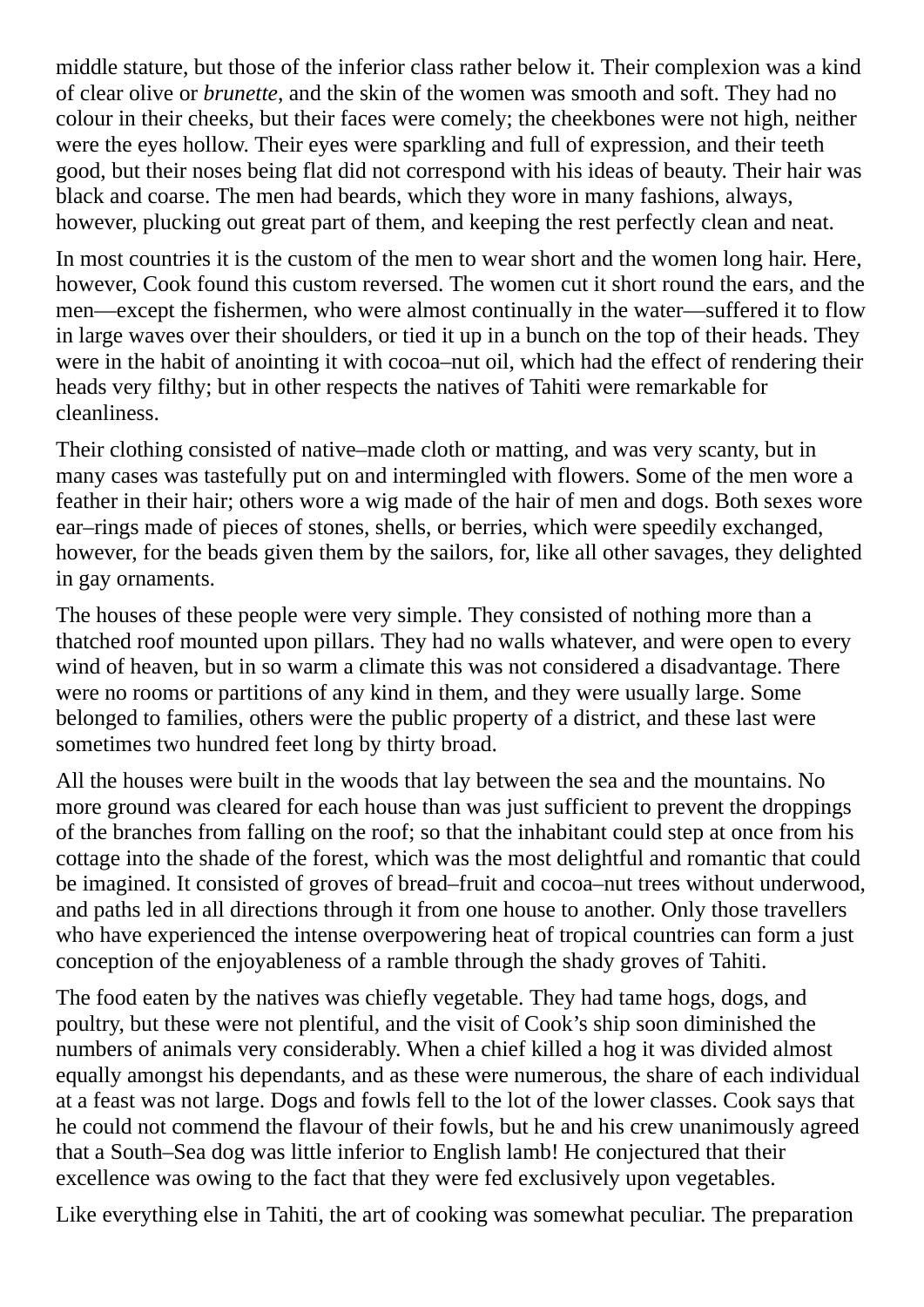of a dog for dinner is thus described:—

"The dog, which was very fat, we consigned over to Tupia, who undertook to perform the double office of butcher and cook. He killed him by holding his hands close over his mouth and nose, an operation which continued above a quarter of an hour. While this was going on, a hole was made in the ground about a foot deep, in which a fire was kindled, and some small stones were placed in layers alternately with the wood to get heated. The dog was then singed by holding him over the fire, and by scraping him with a shell the hair came off as clean as if he had been scalded in hot water. He was then cut up with the same instrument, and his entrails being taken out, were sent to the sea, where, being carefully washed, they were put into cocoa–nut shells with what blood came from the body.

"When the hole was sufficiently heated, the fire was removed, and some of the stones, which were not so hot as to discolour anything that touched them,—being placed in the bottom, were covered with green leaves. The dog and the entrails were then placed upon the leaves, other leaves were placed above them, the whole was covered up with the remainder of the hot stones, and the mouth of the hole was closed with mould. In somewhat less than four hours it was again opened and the dog taken out excellently baked. Nearly all the fish and flesh eaten by the inhabitants is dressed in this way."

The sea in those regions affords the natives great variety of fish; the smaller of which they usually eat raw. They have also lobsters, crabs, and other shell–fish, all of which they are very fond of. Indeed, nothing seems to come amiss to them. They even eat what sailors call *blubbers*, though some of these are so tough that they have to allow them to become putrid before they can chew them.

Their chief vegetable, the bread–fruit, is so curious a plant that it merits particular notice. It costs them no more trouble or labour to procure it than the climbing of a tree. In regard to this tree Cook says that it does not indeed shoot up spontaneously, but if a man plants ten of them in his lifetime, which he may do in about an hour, he will sufficiently fulfil his duty to his own and to future generations. True, the bread–fruit is not always in season; but when its ready–made loaves are not to be had, the South–Sea islander has plenty of cocoa–nuts, bananas, plantains, and other fruits to supply its place.

The bread–fruit tree is large and beautiful. Its trunk, which is light–coloured and rough, grows to a height of twelve or twenty feet, and is sometimes three feet in diameter. Its leaves are broad, dark green, and a foot or eighteen inches long. The fruit, about the size of a child's head, is round, covered with a rough rind, and is at first of a light pea–green hue; subsequently it changes to brown, and when fully ripe, assumes a rich yellow colour. It hangs to the branches singly, or in clusters of two or three together. One of these magnificent trees, clothed with its dark shining leaves and loaded with many hundreds of large light green or yellowish fruit, is one of the most beautiful objects to be met with among the islands of the south.

The pulp of the bread–fruit between the rind and the core is all eatable. The core itself, which is about the size and shape of the handle of a knife, is uneatable. The bread–fruit is never eaten raw. The usual mode of dressing it is to remove the rind and the core, divide the pulp into three or four pieces, and bake it in an oven similar to the one just described.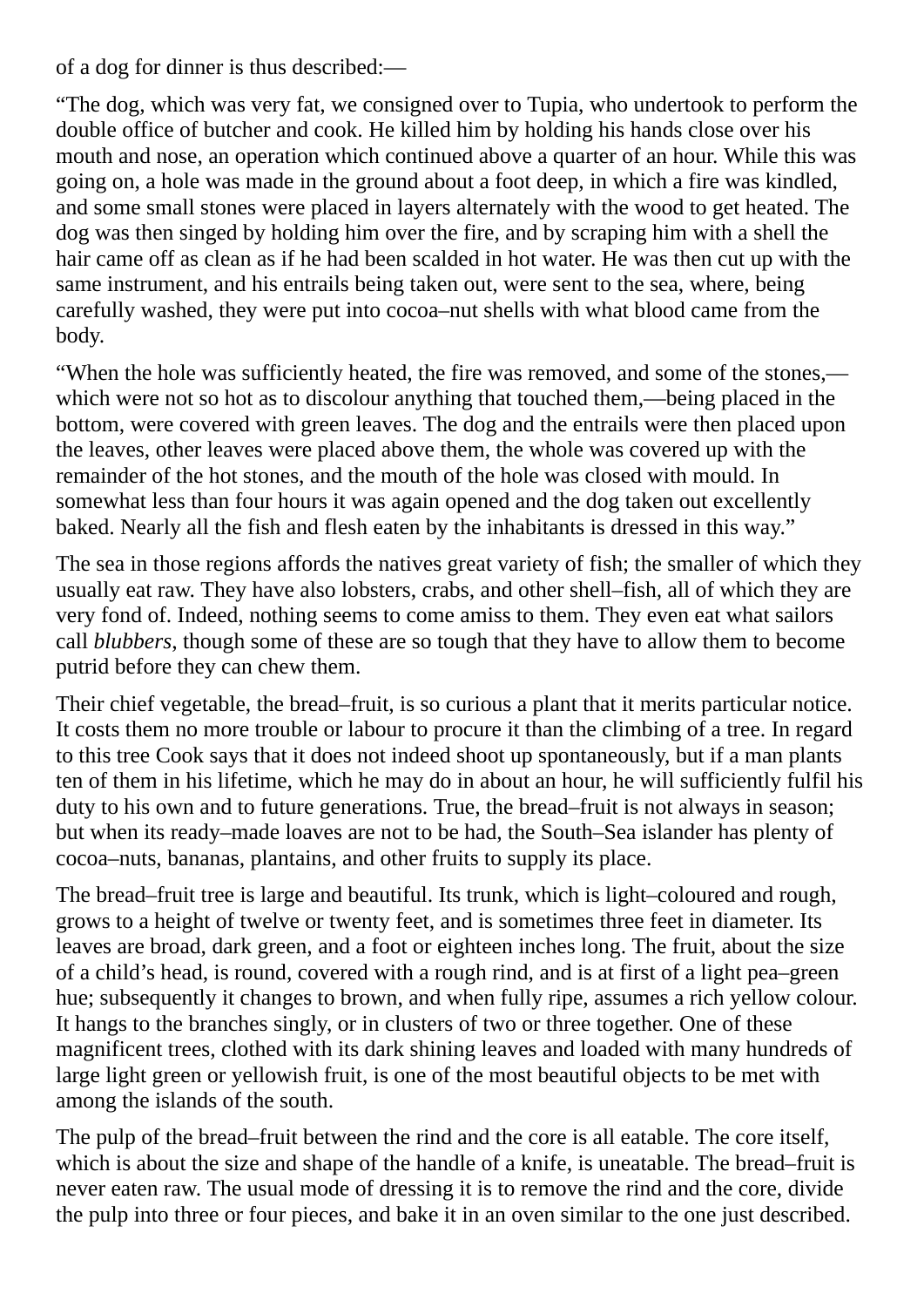When taken out, in somewhat less than an hour, the outside of the fruit is nicely browned, and the inner part so strongly resembles the crumb of wheaten bread as to have suggested the name of the tree. It is not, however, quite so pleasant to the taste, being rather insipid and slightly sweet. Nevertheless it is extremely good for food, and is much prized by the natives, to whom it may almost be said to be the staff of life.

The tree on which this excellent fruit grows, besides producing two, and, in some cases, three crops in a year, furnishes a species of gum, or resin, which oozes from the bark when cut, and hardens when exposed to the sun. It is used for pitching the seams of canoes. The bark of the young branches is employed in making several varieties of native cloth. The wood of the tree is also valuable for building houses and canoes. There are nearly fifty varieties of the bread–fruit tree, for which the natives have distinct names, and as these varieties ripen at different times, there are few months in the year in which the fruit is not to be had.

Not less valuable to the natives of these islands is the cocoa–nut tree, the stem of which is three or four feet in diameter at the root, whence it tapers gradually without branch or leaf to the top, where it terminates in a beautiful tuft or plume of long green leaves which wave gracefully in every breeze.

One of the singular peculiarities of this tree is its power of flourishing in almost any soil. It grows equally well on the mountain–side, in the rich valleys beside the streams, and on the barren sea–beach of the coral reefs, where its only soil is sand, and where its roots are watered by the waves of every rising tide. Another peculiarity is, that fruit in every stage may be seen on the same tree at one time—from the first formation, after the falling of the blossom, to the ripe nut. As the tree is slow in growth, the nuts do not probably come to perfection until twelve months after the blossoms have fallen. The successive ripening of the nuts, therefore, seems to have been purposely arranged by our beneficent Creator, with a special view to the comfort of man. Each nut is surrounded by a tough husk, or shell, nearly two inches thick, and when it has reached its full size it contains a pint, or a pint and a half, of the juice usually called cocoa–nut milk.

The kernels of the tough outer husks, above referred to, are the "cocoa–nuts" which we see exposed for sale in this country, but these nuts give no idea of the delightful fruit when plucked from the tree. They are old and dry, and the milk is comparatively rancid. In the state in which we usually see cocoa–nuts they are never used by the natives except as seed, or for the extraction of oil.

Some varieties of this tree grow to a height of sixty or seventy feet. As all the nuts are at the top the gathering of them would be an extremely difficult matter were it not for an ingenious contrivance by which the natives manage to climb the trees; for it may be easily understood that to *shin* up an exceedingly rough pole of seventy feet high, with bare legs, would try the mettle of most men—civilised as well as savage. The plan is simple. The native strips off a piece of tough bark from a branch, and therewith ties his feet together, leaving them, however, several inches apart, grasping the trunk with his arms he presses his feet against each side of the tree so that the piece of bark between them catches in the roughnesses of the stem; this gives him a purchase by which he is enabled to leap or vault up like a monkey.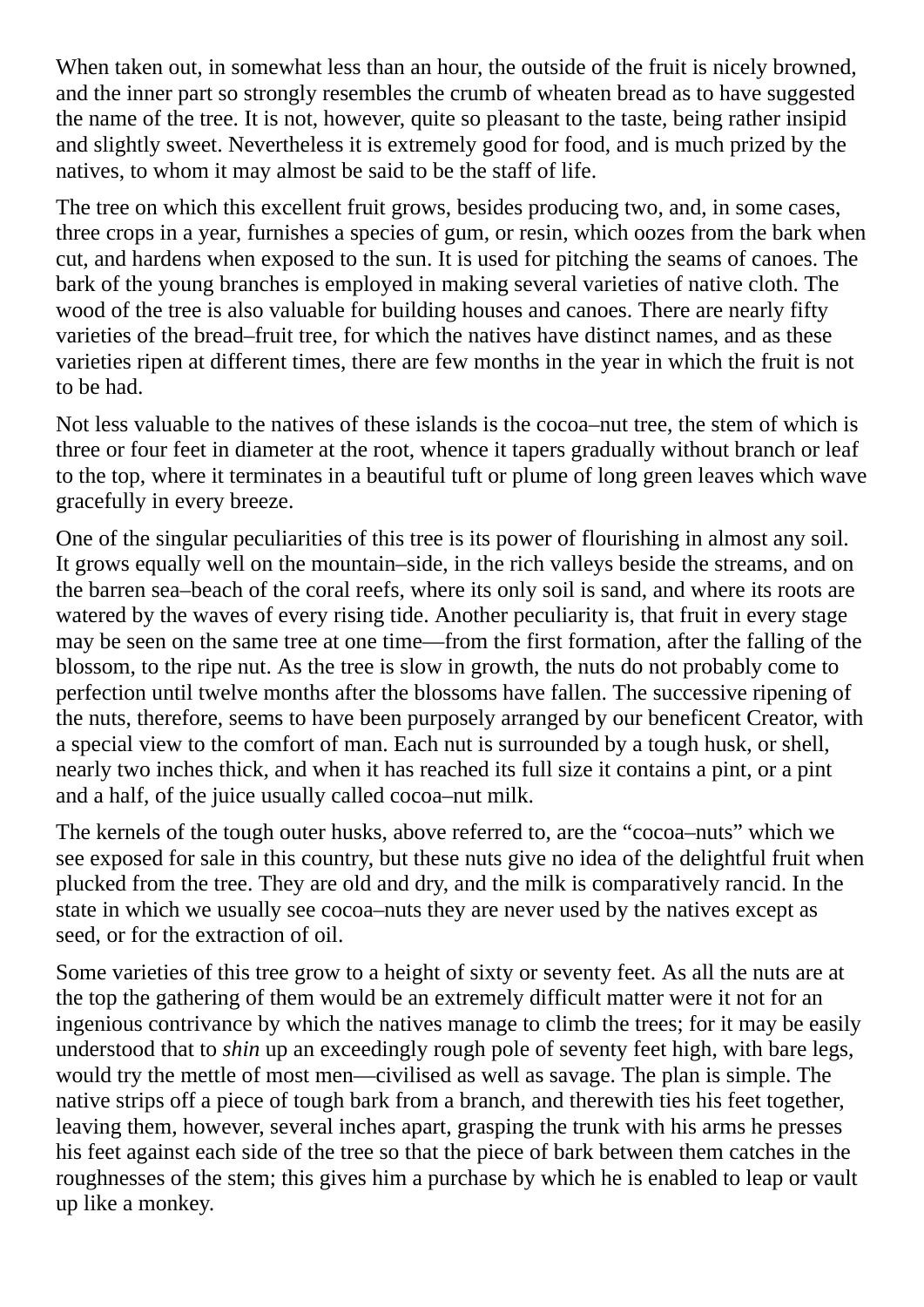The wood of the tree is excellent. The natives make pillars for their houses and their best spears from it. A species of what we may call natural cloth is found, ready–made, on its leaves, with which they make sacks, and shirts, and jackets. Plaited leaflets form coverings for their floors. Baskets are made from the leaves, matting and cordage of the fibrous husk, and oil is extracted from the nut. Besides all this, the shells of the old nuts are used as water–bottles, and, when carved and highly polished, they form elegant drinking–cups.

The perfect adaptation of the bread–fruit and cocoa–nut trees to the varied wants of the South–sea islanders tells, more eloquently than could be told in words, of the wisdom and benevolence with which the Almighty cares for His creatures, even while those creatures are living in the habitual neglect of Himself, and in the violation of all His laws.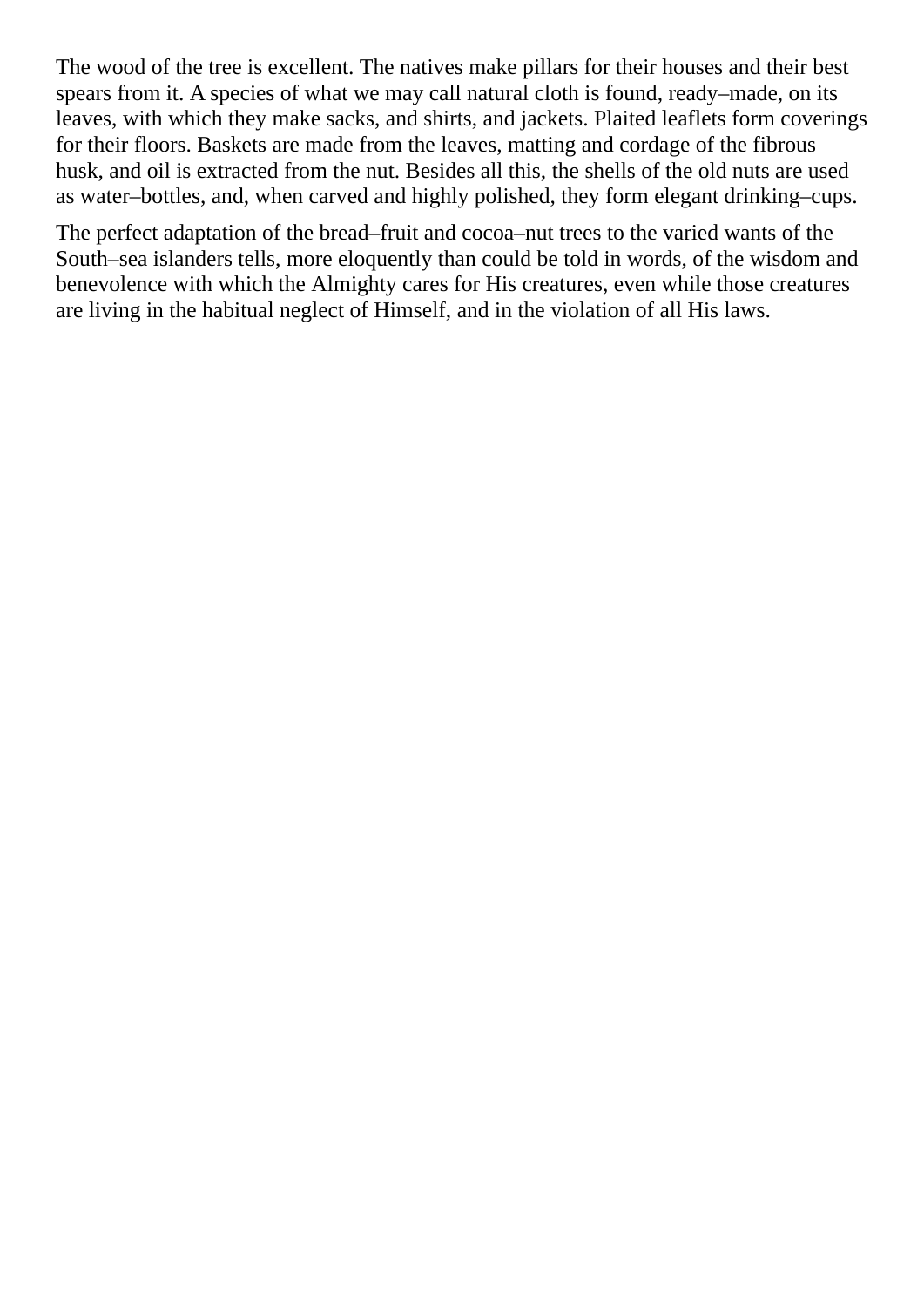# **CHAPTER EIGHT**

#### *Treats of Savage Warfare and Some of Its Consequences*

<span id="page-30-0"></span>It has been said that the natives of the innumerable islands of the South Seas are fond of war.

All travellers to those regions bear witness to this fact. When Cook went there, the natives of all of them were absolute savages. At the present time a great number of the islands have been blessed with the light of Christianity, but some of them are still lying in the state of degradation in which they were first found.

At this moment, reader, while you ponder these lines, there are men of the South Seas who wander about in a state of nudity and idleness; who practise every species of abomination, and kill, roast, and eat each other, just as they did a hundred years ago.

The eating of human beings, or, as it is called, cannibalism, is no idle tale invented by travellers. Men of the highest character for truth, who have had ample opportunity for observation, from the time of Cook to the present day, have assured us that the natives of those lovely regions are cannibals: that they not only eat the bodies of enemies slain in war, but even kill and eat their own slaves. Of this you shall hear more anon; meanwhile, let us turn aside to see how these savage warriors go forth to battle.

When it has been decided that they shall go to war, the natives of the South–Sea islands commence their preparations with human sacrifices to the god of war. After many strange, bloody, and superstitious rites, the warriors arm themselves and prepare for the fight.

Their weapons, which they use with great dexterity, are slings for throwing heavy stones, pikes headed with the bones of sting–rays, and clubs about six or seven feet long, made of a very hard and heavy wood. In some instances these are richly carved. The chief of each district leads his own subjects to the field, and reports the number of his men to the leading chief. When all are assembled they sally forth. If the fight is to take place on land, it is sometimes begun by the celebrated warriors of each army marching to the front of their respective lines, and sitting down on the ground. Several of these then step forward, and boastfully challenge each other to combat. The challenge is usually accepted at once, and after taunting each other for some time, they engage in furious battle. When one falls, a man from his side rises and steps forward to fill his place and continue the fight. If either party gives way, then the main body of the army to which it belongs rushes forward to its support. The opposing army of course springs forward to meet them, and thus the fight becomes general. The main bodies advance in ranks four deep. In the first rank are the bravest men, armed with spears; in the second rank they are armed with clubs to defend the spearmen. The third row consists of young men with slings, and the fourth is composed of women, who carry baskets of stones for the slingers, and clubs and spears for the other combatants.

There is no science displayed in their mode of fighting. The opposing armies rush upon each other with terrible fury, dealing deadly blows and thrusts with their murderous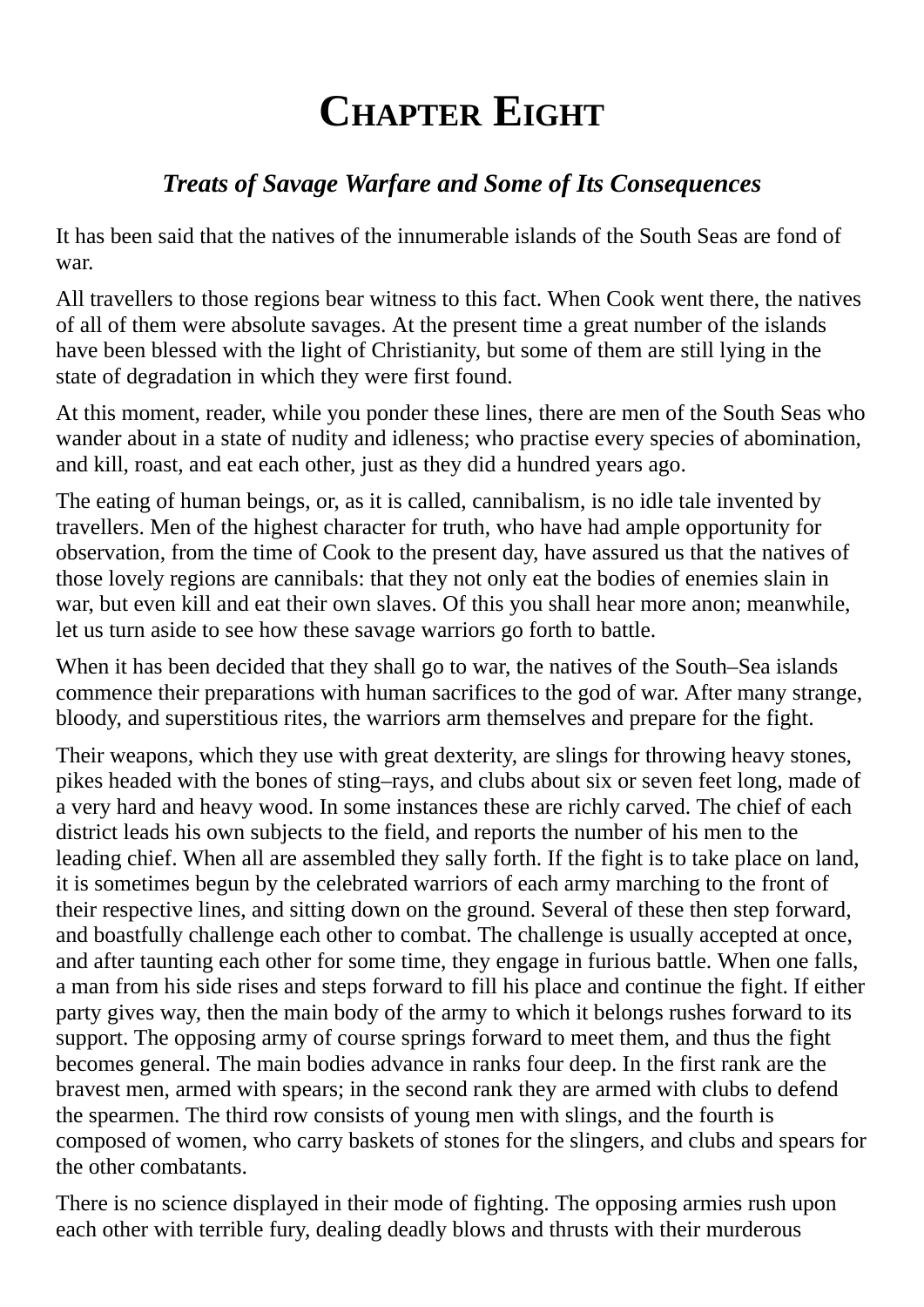weapons. The din and clamour of the fray is increased by a class of men whose duty it is to animate the troops by voice and gesture. These may be styled the orators of battle, and are usually men of commanding stature and well–tried courage. They mingle in the thickest of the fight; hurry to and fro, cheering the men with the passionate recital of heroic deeds, and, in every possible way, rousing their courage and urging them on to deeds of valour. Pressing through the host with flashing eyes and thundering voice, they shout such abrupt sentences as the following:—

"Roll onward like the billows! Break on them with the ocean's foam and roar when bursting on the reefs! Hang on them as the forked lightning plays above the foaming surf! Give out the vigilance; give out the anger—the anger of the devouring wild dog—till their line is broken; till they flow back like the receding tide!"

Amid such cries, mingled with the shouts of maddened combatants, and the yells of stricken men, the fight goes on. They use no shields. Believing that the gods direct their weapons, they make no attempt to guard, but lay about them with fury. Blows do not often require to be repeated. Skulls are cleft or battered in; and hearts are pierced with one blow or thrust, and, when noted warriors fall on either side, shouts of triumph echo along the line and strike a panic through the enemy's ranks.

The first wounded man who can be seized before being quite dead is offered in sacrifice by his foes. He is not taken to their temple for that purpose, but his head is bound round with sacred cinet brought from the temple, and he is then laid alive on a number of spears and borne on men's shoulders along the ranks, the priest of the god of war walking alongside and watching the writhings of the dying man. If a tear falls from his eye it is said he is weeping for his land. If he should clench his fist it is supposed to be a sign that his party will resist to the last.

If a great chief falls, the party to which he belongs retires a short distance, collects some of the bravest men, and then rushes with incredible fury and yells of vengeance upon the foe to "clear away the blood." The shock is terrific when the contending parties meet, and numbers usually fall on both sides.

During the battle the armies sometimes separate a little distance for a time, leaving a space between them; then the slingers of stones advance. The most expert of these slingers are renowned warriors, and when they are recognised a shout arises from the opposite ranks, "Beware! a powerful stone is such an one." At short range the stones about the size of a hen's egg are thrown straight at the enemy with such force that it is almost impossible to avoid them, so that they do much execution. But soon again the lines close and the fight is renewed hand to hand.

At length one of the lines begins to waver. Seeing this, the others are encouraged to renewed efforts; their enemies at last break and fly, and then a scene of terrible carnage follows. The vanquished rush to their canoes, or fly to the strongholds of the mountains. The victors continue the pursuit, slaughtering men and women indiscriminately. A fallen warrior perchance cries for mercy, "Spare me! may I live?" says he. If the name of his conqueror's chief or king is invoked, the request is sometimes granted; if not, the only reply is a taunt, followed by a thrust or a deadly blow. Thus the scene of murder and blood goes on until the fugitives have reached their strongholds, or until the shades of evening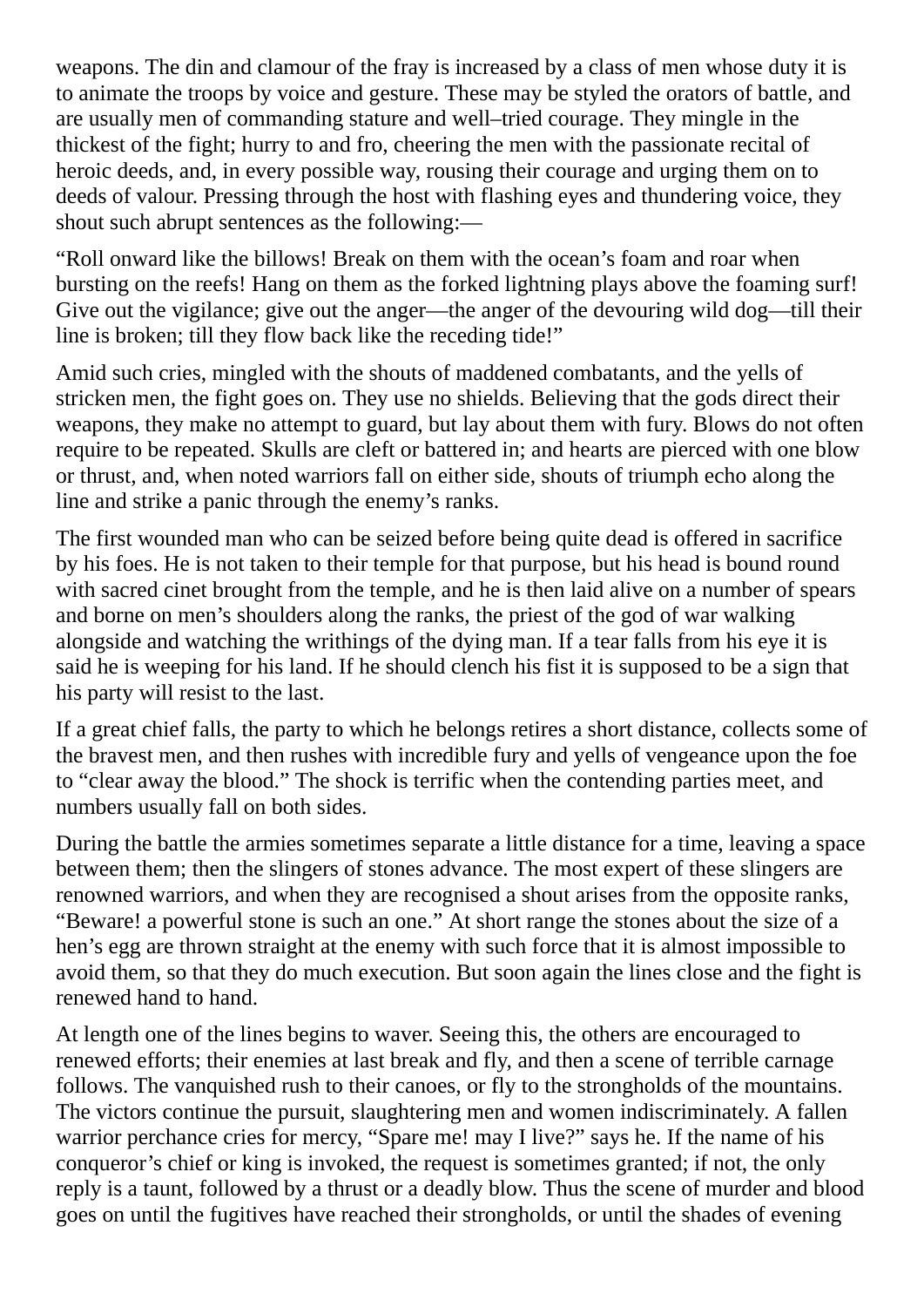put an end to the pursuit.

Such were the scenes that took place in the days of Captain Cook, and such or similar scenes still occur frequently at the present time on the coral isles of the Pacific.

When their wars are conducted on the sea, the islanders embark in war–canoes, which are so large as to be able to carry from sixty to eighty and even a hundred men. Captain Cook tells us that the ingenuity of these people appears in nothing more than in their canoes. They are long and narrow. One that he measured was sixty–eight and a half feet long, five feet broad, and three feet and a half deep. The bottom was sharp, with straight sides like a wedge. Each side consisted of one entire plank sixty–three feet long, ten or twelve inches broad, and an inch and a quarter thick. The bottom part of the canoe was hollowed out, and these planks were lashed to it with strong plaiting. A grotesque ornament projected six feet beyond the head, and it had a sort of stern–post that rose to a height of about fourteen feet. Both the head and the stern–post were beautifully carved, and the canoe was propelled by means of short paddles, the men sitting with their faces in the direction in which they were going. The heads of many of the canoes were curious, in some cases it was the figure of a man with a face as ugly as can well be conceived, with a monstrous tongue thrust out of the mouth, and white shells stuck in for eyes.

In such canoes they went forth to war upon the water, and their sea–fights were not less sanguinary than those of the land. In one battle that was fought between the people of Huahine and those of Raiatea immense slaughter took place. The fleet of one side consisted of ninety war–canoes, each about a hundred feet long, and filled with men. They met near a place called Hooroto, when a most obstinate and bloody engagement ensued. Both parties lost so many men that, when piled up on the day after the battle, the dead bodies formed a heap "as high as the young cocoa–nut trees."

The captives taken in these wars are usually murdered on the spot, unless reserved for slaves to their conquerors.

One of the results of these sanguinary fights is the existence of a number of what may be called wild men in the mountains of the islands. Ellis, in his *Polynesian Researches*, tells us that he once saw one of these men who had been caught in the mountains and was at that time comparatively tame, yet his appearance was very remarkable. He was about the middle size, large boned, but not fleshy. His features and countenance were strongly marked. His complexion was dark, and his aspect agitated and wild. His beard was long, and the hair of his head upwards of a foot and a half in length. It was parted on his forehead, but was matted and dishevelled. The colour of his hair was singular. At the roots it was black, six inches from his head it was light brown, and the extremities were light yellow. He was quite naked, with the exception of a *maro* or girdle round the loins. This poor creature had been driven to the mountains in time of war, and had remained in solitude for many years. Probably extreme terror had affected his mind, for he was gloomy, and seemed to take no interest in anything going on around him. Evidently those "wild men" were poor creatures whose misfortunes had driven them mad.

One of them was captured on another occasion by a party which had gone into the mountains to collect the bark of a certain tree which is used for dyeing cloth. On their way they perceived a man lying asleep on the ground. They surrounded him with as little noise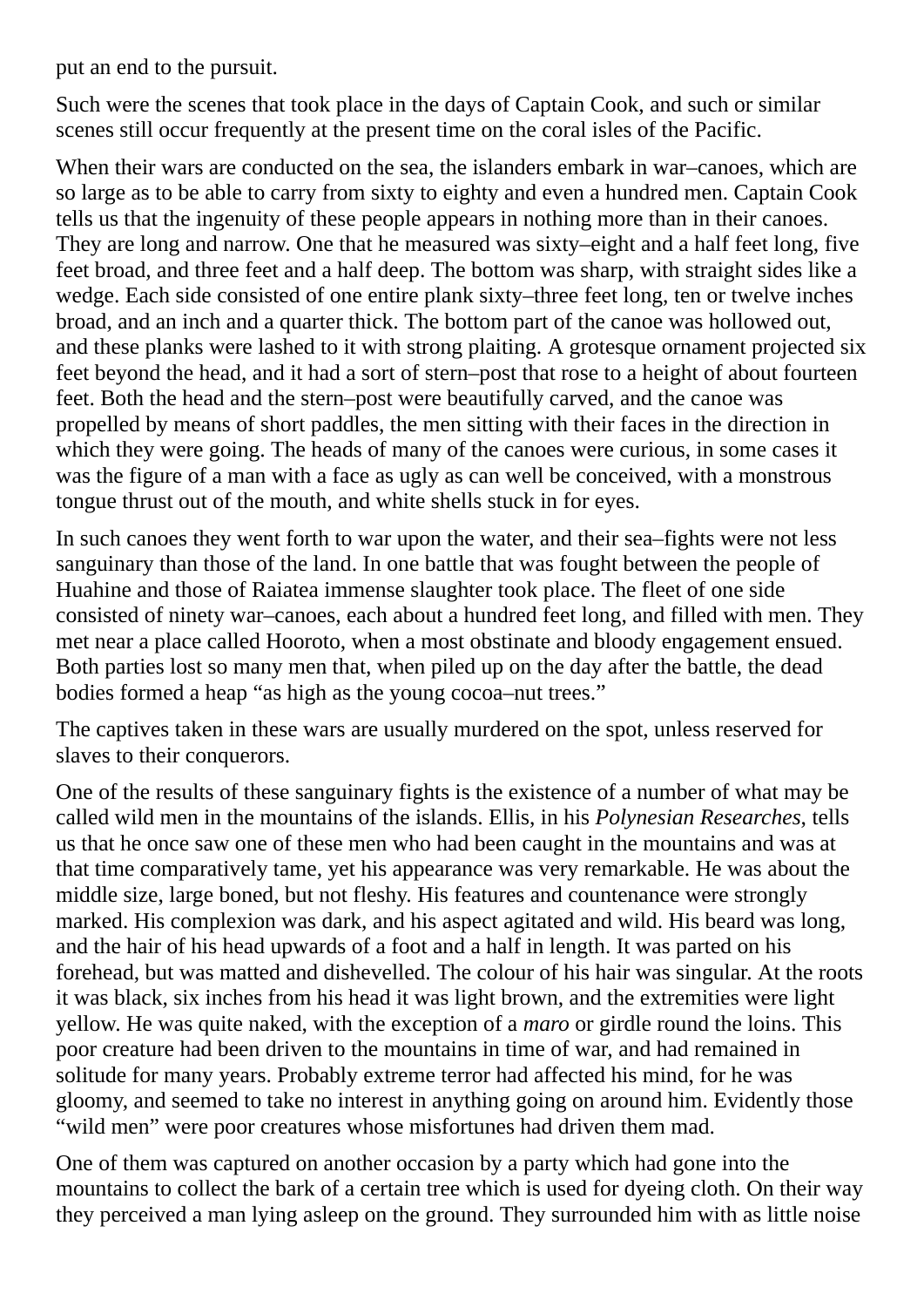as possible, but when they approached he awoke. Leaping up, he flung his wild locks over his shoulders and gazed at them with a startled look; then he darted into the woods, where he was caught by one of the men and secured. Had he not been enfeebled from recent illness, they could neither have caught nor retained this man.

On being taken he exhibited signs of extreme terror. It was in vain that his captors assured him they meant him no harm; he continued to exclaim, "Ye are murderers, ye are murderers! do not murder me, do not murder me!" Even after he had been taken to the settlement and treated with great kindness, he could not be prevailed on to say anything more than "Do not kill me," and did not rest until he had made his escape into the woods!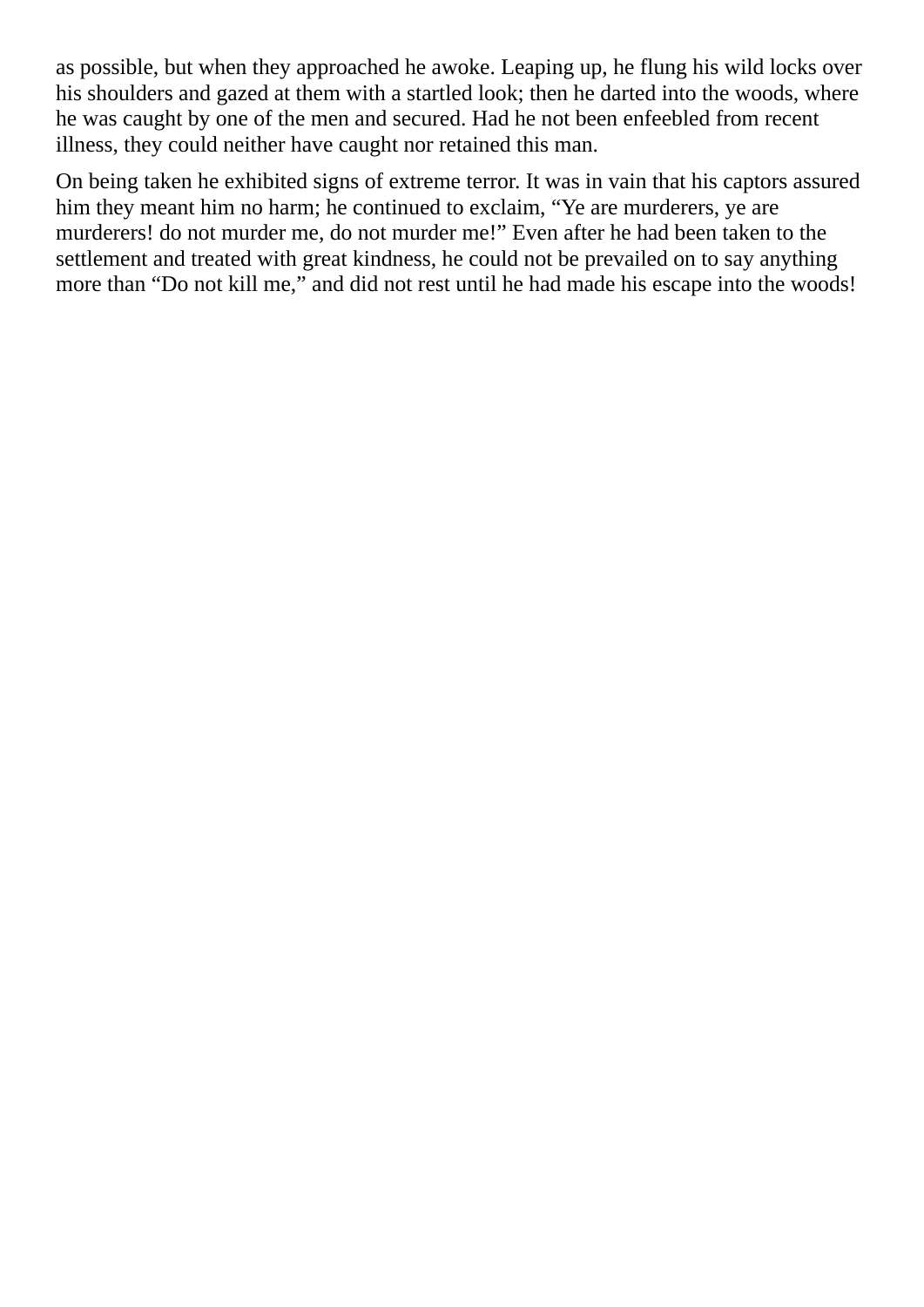# **CHAPTER NINE**

#### *Touches on Cannibalism*

<span id="page-34-0"></span>The cruelties inflicted on the wretched prisoners taken in these wars were inconceivably horrible and disgusting. Some of our readers may, perhaps, think we might have passed over the sickening details in silence, but we feel strongly that it is better that truth should be known than that the feelings of the sensitive should be spared.

Ellis tells us that the bodies of men slain in battle were usually left to be devoured by the hogs and wild dogs. This was doubtless the case in some of the groups of islands where cannibalism was perhaps not very much practised, but in other groups—especially among those known by the name of the Feejees—the slain were more frequently devoured by men and women than by hogs or dogs. The victors used to carry off the lower jaw–bones of the most distinguished among the slain as trophies, and also the bones of the arms and legs, from which they formed tools of various kinds and fish–hooks, and the skulls they converted into drinking–cups. The dead bodies were sometimes laid in rows along the beach, and used as rollers, over which the canoes were launched.

One of their practices with the dead was ludicrously horrible. Sometimes, when a man had slain his enemy, in order to gratify his revenge he would beat the body quite flat, and then, cutting a hole through the back and stomach, would pass his head through it and actually rush into the fight wearing the body round his neck, with the head and arms hanging down in front, and the legs behind!

The bodies of celebrated warriors and chiefs were hung by a rope to a tree, after the legs and arms had been broken; cords were attached to their feet, and then they were drawn up and down for the amusement of the spectators, while other dead bodies were beaten as drums, to make a hideous music to this horrible dance.

Other brutalities were practised upon the slain, which were of such a nature that decency forbids our doing more than merely alluding to them here. In order to show that many of the savages of the South Seas were as bad, only a few years ago, as they were in former times, we give the following account of a scene which is published and vouched for in a recent work, named the *Journal of a Cruise among the Islands of the Western Pacific*, by Captain Erskine of the Royal Navy.

About twenty years ago Bonavidongo, one of the chiefs of the Feejee Islands, paid a visit to another chief named Tuithakau, for the purpose of asking his assistance in quelling a disturbance that had arisen in a neighbouring island. The latter agreed; all the warriors of the island and the surrounding district were gathered together, and an army of two thousand men finally set forth on this expedition in forty war–canoes.

Among the people was an English sailor named Jackson. He was of a roving disposition; had been kidnapped at one of the islands, from which he escaped, and afterwards wandered for two years among the South–Sea Islands—learned the language of the natives, and wrote an account of his adventures, which Captain Erskine added to his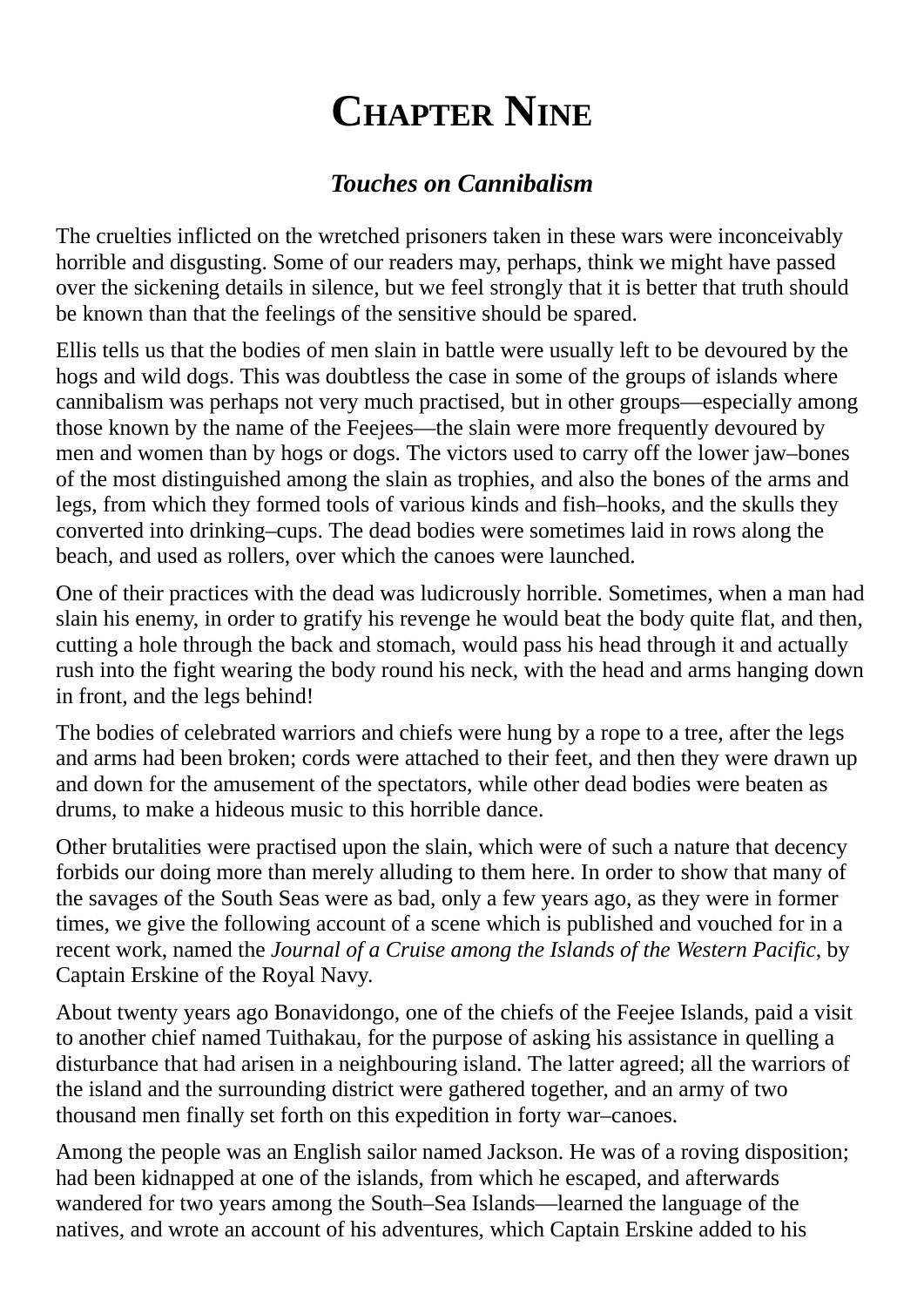volume in the form of an appendix.

Not being able to carry provisions for so large a body of men for any length of time, the Feejeeans made a short stay at a place called Rambe, for the purpose of refreshing the people. Here they procured immense quantities of yams and crabs, with which, after eating and drinking to their hearts' content, they loaded the canoes and continued the voyage. From Rambe, as well as from other places along the route, they were joined by additional canoes and warriors, so that their numbers rapidly increased. Frequently they were obliged to sleep in the canoes instead of on shore, on which occasions they were jammed up in such a manner from want of space as to be actually lying in layers on the top of each other!

At one place where they called they could not obtain a sufficient supply of provisions for the whole party on account of its being small and containing but few inhabitants, so they made up the deficiency with dogs, cats, snakes, lizards, and the large white grubs with black heads that are found in decayed wood. The dogs and cats they knocked on the head, more for the purpose of stunning than killing, and threw them on a fire, and, after letting them lie five minutes or so on one side, turned them over on the other, then drew them from the fire and devoured them. The grubs they ate raw.

Jackson was much surprised at what he terms, "this beastly way of feeding," because in his previous experience he had found the Feejeeans to be extremely particular in all preparations of food. On inquiring the cause of the change, however, he was informed, "that they felt proud that they were able to endure such hard fare, and that it was essential to their warlike customs, as they could not expect to sleep as well in war–time as in peace, and that they must endure every inconvenience, and pay no attention whatever to comfort!"

At length they arrived at the island of Mouta, where they landed to announce their arrival to the king, and to present him with a gift of whales' teeth, which are much prized, and used on nearly all such occasions. In order to reach the town they had to proceed up a long, serpentine, narrow river, each bank of which was so thickly covered with mangrove trees that they overshadowed it completely—rendering it exceedingly dark and dismal. In the middle of the town stood the king's house, and directly opposite was the "bure," or temple. The whole town contained about one hundred and fifty houses.

Having presented the whales' teeth to his savage majesty, they related all that had happened on the voyage, detailing the minutest particulars, after which they went to the temple to do honour to the god of war; and here the story of the voyage was repeated to the priest, who replied in a long speech. This speech was listened to with the deepest attention, because it was considered prophetic. The priest finished off by encouraging all present to be obedient to the god of war, and to do their best to gratify his appetite, adding, that the success of the whole expedition depended on their obedience. He reminded them that the god was a great lover of animal food, especially of human flesh. Jackson afterwards found that the appetite of the priest was quite as peculiar and strong as that of the god in this respect, and that the king was a greater cannibal than the priest!

Next morning they re–embarked and started for Male, in the disturbed district. The inhabitants of Male lived on the top of a mountain shaped like a sugar–loaf, and having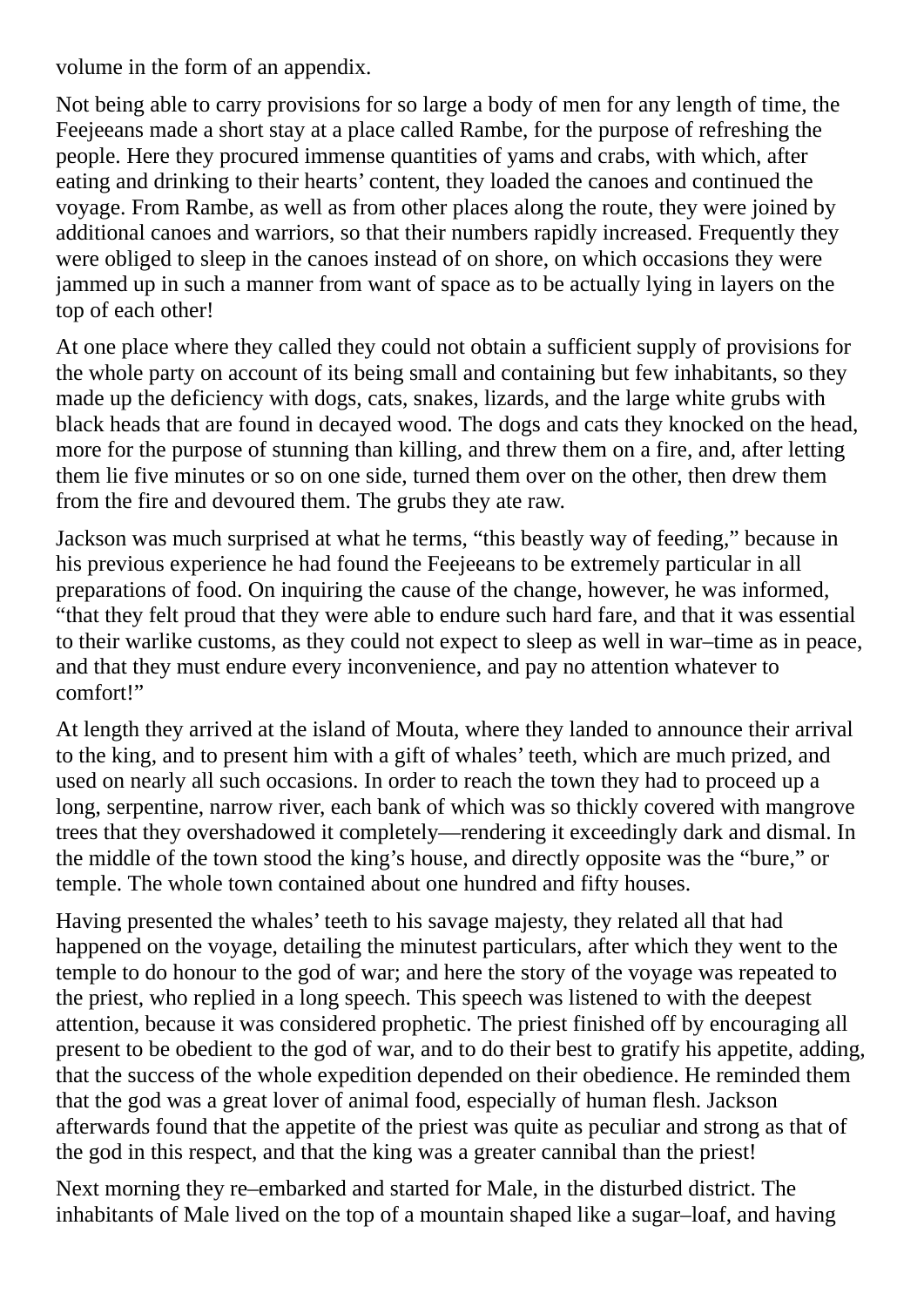only one path leading up it. At the top this path could be easily defended by a small body of men against ten times their number, as they could roll down large stones upon their enemies while they approached. Knowing the strength of their position, the natives of this place had become the pest of the neighbourhood. They sallied forth and committed great depredations on the villages near them—carrying away the women into slavery, and killing the men for food!

On approaching the place the war–party saw that the natives, by their antics, were challenging and defying them. When they landed and could hear what they said, they made out their speech of defiance to be, "We are extremely tired of waiting for you, especially as we have been expecting this visit so long: but as you have at last made your appearance, we are quite ready to begin at once. We would remind you, at the same time, that we are well supplied with stones, and, if these fail, we have also a good store of British sand (gunpowder), and plenty of pills (musket–balls), which we will bestow upon you very generously. We see that you have got the Feejees and Tongas with you, but we hope you will not have the folly and impudence to attack us until you have collected the whole world to help you!"

To this contemptuous speech the war–party made a somewhat similar reply. After they had thus abused each other for some time, three of the people of the hill ventured half–way down the path, where they stood and dared any, or the whole, of their enemies to come up. As it was not, however, the intention of the war–party to assault the stronghold at that time, they declined the invitation, but, happening to possess several old muskets, which they had procured, no doubt, from traders, they fired a volley at the three challengers, killed them all on the spot, and, rushing up, caught the bodies as they rolled down the path.

The corpses were then fastened to a pole in a sitting posture, and placed in the canoe of the chief, who resumed his voyage, his warriors singing out, "Satiko, satiko," (Good–bye, good–bye), and telling the people of Male that they would call again upon them shortly, as their place was so conveniently situated, and take a few more bodies, just enough at a time for the priest of the god of war—in short, that they would take them in the same way as a man kills his pigs; and they were to be sure to feed themselves well, for their chief was fond of fat meat!

With this supply of food they returned to Mouta. Here the bodies, which had been carefully painted with vermilion and soot, were handed out and placed, sitting up, in front of the king's house; but before proceeding to their loathsome banquet they enacted scenes in which there was a dreadful mingling of the ludicrous and the horrible.

The whole of the people being assembled, and dead silence secured, an old man advanced to the bodies, and, laying his hand upon each, began talking to it in a low tone, asking it, "why he had been so rash in coming down the hill," and telling it, "that he was extremely sorry to see him in such a predicament; and did he not feel ashamed of himself now that he was obliged to encounter the gaze of such a crowd." By degrees the old orator worked himself into a state of excitement, till at last he shouted at the full strength of his voice, and finally finished off by kicking the bodies down, amid bursts of laughter from the spectators, who then rushed forward, and, seizing each by a leg or an arm, dragged them over stones and dust and swamps for the general amusement of the people.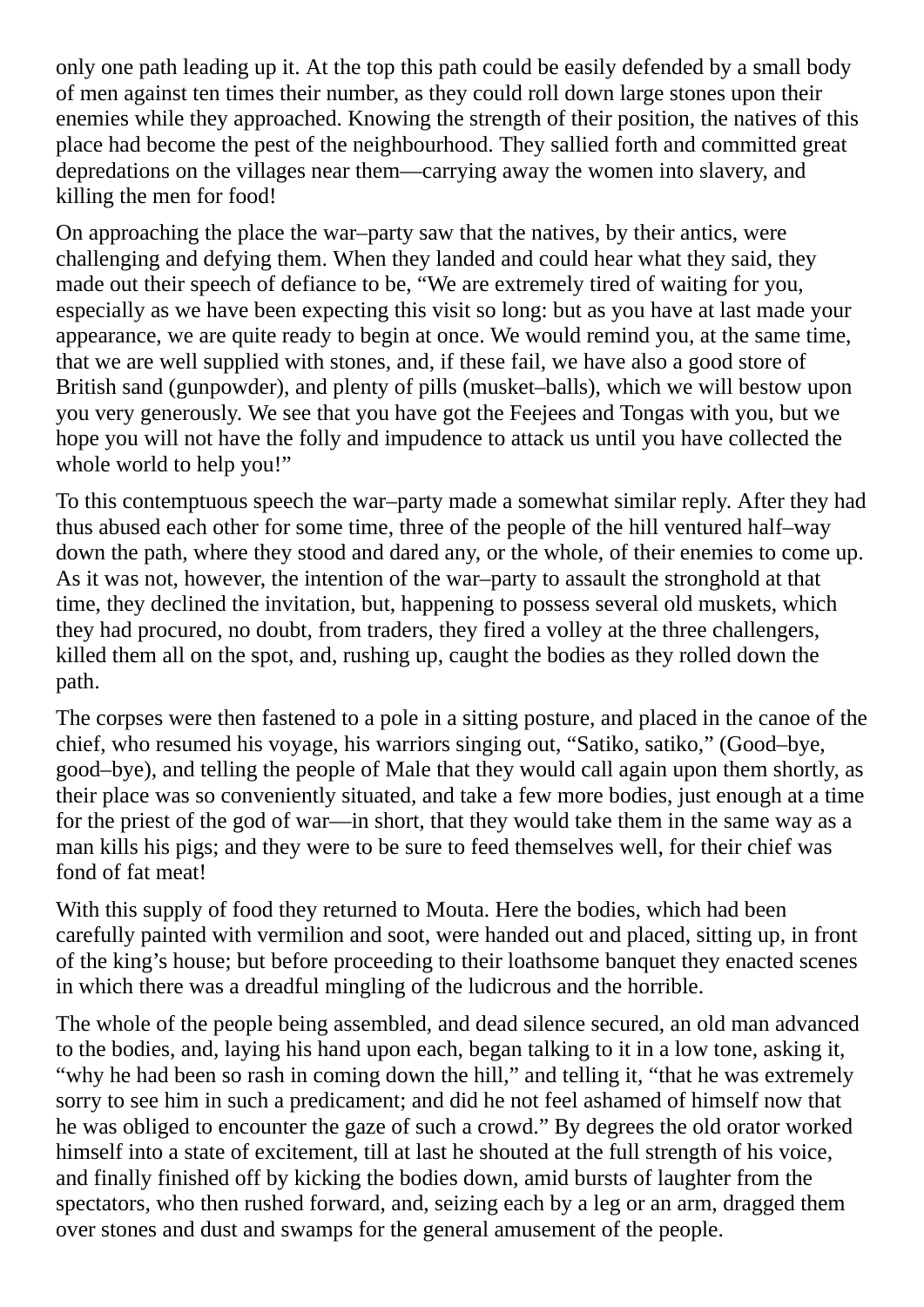At last they pulled them up to a place at the back of the town which was used for the purpose of cutting up, cooking, and eating human flesh. In front of this dreadful place lay a heap of human bones bleached by the weather. Here the priest was seated, with his long beard hanging down on a little table before him. On this table were two skulls converted into drinking–cups, and several others were lying about the floor.

Without going further into the disgusting details, it may be sufficient to add that the three bodies were cut up by the priest and cooked in an oven heated by means of hot stones, after which they were devoured as a great treat, and with infinite relish, by the king and his chief men.

It was long before people in the civilised world would give credit to stories such as that just related; and even now there may be some who doubt the truth of them. But the number and the characters of the travellers who have visited these islands since the days of Cook, and who have brought home similar reports, put the matter beyond question. Men ought neither to doubt these shocking details because they seem incredible, nor turn away from them because they are disgusting. Like the surgeon who calmly and steadily examines the most hideous of wounds or sores that can affect the human body, so ought the Christian and the philanthropist to know and consider in detail the horrible deeds that are done by our fellow–men in the Cannibal Islands. It is good for us to be made acquainted with the truth in order that we may be filled with strong pity for the degraded savages, and in order, also, that our hearts and hands may be opened towards those noble missionaries who venture themselves into the midst of such awful scenes for the sake of souls, and in the name of Jesus Christ.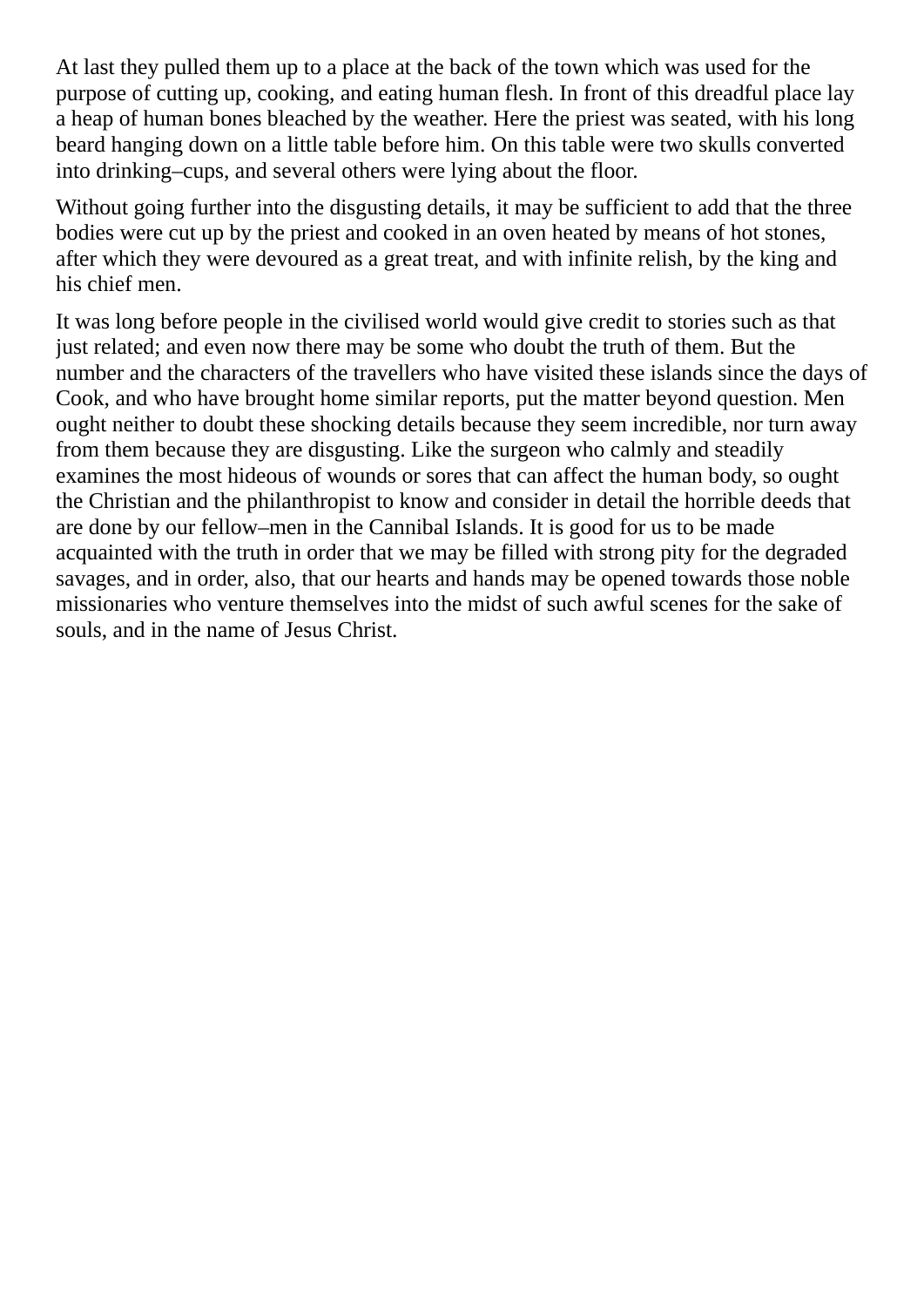### **CHAPTER TEN**

#### *Visit to New Zealand*

<span id="page-38-0"></span>Captain Cook left Tahiti after a stay of three months. During the greater part of this period the sailors and natives had lived together in the most cordial friendship, and in the perpetual interchange of kindly acts. It must be borne in mind that, though the unchristianised natives of the South–Sea Islands are all degraded, cruel, and savage, all are not equally so. Those inhabiting the Feejee group are generally reported to be the worst in all respects. Those who inhabited Tahiti, on the other hand, were, at the time of Cook's visit, said to be comparatively amiable.

At all events, the departure of the *Endeavour* called forth a strong display of tender feeling on the part of the natives of that island. In writing of this Cook says—

"On the next morning, Thursday, the 13th July, the ship was very early crowded with our friends, and surrounded by multitudes of canoes, which were filled with natives of an inferior class. Between eleven and twelve we weighed anchor, and as soon as the ship was under sail the Indians on board took their leave, and wept with a decent and silent sorrow, in which there was something very striking and tender. The people in the canoes, on the contrary, seemed to vie with each other in the loudness of their lamentations, which we considered rather as an affectation than grief. Tupia (a chief who had made up his mind to sail with us) sustained himself in this scene with a firmness and resolution truly admirable. He wept, indeed, but the effort that he made to conceal his tears concurred with them to do him honour. He sent his last present, a shirt, to a friend on shore, and then went to the mast–head, where he continued waving to the canoes as long as they were in sight."

Thus ended the visit of the great navigator to Tahiti, an island which afterwards became the scene of one of the most romantic incidents that was ever recorded in the annals of maritime adventure, namely, the mutiny of the men in H.M.S. *Bounty*, and the consequent colonisation of Pitcairn Island. Tahiti is now civilised, and under the protective government of the French. The produce of the island is bread–fruit, cocoa–nuts, bananas of thirteen sorts, plantains, a fruit not unlike an apple, which, when ripe, is very pleasant, sweet potatoes, yams, sugar–cane, which the natives eat raw, besides many other kinds of fruits, roots, and vegetables, all of which grew wild when Cook was there, or with so little culture that the islanders are almost altogether exempted from labour.

Setting sail from Tahiti, the *Endeavour* visited several other isles, and at length arrived at the celebrated island of New Zealand. This is one of the largest in the South Seas, and is now the site of several thriving British settlements. Flourishing cities have been built on its rich soil; large portions of it have been brought under cultivation; gold–mines have been discovered; churches and schools have been erected, and many of the natives have become partially civilised.

Very different indeed was the state of things when Captain Cook first drew near to its shores in the year 1769.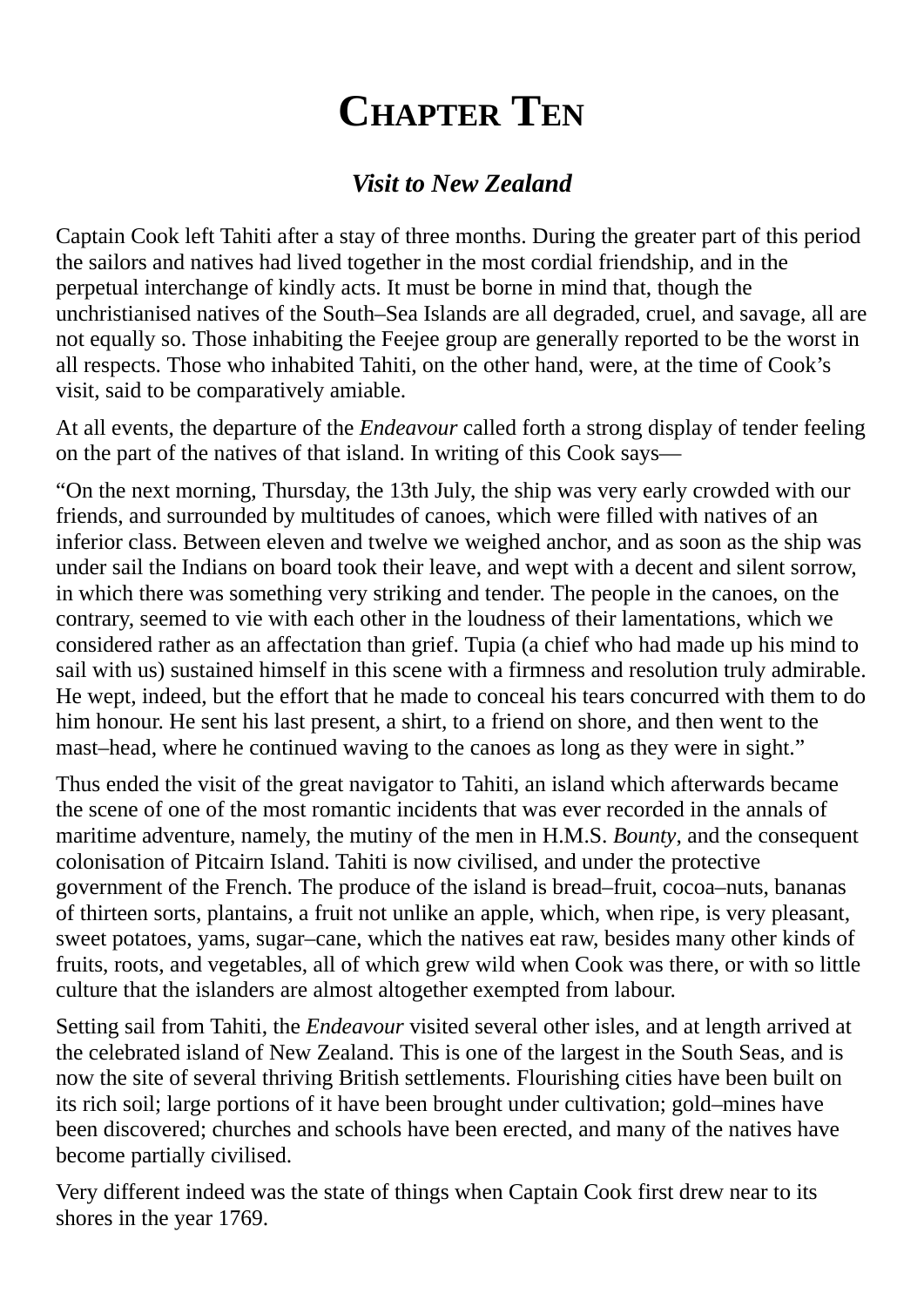He cast anchor on the 8th of October in a bay near the mouth of a small river about half a league from shore. The sides of the bay were white cliffs of great height, and inland the hills rose one behind another, towering upwards until they terminated in a chain of mountains in the far distance. Some natives had been seen on the beach, so, when the ship was secured, Cook took two of his boats, and, accompanied by Mr Banks and Dr Solander, with a party of men, went on shore. They landed on the east side of the river, but finding it too deep to cross, and seeing some natives on the other side, they took one of the boats—the yawl—and went over, leaving the other boat—the pinnace—behind them.

When the navigators drew near to the place where the natives were assembled, the latter ran away. The sailors then landed, and, leaving four boys in charge of the boat, walked up to some huts which were two or three hundred yards from the beach. But they had not gone far from the water–side when four men, armed with long lances, rushed out of the woods, and ran to attack the boat. They would certainly have succeeded in overpowering the four boys and making off with the boat, had they not fortunately been seen by the people left in the pinnace, who called out to warn the boys of their danger, telling them to push off and drop down stream. The boys obeyed instantly. Being closely pursued by the savages, one of them fired a musket over their heads.

At this they stopped in surprise and looked round them, but in a few minutes renewed the pursuit, brandishing their lances in a threatening manner, as if about to cast them into the boat, which they could easily have done. The boys then fired a second shot over their heads, but of this they took no notice, and one of them lifted his spear with the intention of darting it; another musket was therefore fired, which shot the savage dead. When he fell the other three stood motionless for some time, as if petrified with astonishment. As soon as they recovered they went back to the woods, dragging the dead body, but they soon dropped it and fled when they saw Cook and his companions running to the rescue.

The dead body was examined, and found to be that of a man of middle size, with brown complexion and a tattooed face. He was covered with a kind of native cloth, and wore his hair tied up in a knot on the top of his head. Cook immediately returned to the ship, from the deck of which he could hear the voices of the natives on shore talking with great earnestness and in a very loud tone.

Being anxious to enter into friendly intercourse with these people, Cook renewed the attempt next morning. He ordered three boats to be manned with seamen and marines, and proceeded towards the shore, accompanied by Mr Banks and Dr Solander, also by Tupia, the Tahitan, to act as interpreter. About fifty natives came to the beach and sat down to await their landing. In order to prevent them taking fright, Cook landed first and advanced, accompanied only by the two gentlemen above named and Tupia. But they had not proceeded many paces before the savages started up, and every man produced either a long pike or a small weapon of green talc extremely well polished, about a foot long, and thick enough to weigh four or five pounds. Tupia endeavoured to appease them, but this could not be managed until a musket was fired wide of them. The ball struck the water, and on observing its effect they ceased their menaces.

Meanwhile the marines were landed and marched to a commanding position, where they were drawn up, while Captain Cook again advanced. When they came near enough, Tupia explained that they wanted provisions and water, for which they would give iron in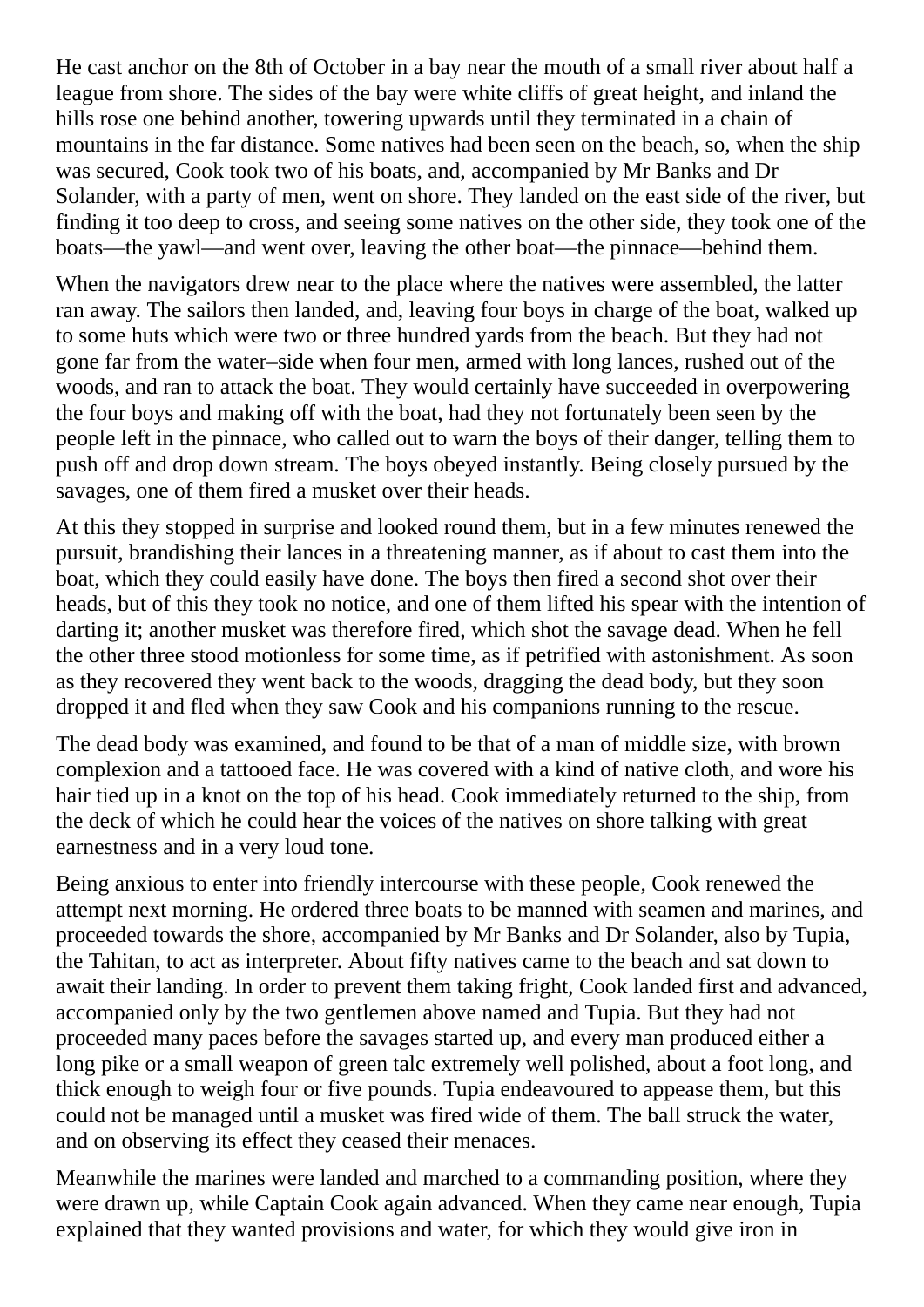exchange. He then asked them to lay down their arms, but they would not consent to do so. The river still lay between the two parties, and Cook invited the natives to come over and trade. They were unwilling at first, but in a short time one, bolder than the rest, stripped himself and swam over without his arms. He was immediately followed by two or three more, and soon after by most of the others. These last, however, brought their arms with them.

Presents of iron and beads were now made to the savages, but they seemed to care little for these things, and in a few minutes they attempted to snatch the arms out of the sailors' hands. In this they failed, and Cook ordered Tupia to tell them that if they tried to do that again, he would be compelled to kill them. In a few minutes Mr Green, one of the gentlemen, happened to turn about; immediately one of them snatched away his sword and ran to a little distance, waving it round his head with a shout of triumph. Seeing this, the rest became extremely insolent, and more savages came to join them from the other side of the river. It therefore became necessary to check them, and Mr Banks fired with small– shot at the man who had taken the sword. The shot had only the effect of stopping his shouts and causing him to retire a little farther off, still flourishing the sword, however. Seeing this, Mr Monkhouse fired with ball, and the man dropt instantly. Upon this the main body of the natives, who had retired to a rock in the middle of the river, began to return. Two that were near the man who had been killed ran to the body, and one seized his weapon of green talc, while the other tried to secure the sword, but Mr Monkhouse ran up in time to prevent this. Three muskets loaded with small–shot were then fired at the party, which wounded several, and caused them to retire to the opposite side of the river, after which Cook returned to the ship.

This was a matter of great disappointment to the voyagers, because they were much in want of fresh water. Cook now resolved to seize some of the natives if possible, and prove to them, by kind treatment, that they had nothing to fear. Soon after he had an opportunity of trying this plan. Two canoes were seen coming in from sea; one under sail, the other worked by paddles. Taking three boats full of men he gave chase to them; but the people in the nearest canoe perceived them, and turning aside made with all possible haste for a point of land and escaped. The other canoe was intercepted, and Tupia called to them to come alongside and they would receive no harm; but they took down the sail, took to their paddles, and made off so quickly that the boats could not overtake them. Cook then ordered a musket–ball to be fired over them. On hearing the shots they stopped paddling and began to strip, intending, no doubt, to leap into the sea. But they quickly changed their minds and resolved not to fly but to fight. When the boats came up they began the attack with their paddles and with stones so vigorously, that the voyagers were obliged to fire at them in self–defence. Unhappily four were killed, and the three who remained leaped into the sea.

These were soon captured, and were found to be mere boys—the eldest about nineteen, and the youngest about eleven. Cook deeply regretted this unfortunate affair, and blamed himself for it, but remarked, in justification of himself, that, "when the command has once been given to fire, no man can restrain its excess or prescribe its effect."

As soon as the poor wretches were taken out of the water into the boat they squatted down, expecting, no doubt, to be instantly put to death. But when they found that instead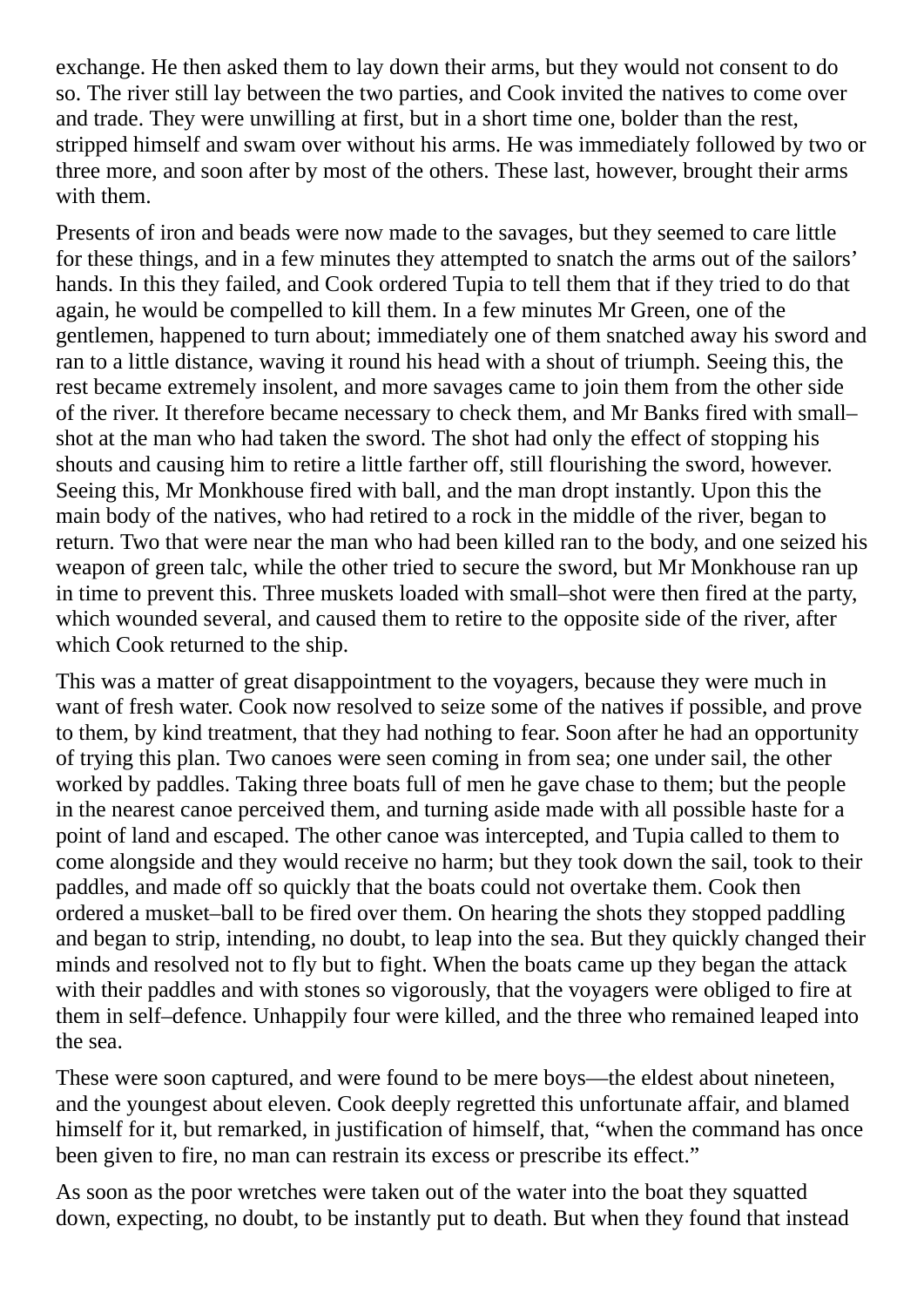of being killed they were treated with kindness, they became exceedingly joyful. On reaching the ship they were offered some bread, which they devoured with a voracious appetite. They asked and answered a great many questions, and when the people sat down to dinner expressed a desire to touch and taste everything they saw. The food that pleased them most was salt pork. At night they made a hearty supper, and after they had each drunk above a quart of water, they lay down to sleep on a locker well pleased with their treatment.

During the night, however, their true condition as prisoners seemed to be impressed on them. Possibly they thought of their slain friends, for they began to moan dismally, and it was all Tupia could do to comfort them. Next morning they devoured an enormous breakfast, after which they were dressed, and adorned with bracelet, anklets, necklaces, etcetera, and sent on shore in the hope that they might carry a good report of the strangers to their friends. Nothing came of this, however, at the time. The natives still remained unfriendly, and Cook finally weighed anchor and set sail in search of a part of the coast where the people, it was hoped, would be more hospitable.

Soon after this a number of canoes came off to the ship, and the natives, to the number of fifty, came on board without fear, saying that they had heard such an account of the kindness of the sailors from the three boys, that they had come to trade with them. And they did trade with them, to such an extent that they parted with everything they had, even stripping off their clothes, and offering them in exchange for trinkets of little value!

About an hour before sunset, the canoes put off from the ship to return to shore, and then it was discovered that three natives had been left behind. Tupia hailed the canoes and told them of this, but they would not return; and what seemed more surprising, the three savages did not seem to care but remained on board eating and drinking, and entertaining the ship's company with dancing and singing of a very remarkable kind, after which they had their suppers and went quietly to bed. But they were dreadfully horrified on awaking next morning to find that the ship was sailing swiftly away with them; and they remained in a state of consternation until a canoe happened to put off from shore, and after much persuasion came alongside and took them away. The men in the canoe were very timid about coming on deck, and they could not be got to do so until the three savages assured them that the white people "did not eat men!"

Cook then continued his voyage of discovery round New Zealand, making careful notes of the coast, and naming the various headlands as he went. As the island is fully as large as Great Britain, it took him some time to accomplish the survey. He had many adventures, and saw many strange things by the way, besides running considerable danger from the natives, who showed themselves extremely hostile.

On one occasion, while they were entangled among some shoals, the hurry on board in working the ship led the savages to suppose the voyagers were alarmed, so taking advantage of this, four large canoes full of armed men put off and came towards them with the intention, apparently, of making an attack. A musket was fired over them, but as it did no harm they continued to come on. A four–pounder, loaded with grape, was then fired a little to one side of them. This caused them all to start up with a shout of surprise, after which they returned quietly to the shore.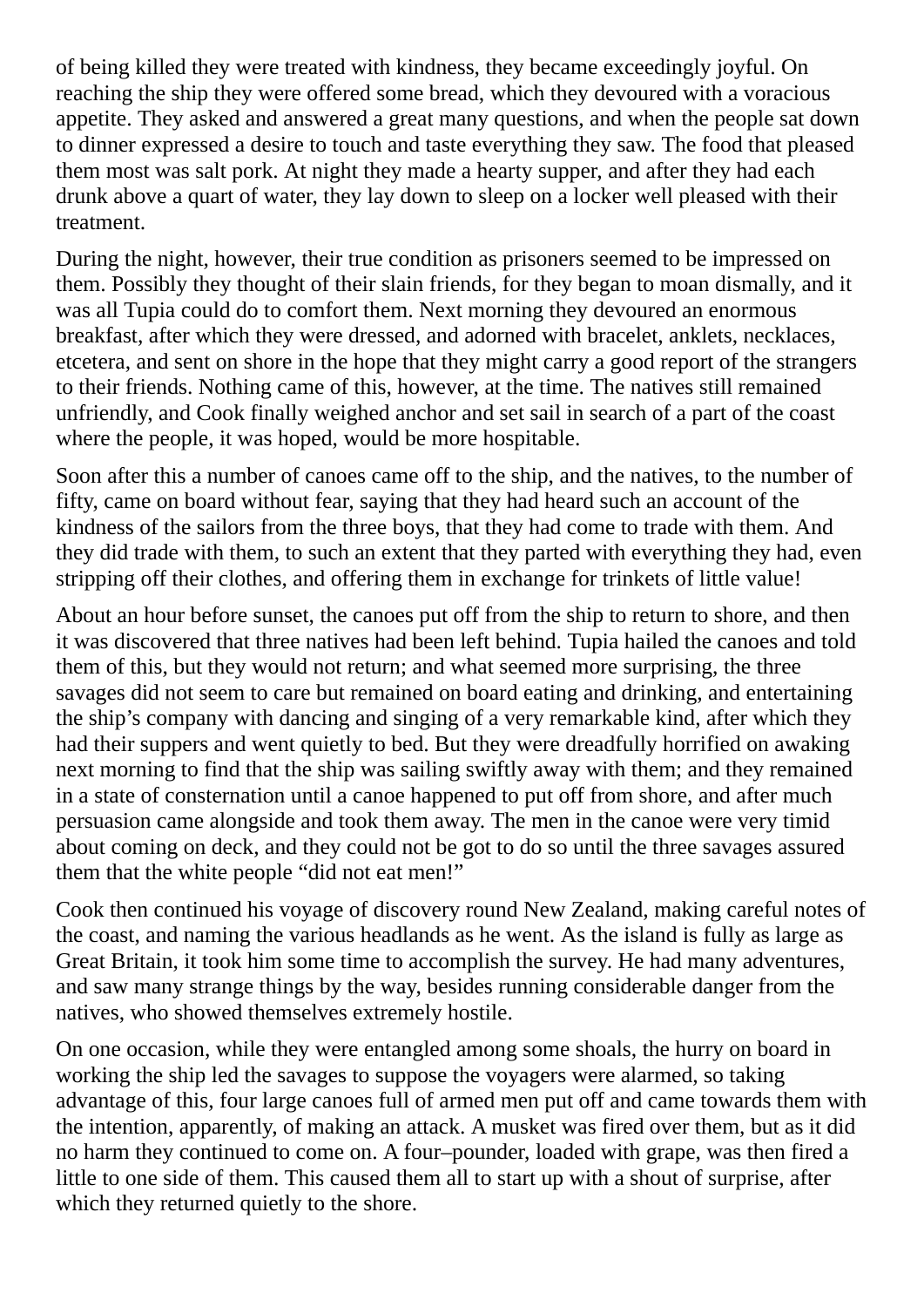On all occasions Captain Cook exerted himself to the utmost to prevent bloodshed; but the natives were everywhere so warlike and treacherous, that this could not always be avoided.

One day several canoes full of armed men came alongside, and were induced to trade exchanging native cloth and arms for the usual trinkets. Tupia, the interpreter, had a little son with him named Tayeto. This little fellow was employed to stand outside the bulwarks of the ship to hand down the things from the ship to the savages in the canoes. One of these rascals, watching his opportunity, suddenly seized the lad and dragged him down into the canoe. Two of them held him down in the fore part of it, and the others with great activity paddled off— the rest of the canoes following as fast as they could.

Upon this the marines were ordered to fire. The shot was directed to that part of the canoe which was farthest from the boy. One man dropped, upon which the others quitted their hold of the boy, who sprang nimbly into the water and swam towards the ship. A large canoe turned to recapture him, but some muskets and a great gun being fired at it, the rowers desisted from farther pursuit. The ship was immediately brought to, a boat was lowered, and poor Tayeto was picked up, very much terrified, but unhurt, and none the worse for his adventure.

After this the discoverers had the most convincing proof that the inhabitants of New Zealand were cannibals. One day Mr Banks, Dr Solander, Tupia, and others, went ashore and visited a party of natives who appeared to have just concluded a repast. The body of a dog was found buried in their oven, and many provision–baskets stood around. In one of these they observed two bones, pretty cleanly picked, which did not seem to be the bones of a dog. On nearer inspection they were found to be those of a human being. That the flesh belonging to them had been eaten was evident, for that which remained had manifestly been dressed by fire, and in the gristles at the ends were the marks of the teeth which had gnawed them. To put an end to doubt, Tupia asked what bones they were, and the natives answered without the least hesitation that they were the bones of a man, and they had eaten the flesh off them. Upon one of the visitors pretending not to believe this, and saying that they were the bones of a dog, a native seized his own forearm with his teeth and made a show of eating it with great relish. He also took one of the bones which Mr Banks held in his hand and bit and gnawed it, drawing it through his lips, and showing by signs that it afforded a delicious repast!

As if to relieve, somewhat, the feelings of disgust with which they were oppressed by such sights, the voyagers were regaled with the most delicious music on the following morning. About two o'clock they were awakened by the sweet singing of birds, the number of which was incredible, and their energy so great that they appeared to strain their throats in emulation of each other. This wild melody was infinitely superior to anything they had ever heard of the same kind; it seemed to be like small bells most exquisitely tuned: perhaps the distance of the ship from shore, and the water between, may have lent additional charms to the sound.

Ere long the birds ceased to sing, and the disagreeable subject of the previous day was recalled by the appearance of a small canoe, in which was an old man, who, on coming on deck, at once revived the conversation about eating human flesh.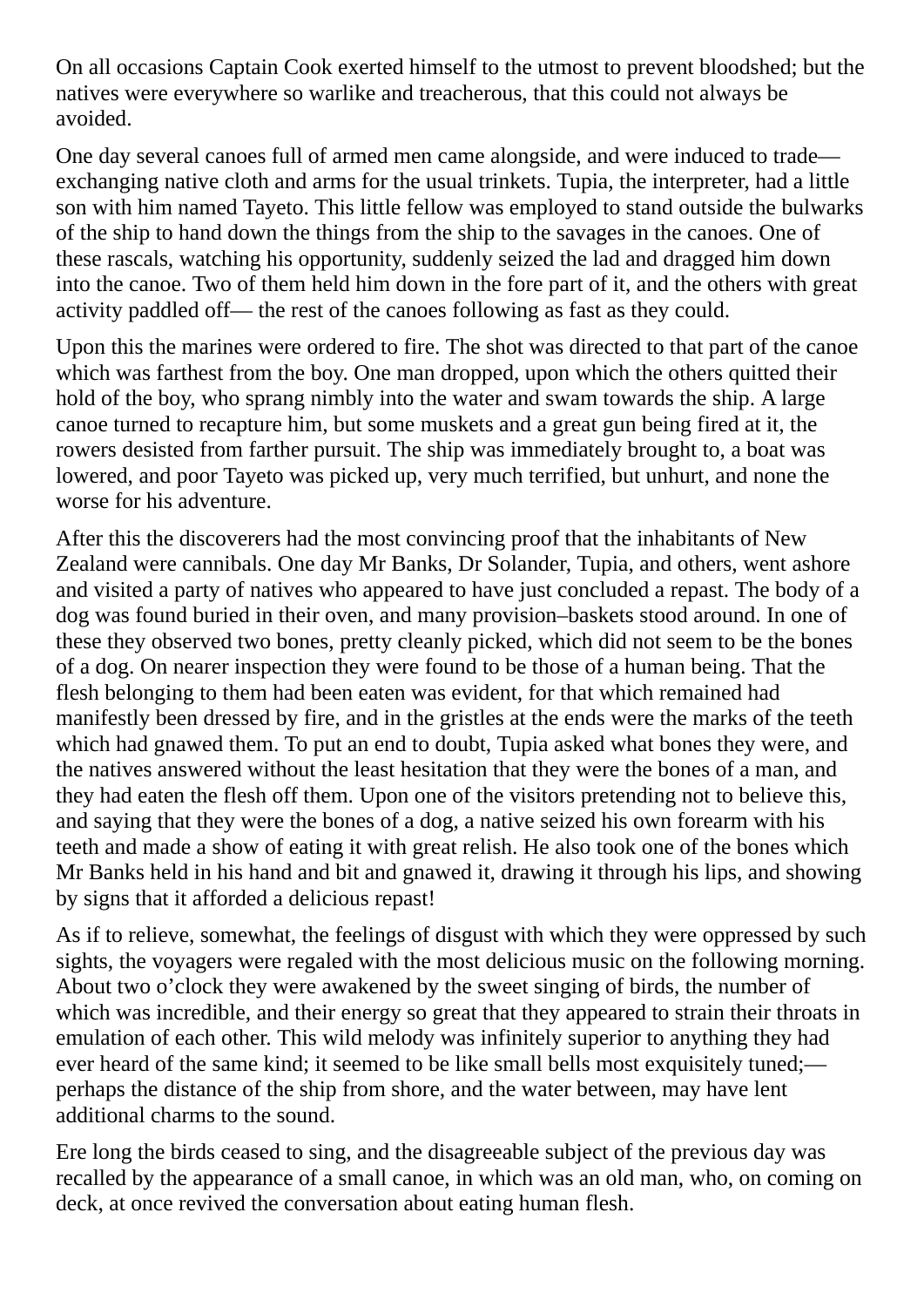"But," said Tupia, after some minutes' talk, "I did not see any heads of your enemies; what do you do with them? do you not eat them too?"

"No," replied the old man, "we only eat the brains, and the next time I come I will bring off some of them to convince you that what I have told you is true."

That same day some of the sailors found on shore near an oven three human hip–bones, which they brought on board, and Mr Monkhouse, the surgeon, discovered and took on board the hair of a man's head.

Here also they saw practised a remarkably simple and ingenious method of catching fish, which we think might be tried with advantage on our own coasts. Happening to observe a man in his canoe fishing, they rowed alongside and asked him to draw up his line, which he readily did. At the end of it they found a net of a circular form, extended by two hoops about seven or eight feet in diameter. The top was open, and sea–ears were fastened to the bottom as bait. This he let down so as to lie upon the ground until he thought fish enough had assembled over it. Then he drew it up by an extremely gentle and even motion, so that the fish rose with it, scarcely sensible (it is supposed) that they were being lifted, until near the surface of the water, when they were brought out in the net by a sudden pull!

The ingenuity of the New Zealanders appeared in nothing more than in their canoes, of which the following description is in Cook's own words:

"They are long and narrow, and in shape very much resemble a New England whale–boat; the larger sort seem to be built chiefly for war, and will carry from forty to eighty or a hundred armed men. We measured one which lay ashore at Tolago. She was sixty–eight feet and a half long, five feet broad, and three feet and a half deep. The bottom was sharp, with straight sides like a wedge, and consisted of three lengths hollowed out to about two inches, or an inch and a half thick, and well fastened together with strong plaiting. Each side consisted of one entire plank sixty–three feet long, ten or twelve inches broad, and about an inch and a quarter thick, and these were fitted and lashed to the bottom part with great dexterity and strength. A considerable number of thwarts were laid from gunwale to gunwale, to which they were securely lashed on each side, as a strengthening to the boat. The ornament at the head projected five or six feet beyond the body, and was about four feet and a half high. The ornament at the stern was fixed upon that end as the stern–post of a ship is fixed upon its keel, and was about fourteen feet high, two feet broad, and an inch and a half thick. They both consisted of boards of carved work, of which the design was much better than the execution."

The smaller canoes, which were of one piece hollowed out by fire, usually had "outriggers,"—boards projecting from, and parallel to, the canoes—to prevent their overturning, and occasionally two canoes were joined together for the same purpose, as, if unsupported, they were extremely liable to upset.

The tools with which these canoes and their other implements and utensils were made consisted of axes and adzes made of a hard black stone, or of a green talc, which latter stone is not only hard but tough. They had chisels made of small fragments of jasper, and of human bones. These also served the purpose of augers for boring holes. Fish–hooks were of bone or shell; these, however, were not well made, but in the fabrication of most of their implements, canoes, war–clubs, baskets, etcetera, they displayed a considerable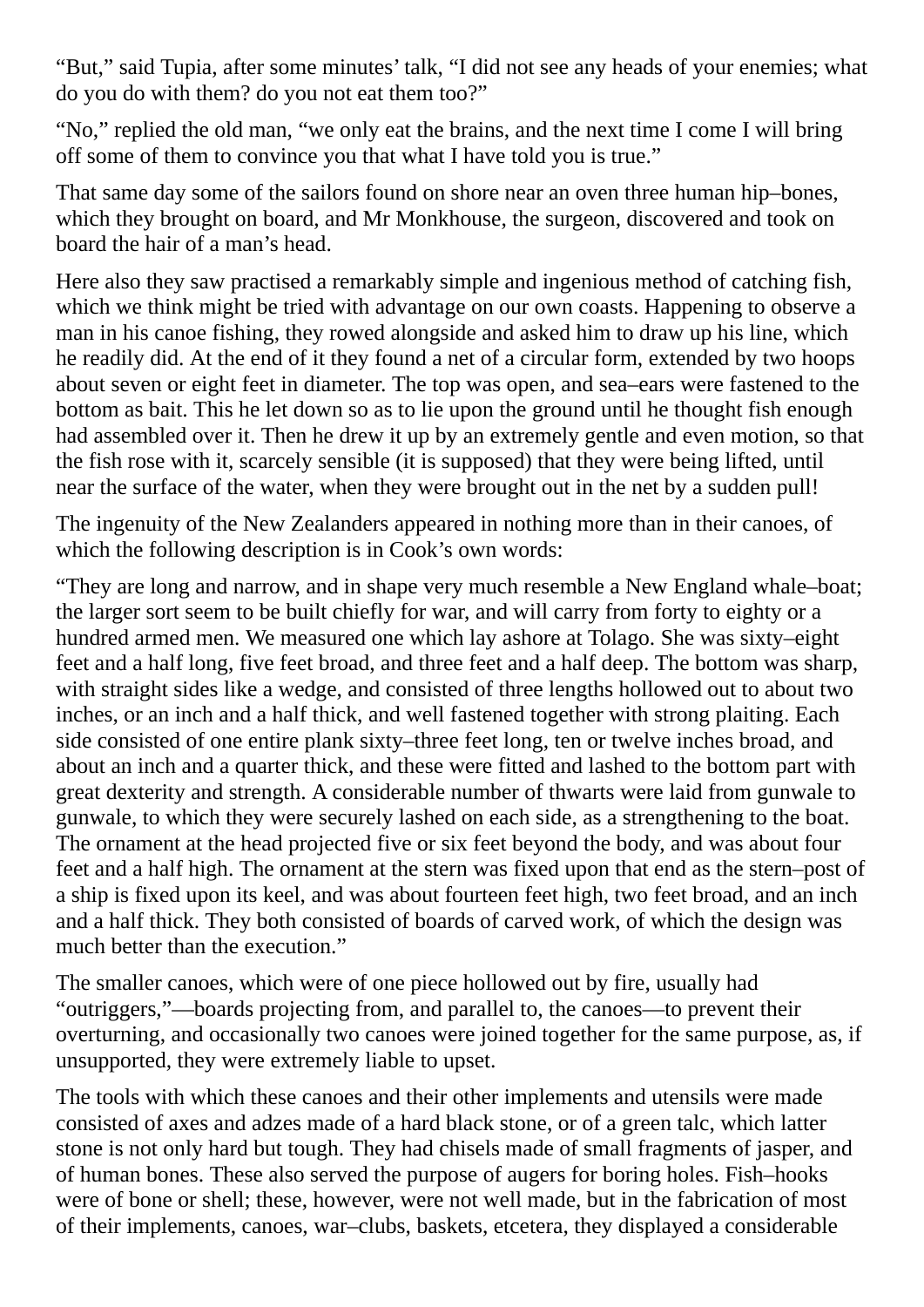degree of taste, neatness of hand, and ingenuity.

Our space forbids us following Captain Cook very closely in his many voyages throughout the great archipelago of the South Seas. In this volume we have touched but lightly here and there on the immense variety of subjects which came under his observation. Those who wish for fuller information will find it in the work entitled *The Voyages of Captain Cook round the World*, which contains his own most interesting journals.

Passing over the years which intervene between the period of which we have been writing and the last voyage he ever made to the islands of the South Seas, we leap at once, in the next chapter, to the sad closing scenes of the great navigator's career.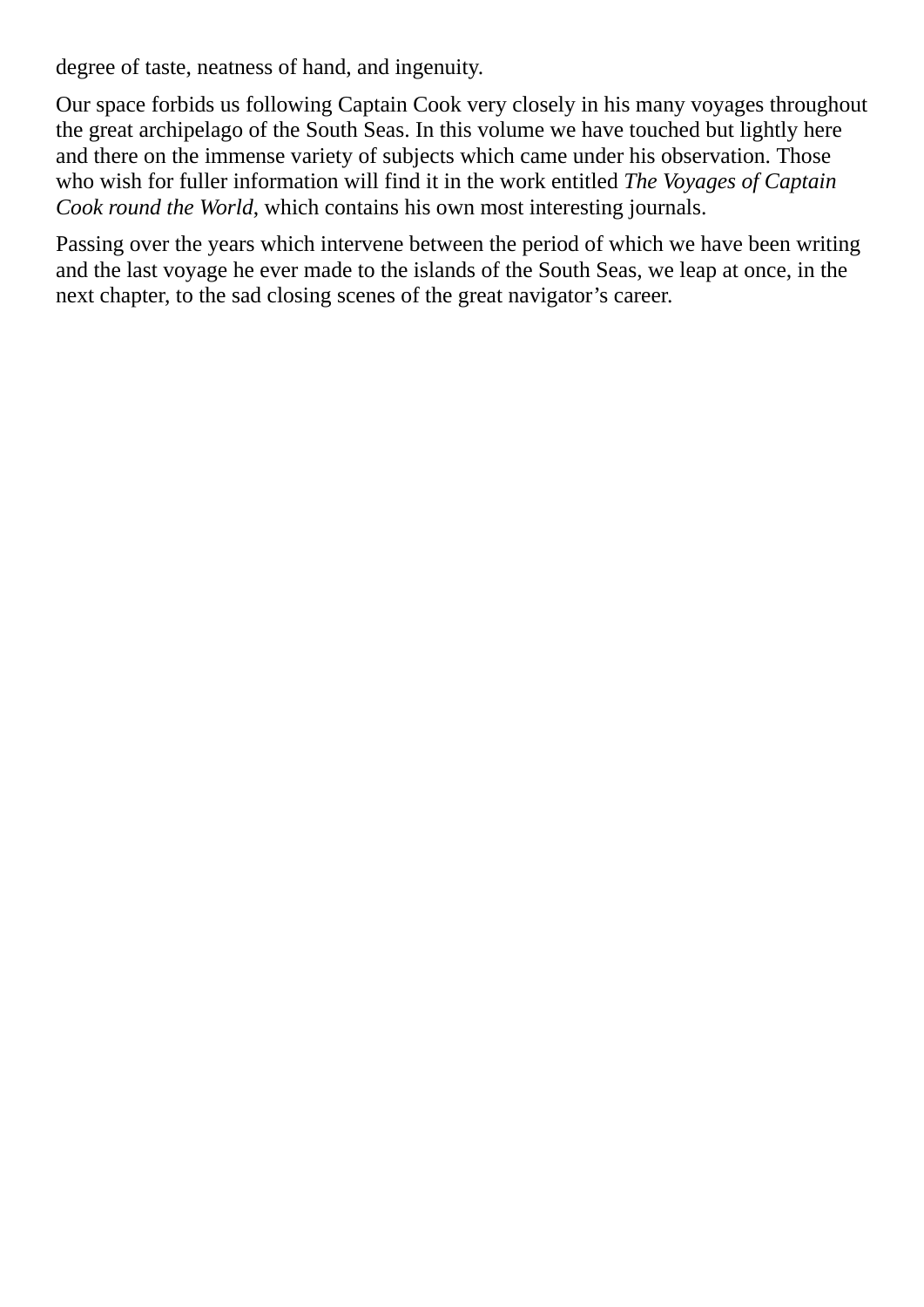## **CHAPTER ELEVEN**

#### *The Last Voyage and Sad End of the Great Discoverer*

<span id="page-45-0"></span>In the spring of 1776 Captain Cook set sail on his last voyage, in command of the *Resolution*, accompanied by the *Discovery* under Captain Clerke, an able officer, who had been Cook's second lieutenant on board the *Resolution* in his second voyage round the world.

The expedition was well supplied with everything that might conduce to its success, or to the comfort of those engaged in it, and many useful articles were put on board to be given to the South–Sea islanders, with a view to improve their condition—among other things, some live–stock, which, it was hoped, would multiply on the islands—such as a bull, and two cows with their calves, and some sheep; besides a quantity of such European garden seeds as were likely to thrive in those regions.

It says much for the perseverance and energy of Captain Cook that, although his education had been so defective that he only began to study Euclid and Astronomy at the age of thirty–one, he was nevertheless competent to conduct, without the aid of a scientific man, the astronomical department of this voyage.

The vessels touched at the Cape of Good Hope in passing, and sailed thence on their voyage of discovery, which extended over three years, during which period they visited Van Diemen's land, on the south of Australia, New Zealand, the Society Islands, Sandwich Islands, and other groups of the Pacific; also the western and northern coasts of North America, and saw new and beautiful regions, as well as strange and wonderful—in some cases terrible—sights, the mere enumeration of which, without going into detail, would fill many pages. We hasten, therefore, to that point in the narrative which describes the visit of the expedition to the island of Owhyhee, where its heroic commander terminated his brilliant career.

On January 1779 the *Resolution* and the *Discovery* put into a large bay named Karakakooa on the west of the island, for the purpose of refitting the ships and laying in an additional supply of water and provisions. They moored on the north side of the bay, about quarter of a mile from the shore. Here they were well received by the inhabitants, who at first were extremely hospitable. Captain King, in his journal of the transactions at this place, writes: —

"As soon as the inhabitants perceived our intention of anchoring in the bay, they came off in astonishing numbers, and expressed their joy by singing and shouting, and exhibiting a variety of wild and extravagant gestures. The sides, the decks, and rigging of both ships were soon completely covered with them, and a multitude of women and boys, who had not been able to get canoes, came swimming round us in shoals; many of them not finding room on board, remained the whole day playing in the water!"

Afterwards Captain Cook went ashore and was received with many extraordinary ceremonies, which bore a strong resemblance to religious worship, but in regard to this he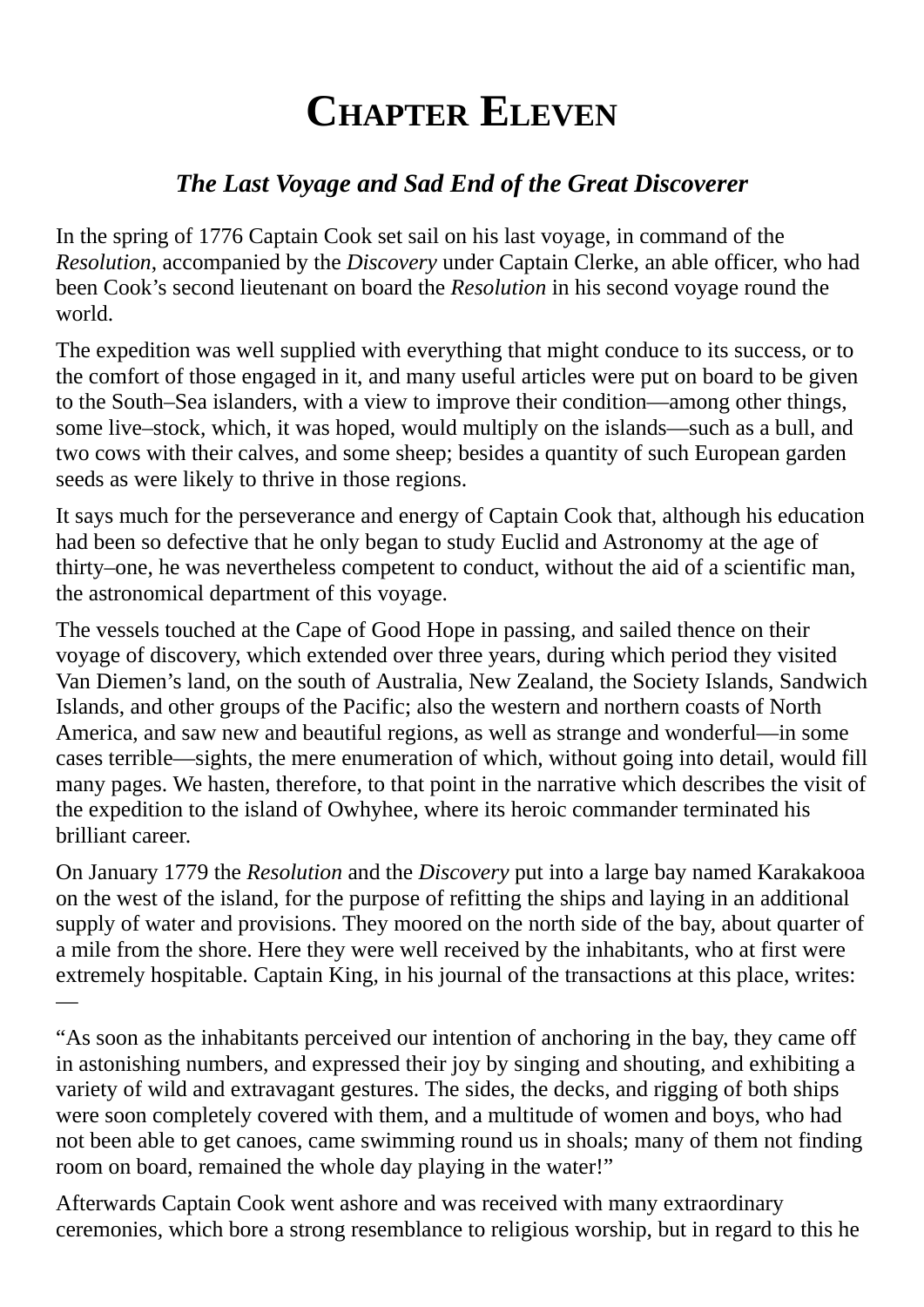and his companions could only form conjectures, and were very glad to find that their entertainers were so friendly. Next morning Captain King went ashore with a guard of eight marines to erect an observatory in such a situation as might best enable him to superintend and protect the waterers and other working parties that were to be on shore. The spot chosen was immediately marked off with wands by the friendly native priests, who thus consecrated the ground, or placed it under "taboo"—a sort of religious interdiction, which effectually protected it from the intrusion of the natives—for none ever ventured, during their stay, to enter within the *tabooed* space without permission.

Very different was it on board the ships. These, not being tabooed, were overwhelmed with visitors, particularly women, who flocked on board in such numbers that the men were obliged to clear the decks almost every hour in order to have room to attend to their duties—on which occasions two or three hundred women were frequently made to jump into the water at once, where they continued swimming and playing about until they could again obtain admittance!

While, however, the priests of the island were very attentive to their visitors—sending them gifts of pigs and vegetables with extreme liberality, and expecting nothing in return, the warrior chiefs were not so disinterested. They expected and received many gifts, and they were so much addicted to theft that a constant watch had to be kept upon them, while examples had occasionally to be made of those who were caught in the act. Soon after their arrival the ships were visited in state by the King of the island, whose name was Terreeoboo. Some of his chiefs accompanied him, and all of them were dressed in rich feathered cloaks and helmets, and armed with long spears and daggers. Along with them they brought their idols, which were gigantic busts made of wicker–work, curiously covered with small feathers. Their eyes were made of large pearl oysters, with a black nut fixed in the centre of each; double rows of dogs' teeth ornamented their mouths, and their features were strangely distorted. The King and his friends were hospitably received. Presents were made, and expressions of good–will and friendship interchanged.

Thus everything went on prosperously. The refitting and provisioning were completed; games and ceremonies were witnessed; and finally the ships left the island with the good wishes of a people who had treated their visitors with singular kindness and hospitality during the whole period of their sojourn.

Unfortunately, soon afterwards, the *Resolution* was so much damaged in a gale, that it was found necessary to return to Karakakooa Bay for repairs. To the surprise of the voyagers their reception on this occasion was very different from what it had been at first. There was no shouting, no bustle, no coming off in shoals—only here and there a canoe was seen stealing along the solitary shore. On inquiry, they were told that King Terreeoboo was absent, and had laid the bay under taboo! This looked very suspicious. However, as there was no help for it, they landed their men with the foremast of one of the ships, which required repair, and for two or three days pushed forward their work busily, expecting that when the king returned and removed the interdict, the natives would flock round them with the same good feeling as before.

Things went on in their usual quiet way till the afternoon of the 13th of February. On the evening of that day the watering–party was interfered with by natives who had armed themselves with stones, and were becoming very insolent. On the appearance, however, of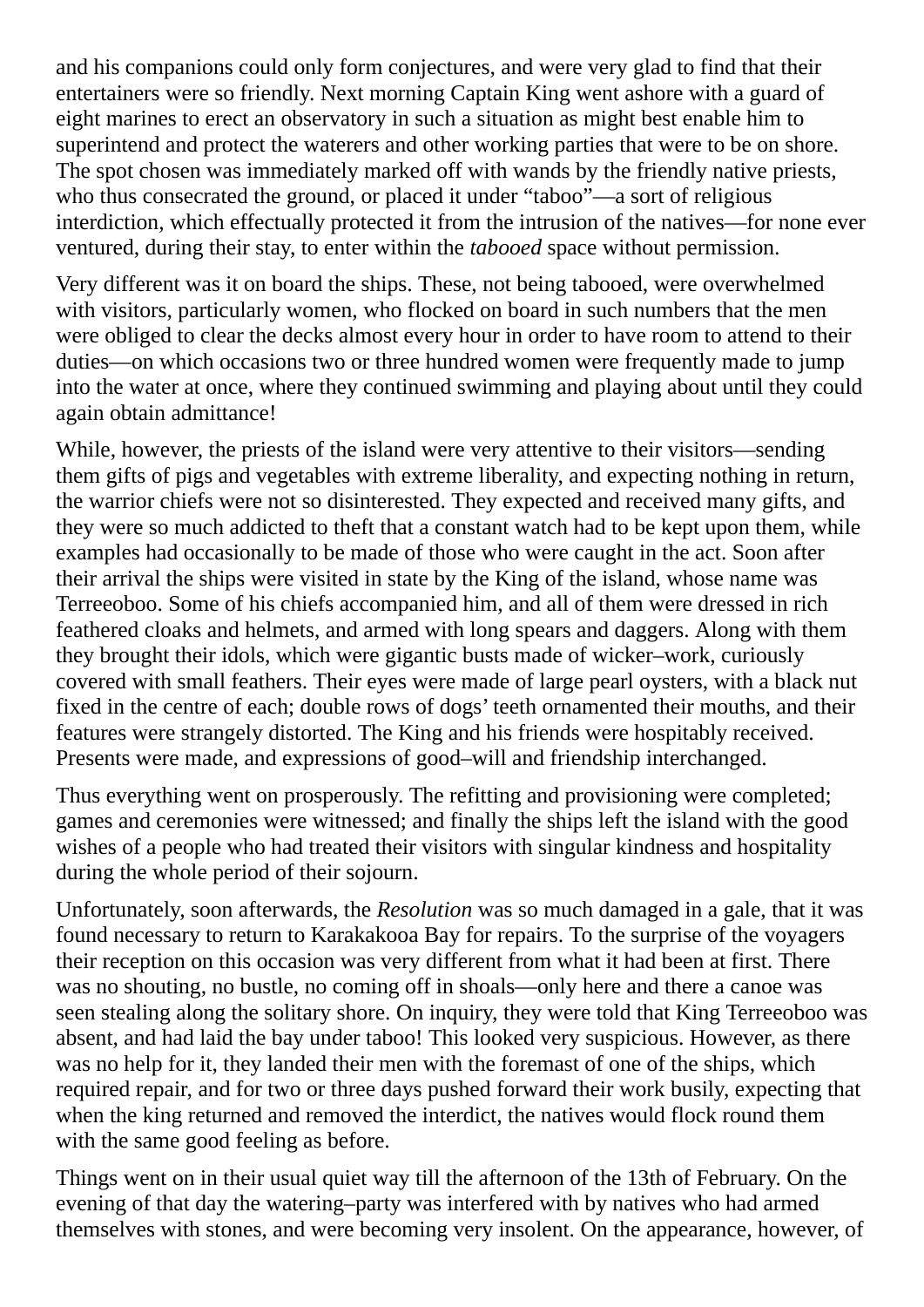Captain King with one of the marines, they threw away the stones, and some of the chiefs drove the mob away. Captain Cook, on hearing of this, ordered the sentinels to load with ball, and to fire if the interference should be repeated. Soon after that the party on shore were alarmed by a fire of musketry from the *Discovery*. It was directed at a small canoe which was paddling to the shore in great haste, pursued by one of the ship's boats. The canoe reached the shore first, and the natives, who had been stealing, made their escape. Captain Cook and Captain King pursued them into the woods for about three miles, but failed to overtake them.

During Cook's absence a serious difference occurred on the shore. One of the officers conceived it to be his duty to seize one of the native canoes. This chanced to belong to a great man named Pareea, who soon afterwards claimed his property. The officer refused to give it up, and a scuffle ensued, in which Pareea was knocked on the head with an oar. The natives immediately attacked the sailors with a shower of stones, which compelled them to retreat precipitately into the sea and swim off to a rock at some distance from the shore, leaving the pinnace in the hands of the natives, who at once ransacked it. They would probably have demolished it entirely had not Pareea, who soon recovered from his blow, come forward, and, with an admirable spirit of forgiveness, rescued it from their hands, returned it to the sailors, and afterwards rubbed noses with the officer who caused all the mischief, in token of his reconciliation!

During that night the cutter of the *Discovery* was stolen, and next morning Captain Cook, landing with nine marines, went up to the village. It had been his usual practice, whenever anything of importance was lost at any of the islands in that ocean, to get the king or some of the chief men on board, and keep them as hostages until the missing article should be restored. This method, which had been always attended with success, he meant to pursue on the present occasion. Meanwhile, the boats of both ships were ordered out, and well manned and armed.

Captain Cook then marched into the village, where he was received with the usual marks of respect—the people prostrating themselves before him, and bringing him their accustomed offerings of small hogs.

We cannot help remarking here that Cook was to be blamed for permitting the natives to treat him with a degree of ceremonious solemnity which was obviously meant as an act of worship. The only thing that can be said in his defence, we think, is, that in a region where many remarkable, and to him incomprehensible, customs prevailed, he could not certainly assure himself that the people were not paying to him the ordinary homage which they were accustomed to pay to every great chief who visited their island.

He found the old king just awakening from sleep, and, after a short conversation about the loss of the cutter, the captain invited him to return in the boat and spend the day on board the *Resolution*. The king readily consented, but while on his way to the beach one of his wives, who evidently suspected treachery, besought him with many tears not to go on board. At the same time, two of his chiefs laid hold of him, and, insisting that he should go no farther, forced him to sit down. The natives had by this time collected in prodigious numbers, and the Englishmen were so surrounded that it would have been impossible for them to use their arms if any occasion had required it. Captain Cook, therefore, was obliged to give up his efforts to induce the old king to go on board.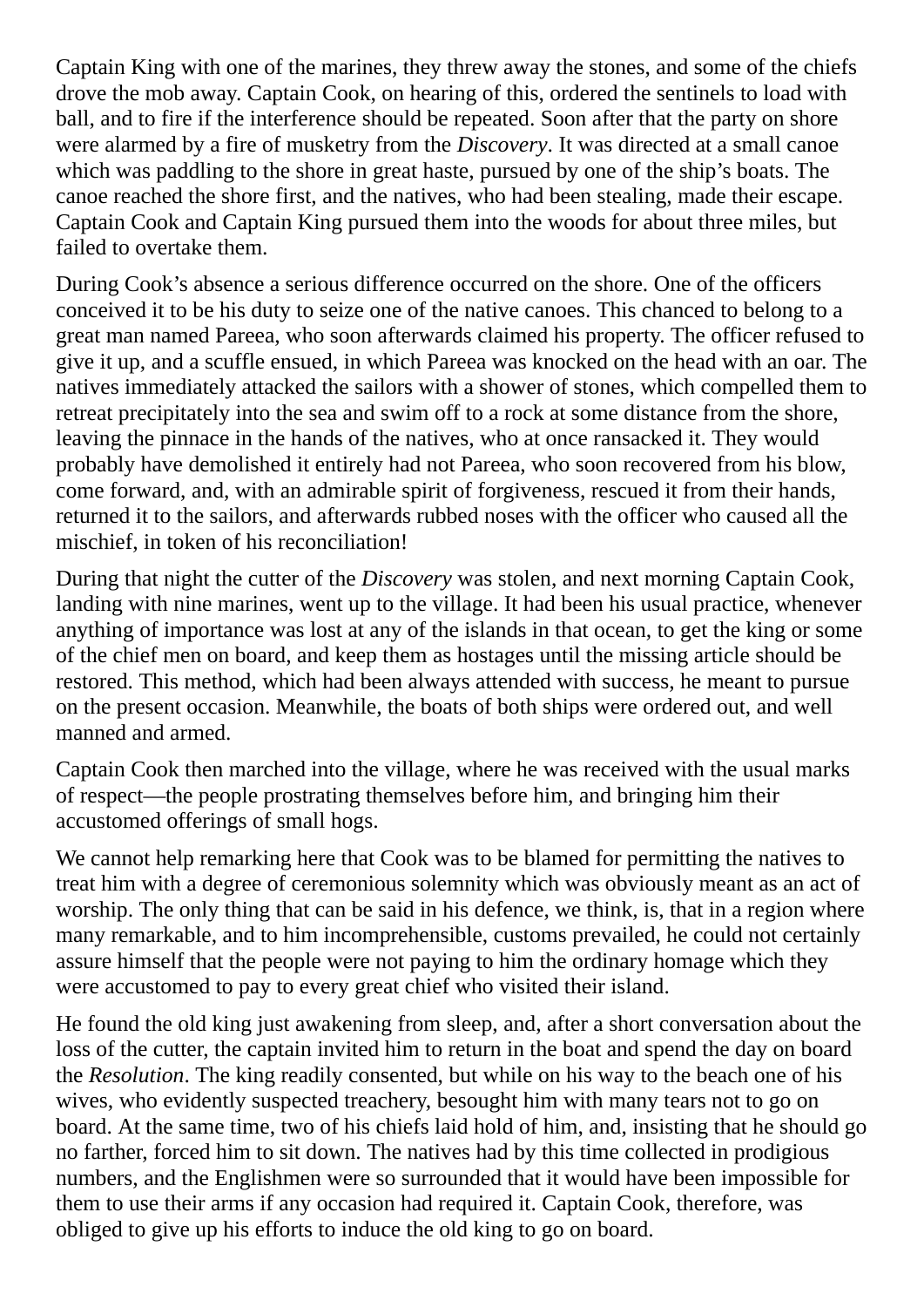As yet the captain had not expected or feared any attempt at personal violence, and it is probable that he would have succeeded in coming off scatheless on this occasion, as he had done many a time before, had not an unfortunate incident occurred, which gave a fatal turn to the affair. The boats of the ship, which had been stationed across the bay, fired at some canoes that were attempting to escape, and unfortunately killed a chief of the first rank. The news of his death reached the village just as Captain Cook was leaving the king, and the excitement occasioned was very great. One evidence that the natives meant to be revenged was that all the women and children were immediately sent off, and they made their intention still more apparent by putting on their war–mats, and arming themselves with spears and stones. Just before this, however, the nine marines had been ordered to extricate themselves from the crowd and line the rocks along the shore.

One of the natives having a stone in one hand, and a long iron spike in the other, came up to the captain in a defiant manner, flourishing his weapon, and threatening to throw the stone. Cook told him to desist, but he persisted in his threatening actions, and at length provoked the captain to fire a charge of small–shot into him, having on his war–mat, however, it had no other effect than to stir up his wrath. Several stones were now thrown at the marines, and a native attempted to stab one of the party with his spear; in this, however, he failed, and was knocked down with the butt–end of a musket.

Captain Cook now felt that the safety of the party depended on prompt, decisive action, for the more he exercised forbearance the more did the savages threaten. He therefore fired his second barrel, which was loaded with ball, and killed one of the foremost.

A general attack with stones immediately followed. This was met by a discharge of muskets from the marines and the people in the boats. Contrary to expectation, the natives stood the fire with great firmness. From the accounts given of the transaction, it would appear that all the marines had discharged their muskets—none having reserved fire. This was a fatal mistake, because, before they had time to reload the natives rushed upon them in overwhelming numbers, and with fearful yells. Then followed a scene of indescribable horror and confusion.

Captain King, Cook's intimate friend, says, in regard to this closing scene, that four of the marines were cut off among the rocks in their retreat, and fell a sacrifice to the fury of the enemy; three more were dangerously wounded. The lieutenant, who had received a stab between the shoulders with a *pahooa*, having fortunately reserved his fire, shot the man who had wounded him just as he was going to repeat the blow. The unfortunate Captain Cook, when last seen distinctly, was standing at the water's edge, calling out to the men in the boats to cease firing and to pull in. If it be true, as some of those who were present have imagined, that the marines and boatmen had fired without his orders, and that he was desirous of preventing further bloodshed, it is not improbable that his humanity, on this occasion, proved fatal to him; for it was remarked that while he faced the natives none of them had offered him any violence, but that having turned about to give his order to the boats, he was stabbed in the back, and fell with his face into the water.

On seeing him fall the savages gave a great shout, rushed upon him, and dragged him on shore. They then surrounded him, and, snatching the daggers out of each other's hands, showed a savage eagerness to have a share in his destruction.